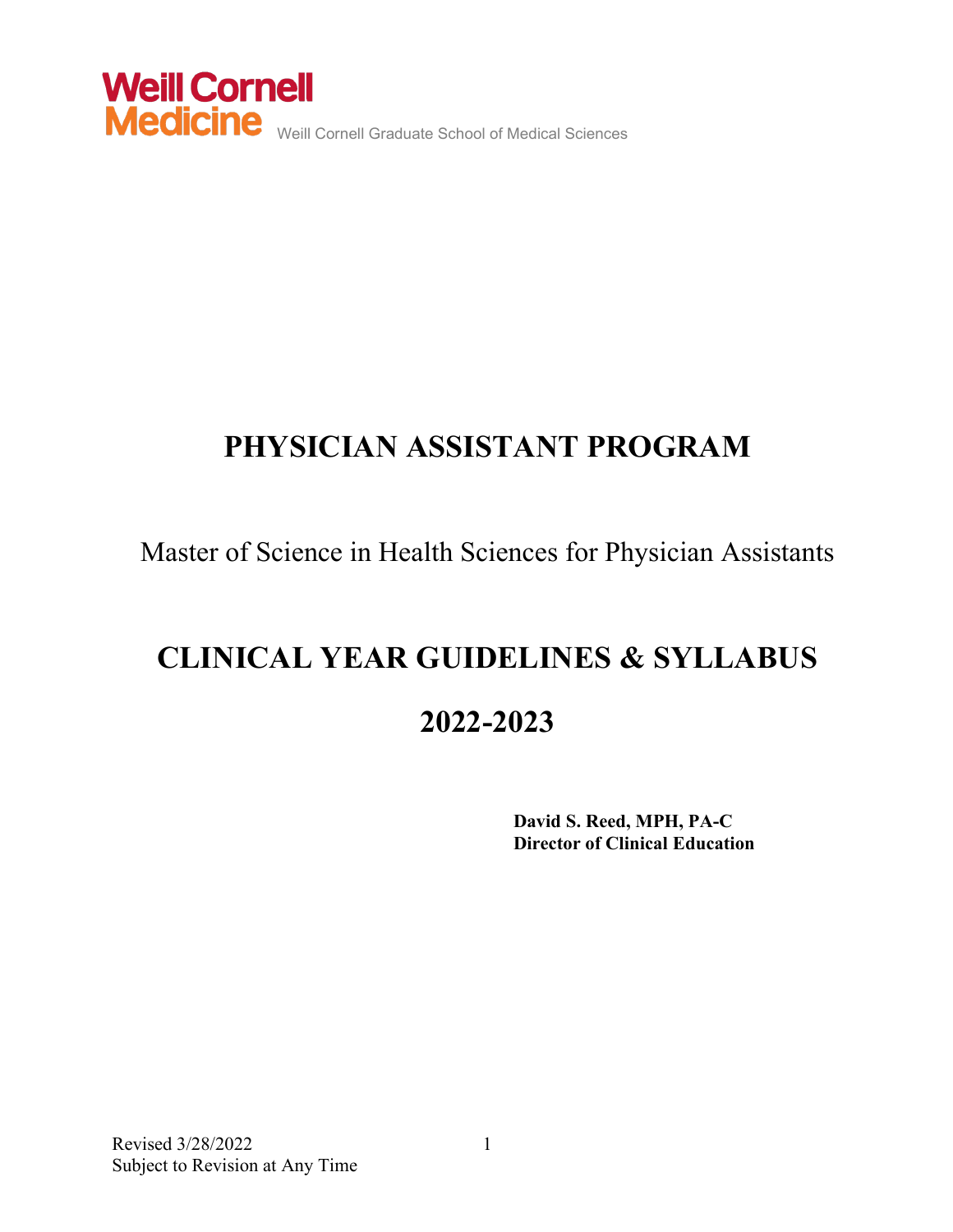#### TABLE OF CONTENTS

| General Guidelines for PA Students on Clinical Rotations | page 3  |  |  |
|----------------------------------------------------------|---------|--|--|
| <b>Clinical Rotation Guidelines</b>                      |         |  |  |
| Rotation Specifics 2022 - 2023                           | page 11 |  |  |
| Student Holiday Schedule 2022 - 2023                     | page 14 |  |  |
| Clinical Schedule Class of 2023                          | page 15 |  |  |
| Grading                                                  | page 16 |  |  |
| <b>Mid Rotation Site Visits</b>                          | page 21 |  |  |
| Mid Rotation Feedback Form                               | page 23 |  |  |
| Preceptor Evaluation Form                                | page 24 |  |  |
| <b>Evaluation Explanation</b>                            | page 25 |  |  |
| <b>End of Rotation Meetings</b>                          | page 28 |  |  |
| <b>Rotation Specific Exams</b>                           | page 28 |  |  |
| <b>Clinical Topic Papers</b>                             | page 28 |  |  |
| History and Physical Case Write-ups                      | page 29 |  |  |
| <b>Case Presentations</b>                                | page 29 |  |  |
| EXXAT™ PA Student Tracking-Logs                          | page 29 |  |  |
| iHuman Assignments                                       | page 30 |  |  |
| <b>Grand Rounds Presentations</b>                        | page 30 |  |  |
| PAS 8000 Lectures and Activities                         | page 30 |  |  |
| <b>OSCE Practical Experiences</b>                        | page 31 |  |  |
| Student Evaluation of Rotation Form                      | page 33 |  |  |
| General Objectives for Clinical Rotations                | page 34 |  |  |
| <b>EXXAT Logging Requirements</b>                        | page 35 |  |  |
| Acknowledgement of Receipt                               | page 36 |  |  |
| Appendix A: Disability Services                          | page 37 |  |  |
| Appendix B: Transportation Guidelines                    | page 39 |  |  |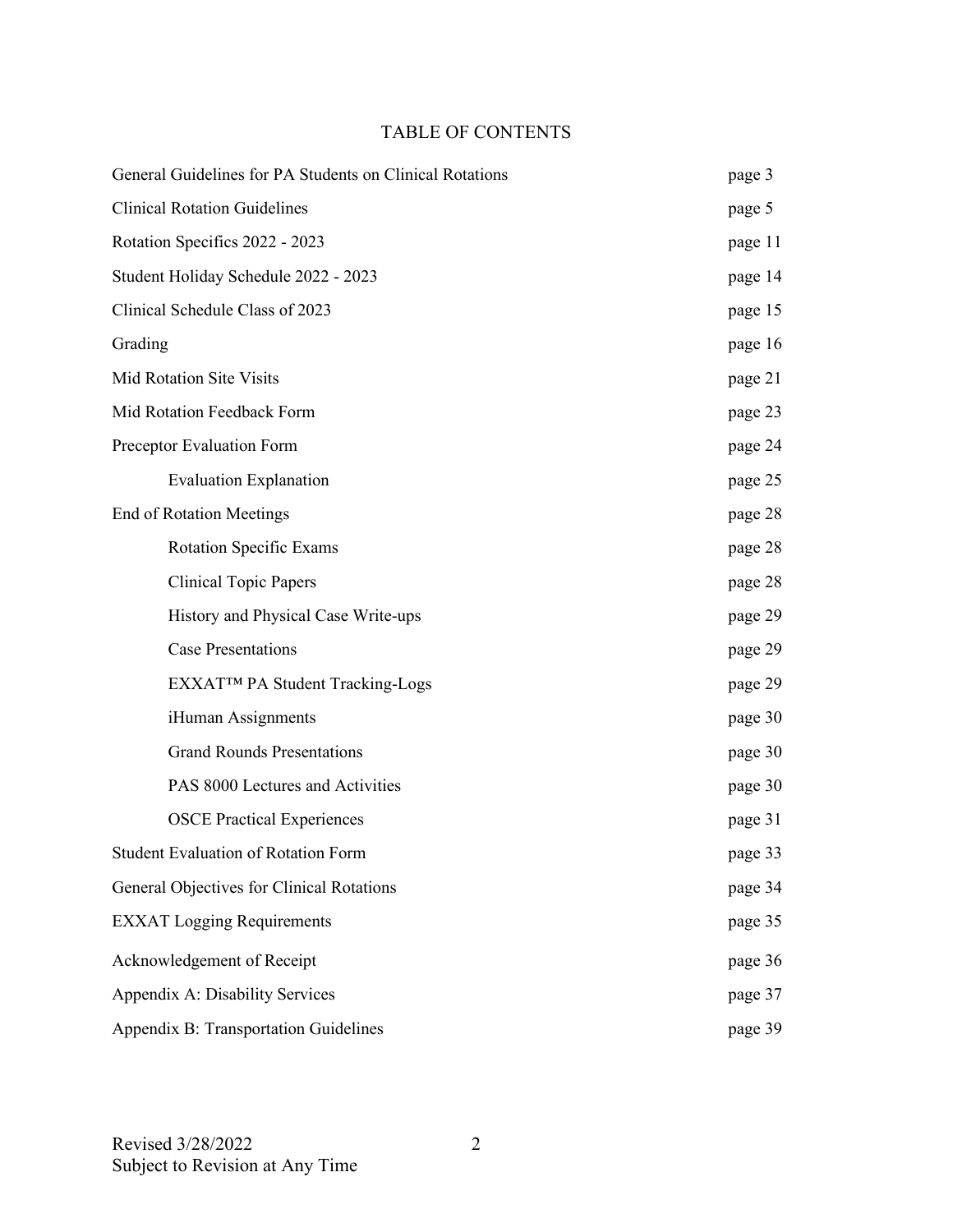### **GENERAL GUIDELINES FOR PHYSICIAN ASSISTANT STUDENTS ON CLINICAL ROTATIONS**

The following represents the general guidelines and syllabus for the Weill Cornell Graduate School MSHS Physician Assistant students while functioning on the clinical rotations at New York Presbyterian Hospital-Cornell Campus and/or affiliates. **The material outlined in this syllabus is subject to change by the Program, Weill Cornell Graduate School, Weill Cornell Medical College and/or Cornell University.** Students are advised to refer to the *WCGS MSHS Physician Assistant Program Student Handbook* for specific Policies and Procedures regarding their responsibilities as students in the MSHS PA Program.

While functioning on the clinical rotations, the Physician Assistant (PA) student will be under the general medical supervision of an attending physician and under the direct supervision of an attending physician, house staff physician or physician assistant assigned by an attending physician. The preceptor will see and examine every patient seen by the PA student. All invasive procedures will be performed under the direct supervision of the preceptor. All laboratory, radiological and medical record entries (i.e., notes, orders) will be co-signed by the preceptor prior to their implementation. PA students may not discharge inpatient, outpatient or emergency department patients until the supervising preceptor has seen the patient and discussed plans, instructions and/or follow-up care with the student and patient.

The following identifies the activities that a PA student may in all cases initially observe, secondly assist with and thirdly perform while under the direct supervision of the physician or physician assistant preceptor.

 1. Provide medical care under the direct supervision and co-signature of a physician or physician assistant preceptor for the following:

- Perform a detailed and accurate history and physical examination (including rectal and pelvic examinations when appropriate).
- Initiate laboratory, radiologic and special examination procedures as appropriate for the evaluation of illness.
- Initiate appropriate treatment based upon the presenting diagnosis.
- Instruct patients regarding therapy in a comprehensive and thorough fashion.
- Record appropriate information including admission notes, progress notes, intra-operative notes, post-operative notes and discharge summaries in the medical record.
- Obtain review and counter-signature of the supervising physician on all medical records.
- Write admission and/or other orders (including medications) while at New York Presbyterian Hospital-Cornell Campus and/or other affiliates where permitted. Obtain review and counter-signature of the supervising physician.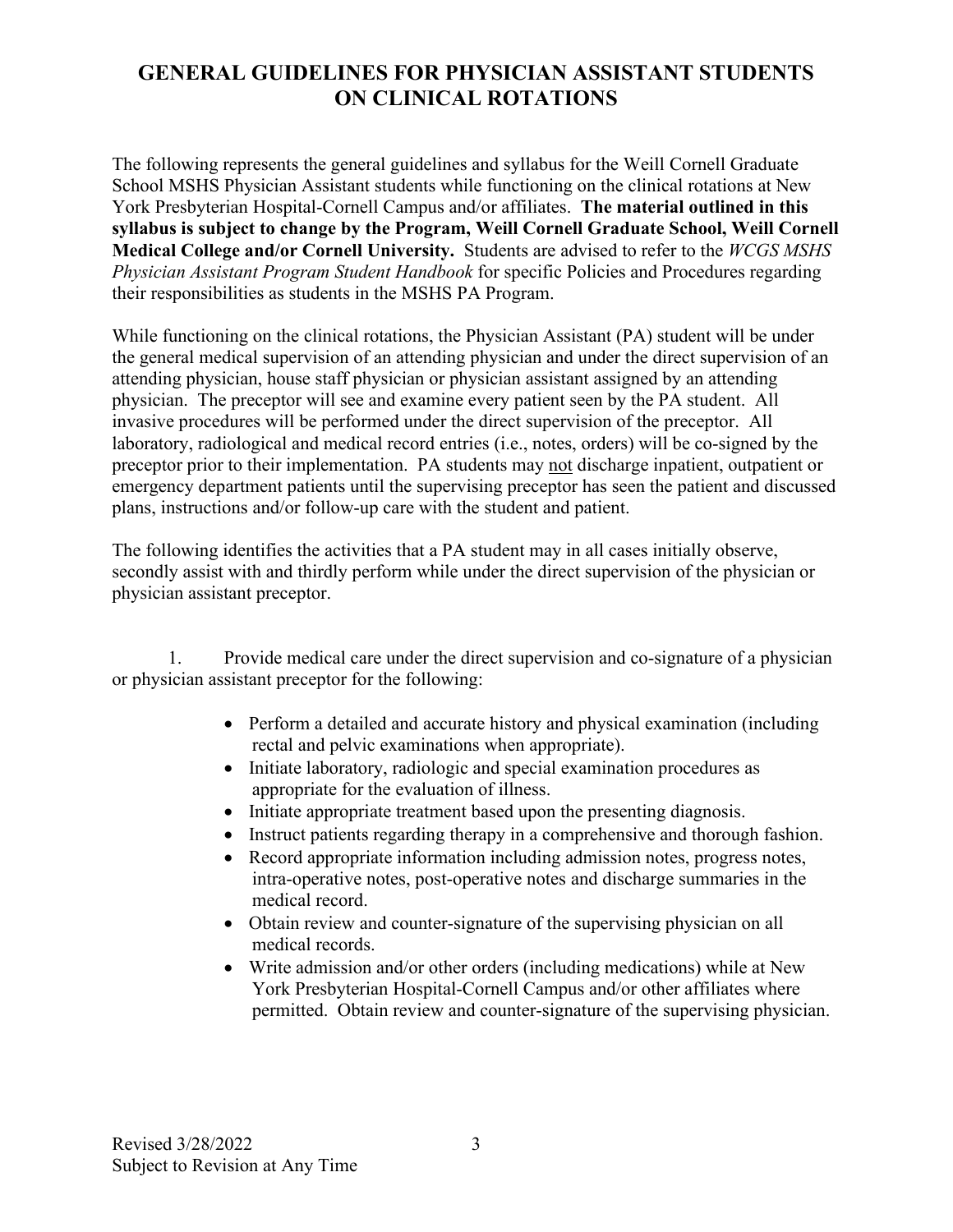General Guidelines Continued:

- 2. Perform the following functions in the operating room under the direct supervision of the designated preceptor:
	- Prepare and drape the patient prior to surgery.
	- Serve as an assistant to the surgeon during surgical procedures.
	- Assist in closure of surgical wounds.
- 3. Perform the following diagnostic and therapeutic procedures under the direct supervision of the designated preceptor
	- Evaluate and participate in the treatment of non-life threatening, well-defined conditions. Initiate the evaluation of less well-defined or emergency conditions.
	- Evaluate and participate in ACLS therapies.
	- Endotracheal intubation, insertion of an oral airway, suctioning and use of bag- valve-mask ventilation devices and application of oxygen therapy.
	- Venipuncture, arterial puncture, intravenous catheterization with fluid therapy and venous cutdown.
	- Intradermal, subcutaneous and intra-muscular injections and administration of medications in accordance with Hospital and/or Nursing guidelines.
	- Cardiopulmonary resuscitation including use of AED, defibrillation and/or synchronized cardioversion.
	- Perform and interpret electrocardiograms.
	- Fracture immobilization including application and/or removal of plaster casts.
	- Gastrointestinal intubation (nasogastric tube insertion).
	- Urethral catheterization in males and females.
	- Thoracentesis and chest tube insertion for pleural effusion, pneumothorax or as appropriate during the emergency treatment of traumatic injuries.
	- Wound care and suturing techniques.
	- Lumbar puncture.
	- Paracentesis and peritoneal lavage procedure.
	- Central venous catheter insertion via subclavian, internal jugular and femoral vein approaches.
	- Assist in endoscopic procedures such as sigmoidoscopy.
- 4. Further permitted functions of physician assistant students while on clinical rotations as well as specific attitudinal and behavioral objectives may be found in the individual core and elective clinical rotation goals and objectives.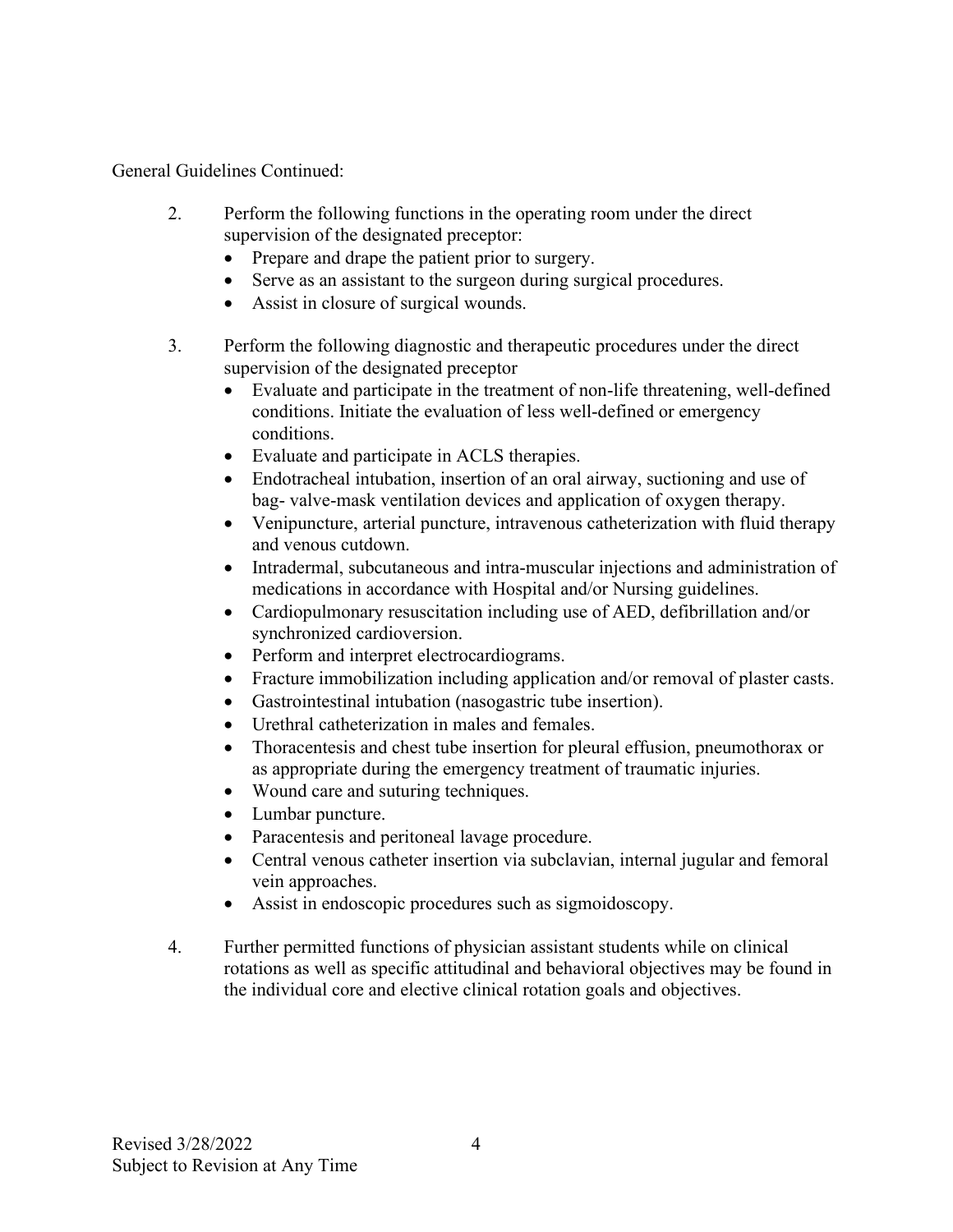### **CLINICAL ROTATION GUIDELINES**

- 1. All clinical rotations are four weeks in length and begin on a Monday unless otherwise indicated. All decisions regarding the assignment of the core and elective clinical rotations are made by the Clinical Coordinators. **There will be no changes in the clinical rotation schedule unless approved by the Director of Clinical Education.**
- 2. Attendance on rotations is mandatory. Absences must be reported verbally to the supervising clinical preceptor, assigned preceptor and the Program office by 9:00 am (messages may be left on 646-962-7277). Students **must** also e-mail the Director and Assistant Director of Clinical Education. Requests for planned absences must be made in writing (*Absence Request* forms are available on-line in Exxat) a minimum of 2 weeks prior and submitted to the Director of Clinical Education for approval. However, students are encouraged to submit Absence Requests as far in advance as possible.

**It is recommended that any time (no matter the reason) missed on a clinical rotation be made up. All missed time is to be discussed with the Director of Clinical Education**. Failure to notify the Program and/or preceptor of absences or failure to make up the missed time within 24 hours of occurrence may result in deduction of (5) points from the student overall grade for the rotation. Continuation of such behavior may result in disciplinary action. Time may be made up during vacations and weekends or at the end of the clinical year with Clinical Coordinator approval. Missed time must be completed before a certificate of completion or a degree will be awarded. Students must provide written documentation of the time made up signed by the preceptor. The Director of Clinical Education must be made aware of when the time is being made up.

Students are expected to leave the rotation when released by the preceptor. Students are not permitted to leave the rotation based on a 'shuttle' schedule.

A preceptor must be present while a student is on a rotation, therefore in the event that a student misses a day from a rotation due to preceptor absence, the student must notify the Director of Clinical Education to discuss the situation and ensure the required contact hours are met.

Students must attend the rotation on the day prior to the End of Rotation meeting. Students who fail to do so will lose five (5) points from their overall grade for the rotation. If this subsequent loss of points results in a failure of the rotation, the rotation must be made up as outlined below.

**Holiday/Vacation Time off**: Students are not permitted to miss the day prior to a scheduled holiday or vacation. Students are expected to be at their rotations until released by the preceptor. Many rotations require weekend and night call; therefore, students should not assume that a Holiday will include a concurrent weekend and must discuss the expectations with the preceptor prior to making any travel arrangements. Students are not permitted to miss the first day back from a scheduled holiday or vacation. As such, students are expected to make all travel arrangements to ensure they comply with this requirement. Students are advised to leave themselves one extra travel day in case of travel delays and/or cancellations.

**Time off limits**: Students may miss up to five (5) excused days due to illness or other emergencies throughout the entire clinical phase of the Program; students may also request up to three  $(3)$ excused personal days throughout the clinical phase. Students may take no more than two (2) sick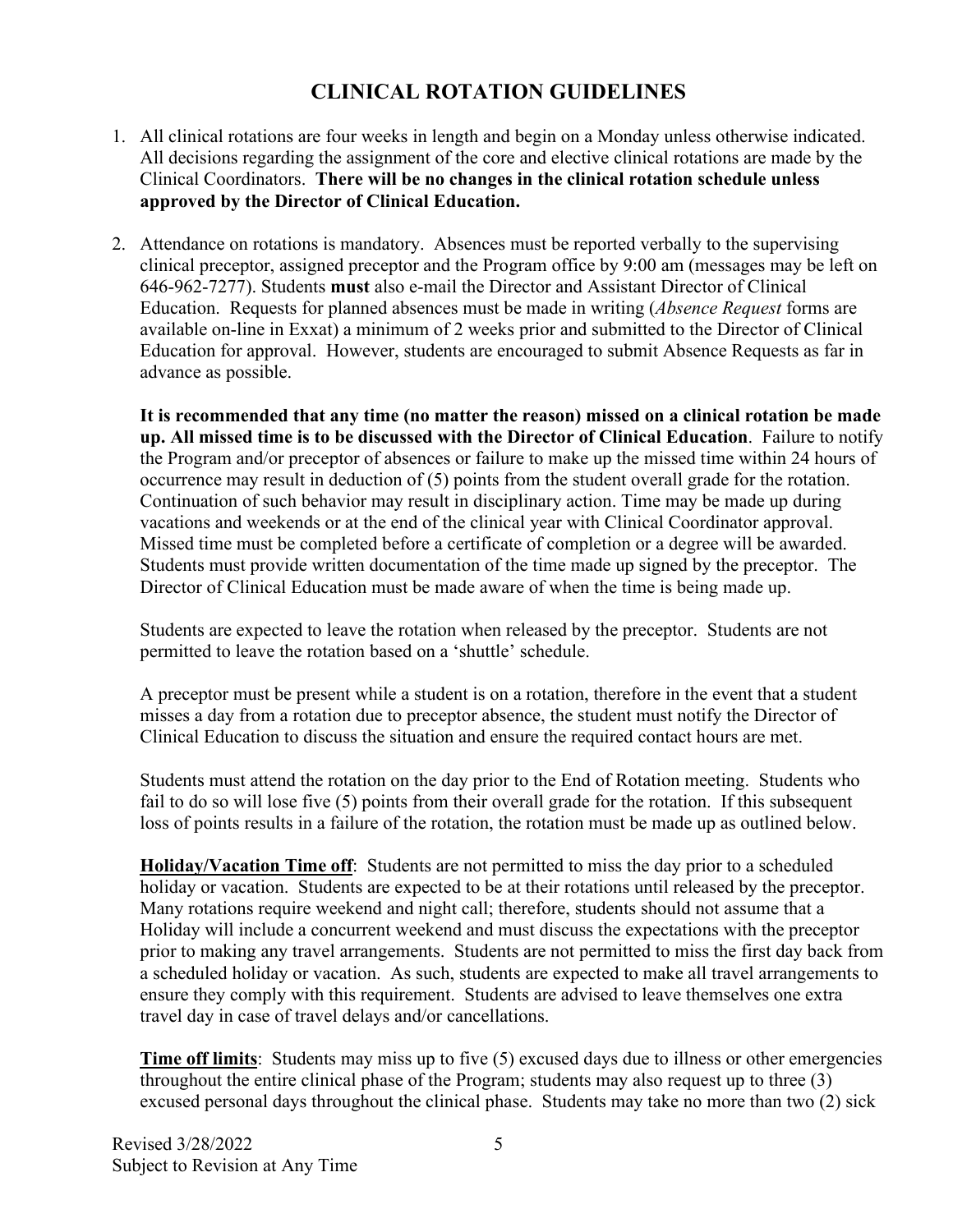or personal days during a single rotation. Students may not miss more than 8 excused days throughout the entire clinical year.

Clinical Rotation Guidelines Continued:

Students who are out from rotations more than two (2) consecutive days due to illness must submit a medical provider's note stating that they were seen and may return to rotations.

Students who experience a significant illness or injury must notify the PA Program and report to Student Health for evaluation for medical clearance prior to returning to clinical rotations.

Medical clearance must be provided to Student Health Services by the student and issued by a clinical provider, stating that the student is able to return to duty. Any restrictions will be evaluated according to the Disability Services Guidelines in Appendix A at the end of this document.

As a reminder, per the discretion of the Director of Clinical Education and/or the clinical preceptor, students may be required to make up any time missed during a rotation, no matter the cause.

In the event of an extended absence (more than five (5) days missed in any given clinical rotation. Students who anticipate an extended absence should discuss their situation with the Director of Clinical Education prior to the absence to make appropriate arrangements for making up time missed. Excessive absenteeism and tardiness may be grounds for dismissal from the Program per the *Standards of Conduct*.

- 3. Physician Assistant students are required to display their ID at all times and identify themselves as PA students. Students are expected to present a neat, clean, professional appearance at all times. Appropriate dress is required during the clinical rotations and rotation meetings as follows:
	- short white jacket (with Graduate School seal on left shoulder)
	- scrubs while on surgical rotations only
	- man-tailored shirt and tie (men); blouse, tailored shirt or sweater (women)
	- appropriate street clothes (colored or khaki trousers, slacks, knee-length skirts)
	- closed toe shoes, clogs or white leather sneakers with appropriate hosiery; heels  $\leq 2$  inches
	- denim skirts, jeans, shorts, camisoles, revealing or low-cut tops, T-shirts and flip-flops are NOT acceptable attire.
	- The wearing of green scrubs is prohibited in non-patient care areas, including the Medical College library, cafeteria, and laboratories.
	- The wearing of green scrubs by all personnel in non-surgical patient care areas or special care areas is prohibited.
	- The wearing of green scrubs outside of the Medical Center or to enter or exit the Medical Center is strictly prohibited.
	- Inappropriately dressed students may be sent home from rotations and/or rotation meetings and will lose 5 points from the overall rotation grade for each infraction.
	- Students can always refer to the formal NYP Scrub policy available on the NYP website.
- 4. Students are required to be available during a given rotation for a minimum of eight hours per day and at least forty hours per week. Students should not leave at the end of the day until released by the preceptor. Students are required to take call as specified by the clinical preceptor. Students may be required to participate in overnight and/or weekend call depending on the clinical site.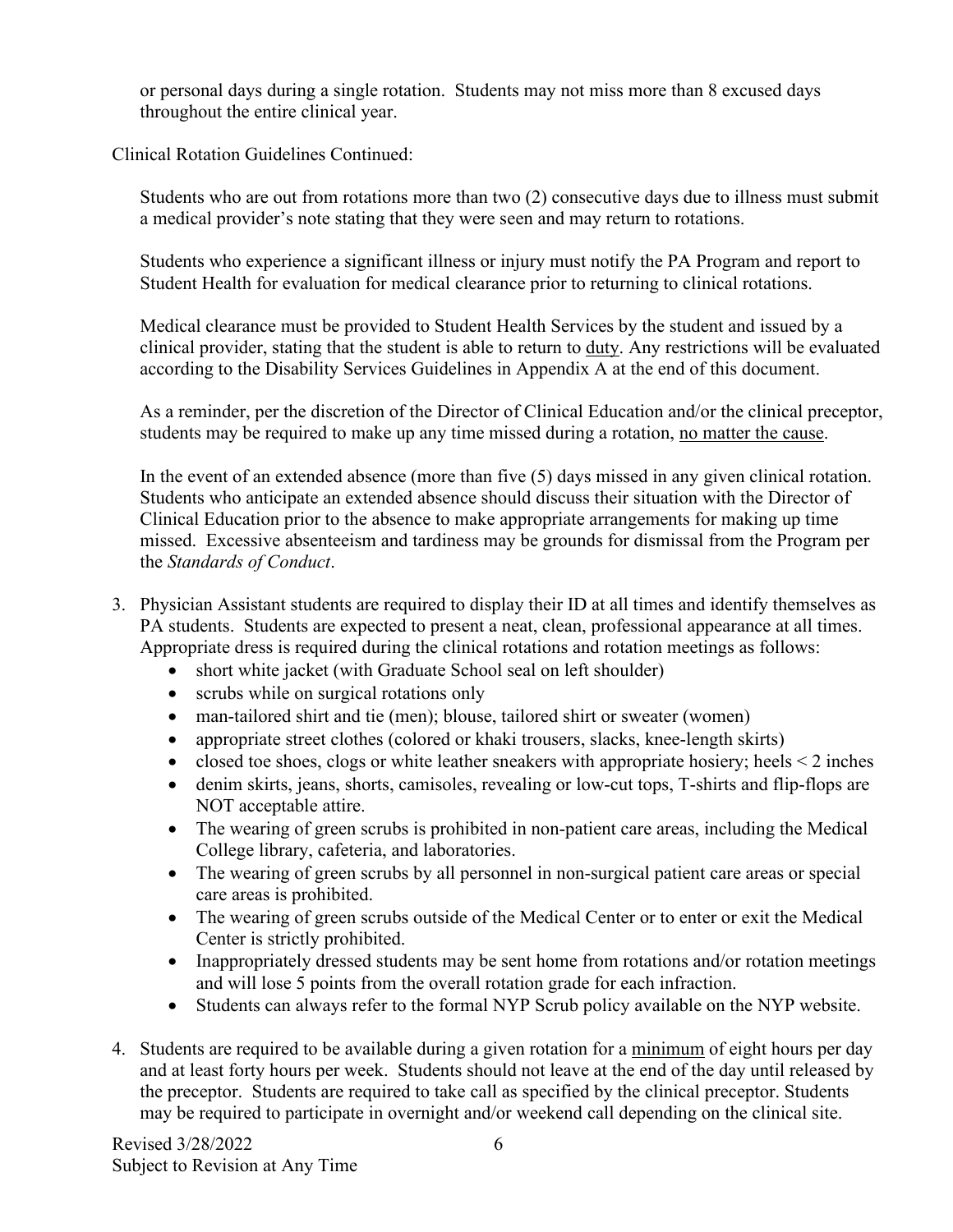5. Students must attend Grand Rounds, patient rounds and case conferences when applicable to maximize learning opportunities as directed by the clinical preceptor or rotation coordinator.

Clinical Rotation Guidelines Continued:

General Guidelines for Surgical rotations: The culture of surgical education has developed such that very long hours are put in each day by the very dedicated members of a surgical team. While the Program does not provide a strict limitation of hours for students when on rotations, it is suggested that a student work no more than 70 hours per week. However, it is up to the individual student to determine if he/she wishes to spend additional hours on the rotation. This guideline is meant to be beneficial to the student's education as it allows the student to work out his/her individual schedule with the team and allows a student to stay late by personal choice. The Program feels that by imposing a specific work limit, it may impede learning and impose a barrier between the student and the team.

- 6. Students are required to return to the Program for one day at the end of each clinical rotation for Rotation Meetings (see schedule). Additional required callback days may be scheduled throughout the clinical year. During this time, students will take a rotation specific examination, participate in Grand Rounds presentations, perform practical examinations, attend lectures, etc. **Attendance at all rotation meetings is mandatory. Failure to comply with this requirement will result in a loss of 5 points from the overall grade for that rotation.** If this subsequent loss of points results in a failure of the rotation, the rotation must be made up as outlined below. Students should expect to spend the full day at the Program for the meetings and no travel plans should be made prior to 7:00 pm on those days.
- 7. As part of the Master of Science in Health Sciences for Physician Assistant Degree, students will participate in PAS 8000 Research Methodology and Application. This course will take place throughout the clinical year. Students are required to complete all components of PAS 8000 as indicated by the Course Syllabus in order to be eligible for the certificate of completion and the MSHS degree. Specific guidelines regarding the PAS 8000 assignments during the clinical year are outlined below and in the course syllabus.
- 8. In order to facilitate communication, students are required to carry their tagged mobile telephones and answer calls and texts in a timely manner. Written information and e-mail messages to students' Program issued WCMC e-mail accounts (@med.cornell.edu) will also be utilized. Therefore, students are advised to check both their Program e-mail accounts and the online learning management system on a daily basis.

A student who cannot be reached on a rotation despite repeated attempts to be contacted will be considered absent from the rotation and the attendance policy above will apply.

9. In the event that a student experiences any difficulty during a clinical rotation, he/she is advised to contact the PA Program **immediately**. The student may be given suggestions to manage the problem on their own or if necessary, a faculty member will intervene. It is the student's responsibility to notify the Program of the outcome whether or not resolution is achieved between the student and preceptor.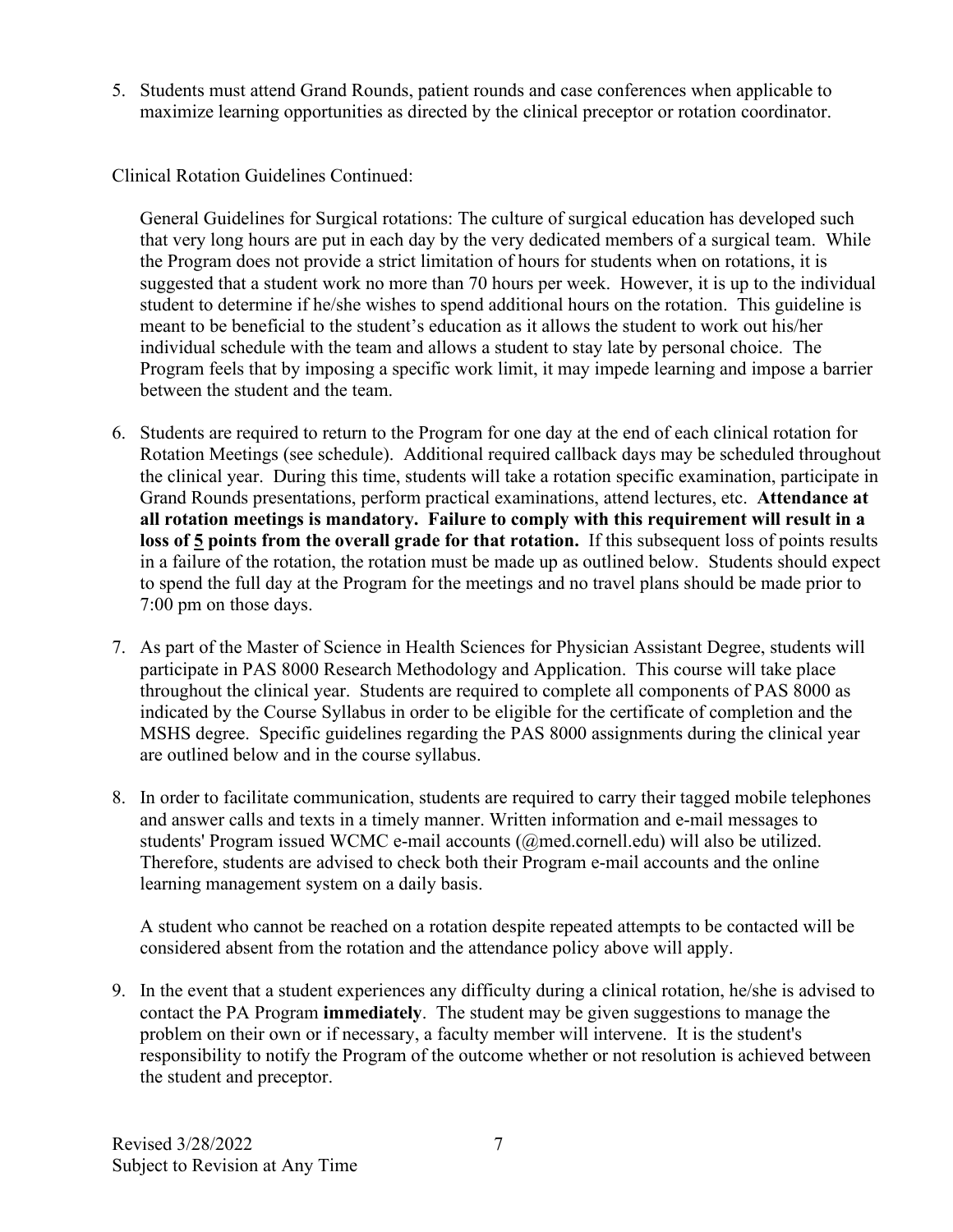Clinical Rotation Guidelines Continued:

- 10. All puncture wounds and other exposures to blood and body fluids should be reported immediately to the Student Health Service and the Program Office per the *Physician Assistant Program Student Handbook.* As a brief review:
	- Students are to immediately contact Student Health Services and the Physician Assistant Program office for immediate guidance.
	- Students should inform their supervisor of the event and initiate the exposure protocol as applicable for that site.
	- Obtain patient name; fill out any required incident reports, send blood for appropriate work up (choose 'needlestick protocol' on lab sheet if available to expedite process).
	- Students are permitted to immediately leave the rotation site to obtain medical care at either Student Health Services or the NYPH Emergency Department (after hours).
	- Student Health Services will direct the care of the student and the follow up of the incident.
- 11. All potential exposures to contagious infectious diseases, via respiratory or any other vector, should be reported immediately to the Student Health Service and the Program Office per the *Physician Assistant Program Student Handbook.* As a brief review:
	- Students are to immediately contact Student Health Services and the Physician Assistant Program office for immediate guidance.
	- Students should inform their preceptor and initiate the exposure, quarantine and testing protocols as applicable.
	- Student Health Services will direct the care of the student and the follow up required.
- 12. In order to maximize the clinical learning experience, students must not be used to substitute for regular clinical or administrative staff while on clinical rotations nor may they be permitted to accept payment for services rendered in connection with the performance of their clinical rotation duties. Students must notify the Program office immediately should they be put in such a position or have any questions or other concerns.

In addition, any student considering engaging in gainful employment or already doing so during the clinical rotations must make the Program Director aware of this. The appropriateness of such employment will be reviewed by the Program Director with the student in light of the student's personal academic history.

13. Student Responsibilities / Honor Code: In order for students to be permitted to continue their studies at the MSHS PA Program, students must demonstrate a range of skills and abilities, such as, maturity, reliability, good judgment, a sense of responsibility and morality, sensitivity and compassion for individual needs, the ability to synthesize and apply knowledge, and evidence that they are capable of becoming safe and effective physician assistants. Students must also assume responsibility for the integrity of the content of the academic work performed and submitted, including papers, examinations and reports.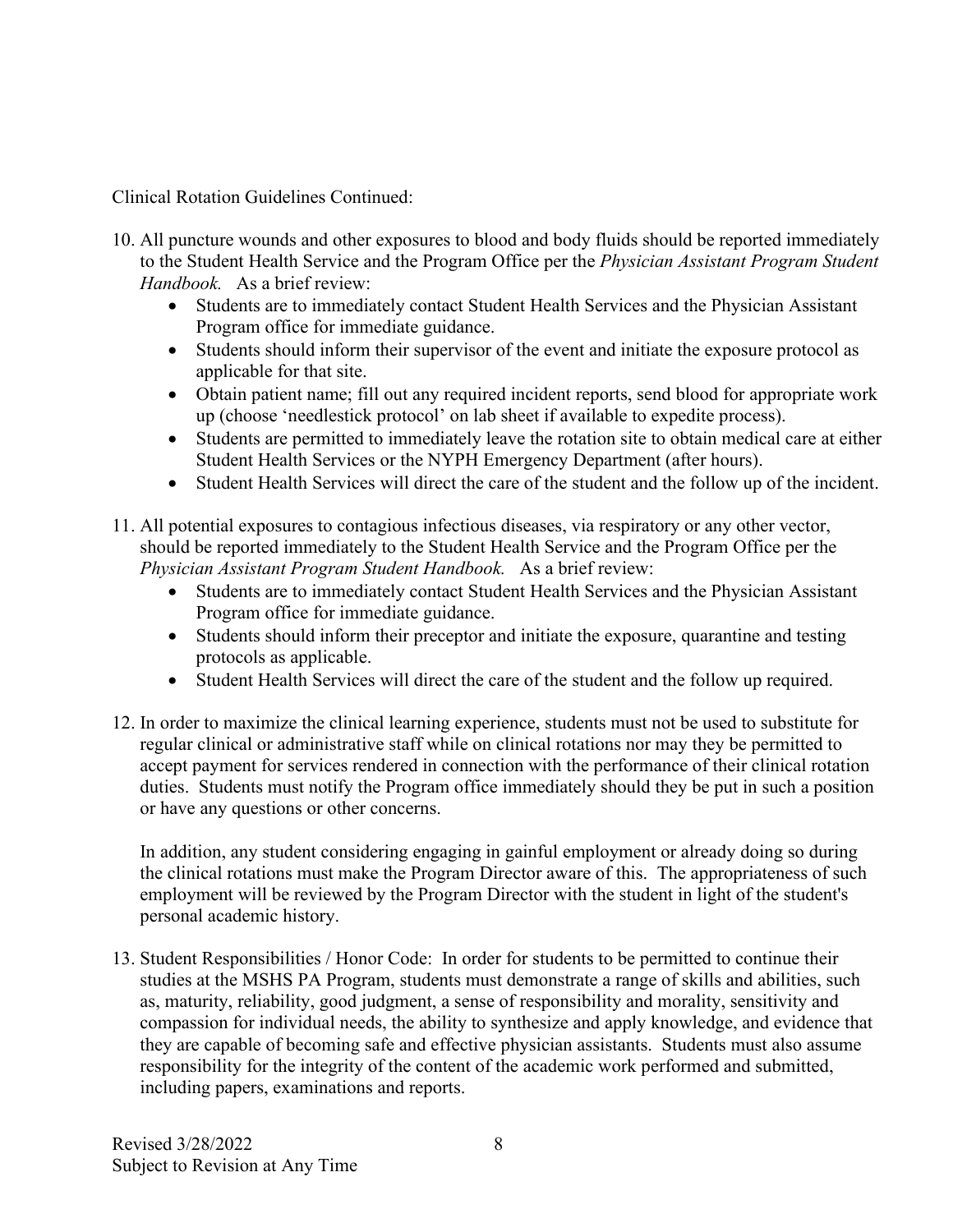The following are examples of conduct that is not suitable for students at the MSHS PA Program and is subject to disciplinary action (including but not limited to verbal warning, written warning, probation, suspension (required leave of absence) and dismissal):

- knowingly or carelessly representing the work of others as one's own;
- lying, cheating, or falsification of records whether personal or patient-related;
- using or giving unauthorized assistance in any academic work;

Clinical Rotation Guidelines Continued:

- restricting the use of material used to study in a manner prejudicial to the interest of other students;
- purposely misleading or giving false information to another student;
- posting of confidential, inappropriate, unauthorized or copyrighted information (including but not limited to, photos, images, text, audio, video, or lecture materials) on the internet (including but not limited to Facebook, blogs. LinkedIn, and others);
- otherwise committing a breach of academic and/or professional integrity;
- repetitively or egregiously failing to fulfill the professional requirements and responsibilities of a clinical rotation;
- committing an act of physical abuse or violence of any kind;
- disorderly and/or obscene conduct on campus or in the hospital facility or its affiliates;
- bullying (including but not limited to verbal, physical force or the use of electronic technology) which deliberately seeks to harm or humiliate another student, faculty, lecturer, administrative staff or patient;
- obstructing, harassing or interfering with teaching, Program administration or patient care; including the use of information and communication technologies as a means of intimidation, harassment or unwarranted interruption;
- being repeatedly absent, unexcused, from a required course, rotation or end of rotation activities;
- failing to respond in a timely way to communications (phone calls, emails or other correspondence) from the administration, faculty, course leadership or their representatives;
- failing to comply with directive given by supervision authority; unauthorized entry to or use of Weill Cornell or hospital facilities or its affiliates; theft of or negligent damage to Weill Cornell or hospital property or its affiliates;
- use, possession or distribution of controlled substances on campus or in the hospital facilities or its affiliates;
- unauthorized use and/or possession of alcoholic beverages in the hospital or Weill Cornell facilities or its affiliates;
- inappropriate use of the Weill Cornell seal, logo, name, symbol or facsimile.

A student or group of students, knowing of any situation in which a violation of any of the standards of conduct set forth above may have occurred is responsible for providing any such information in writing to the MSHS PA Program Director. Faculty is similarly required to report a violation to the MSHS PA Program Director. Each student matriculated at the MSHS PA Program shall be bound by standards of conduct described above and shall be presumed to be familiar with the above provisions.

When a student's conduct while matriculated at the MSHS PA Program is in violation of the Student Responsibilities/Honor Code or raises a question about his or her suitability to practice medicine, the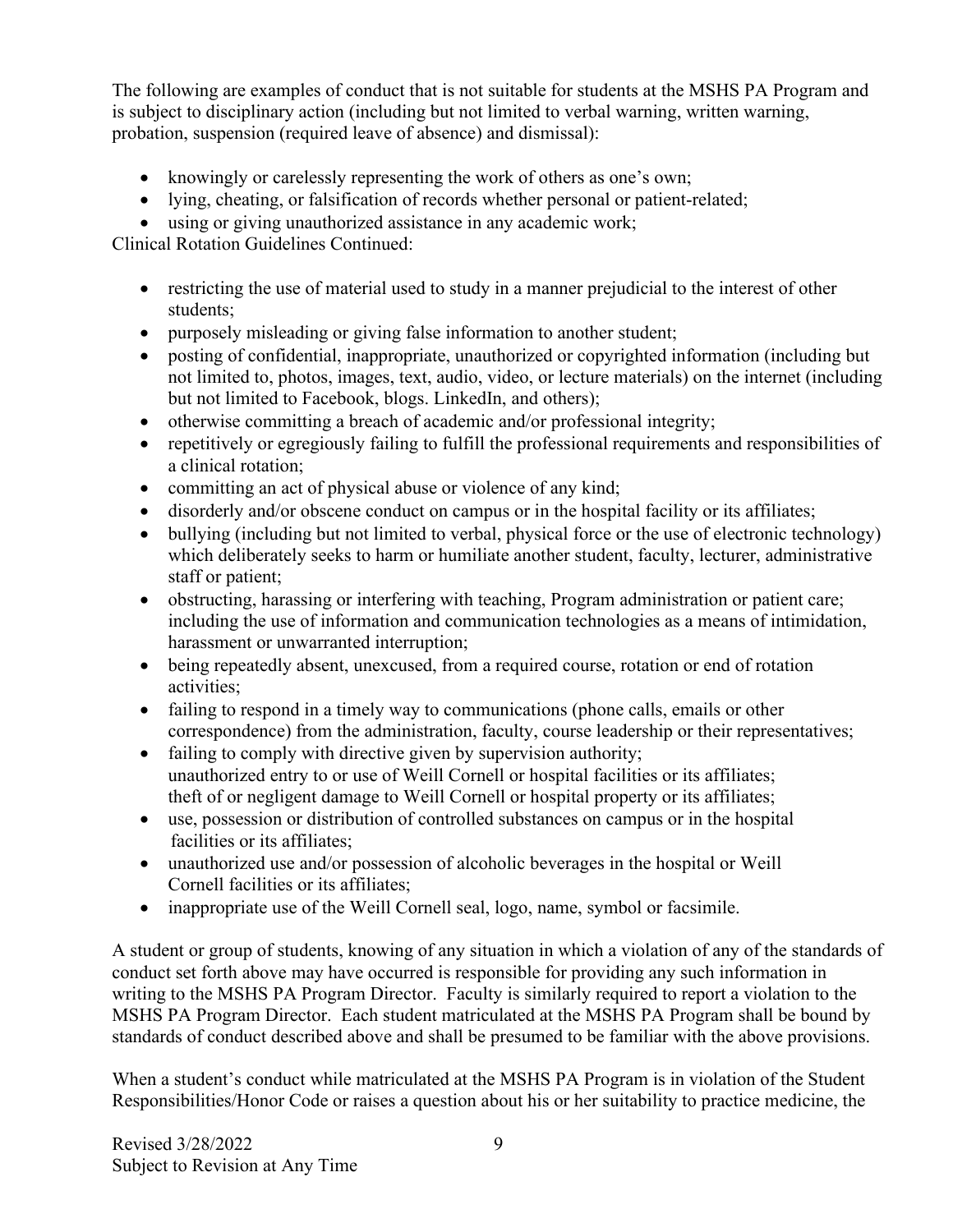matter will be directed to the Committee on Promotion and Graduation for consideration and recommendation of corrective disciplinary action.

**Any student who fails to adhere to the Student Responsibilities / Honor Code during the clinical phase of the Program will be referred to the Committee on Promotions and Graduation for evaluation.**

Clinical Rotation Guidelines Continued:

14. Please refer to the *Weill Cornell Graduate School MSHS Physician Assistant Program Student Handbook* for details of the guidelines and policies regarding professional expectations and terms of successful completion of the clinical year.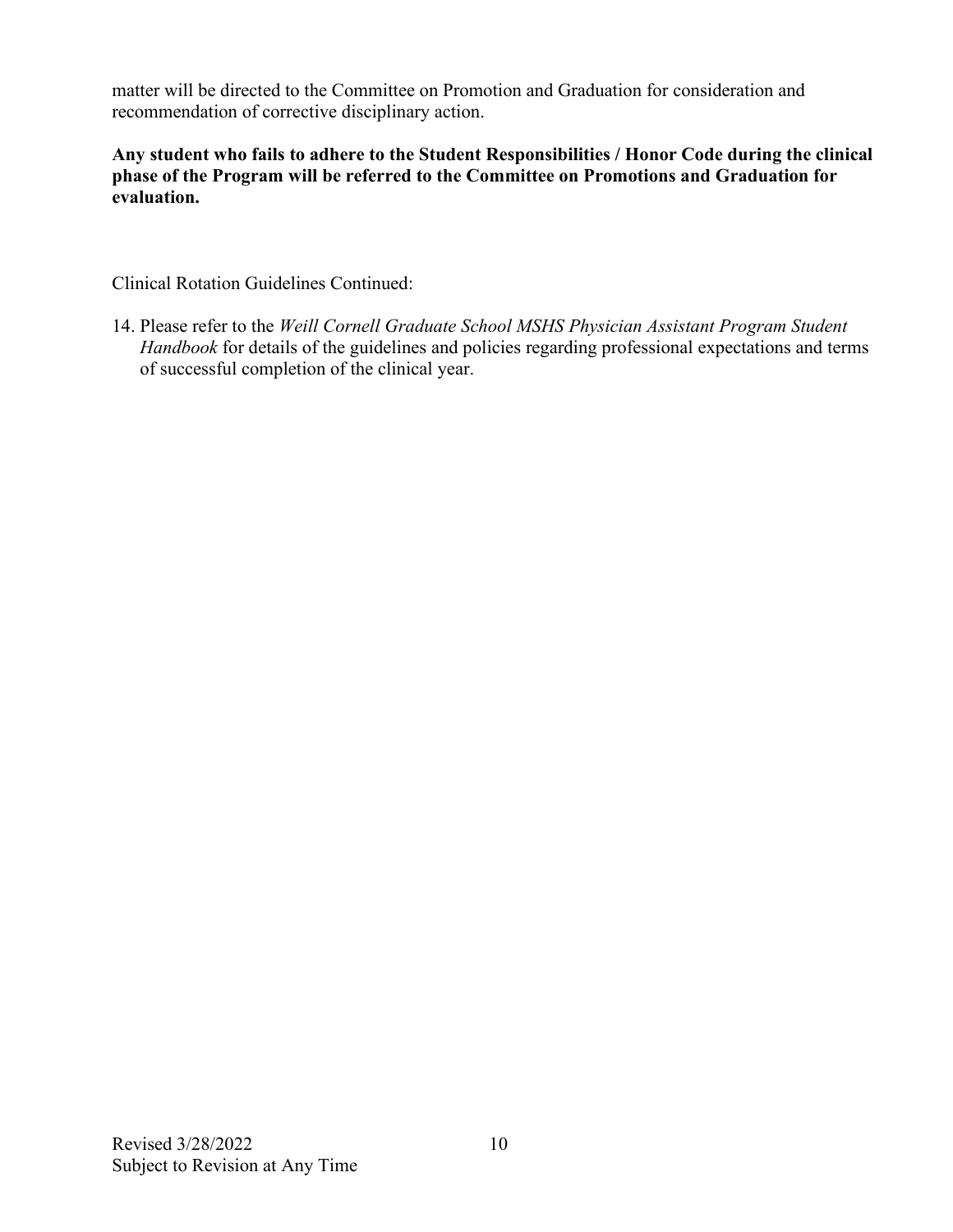### **ROTATION SPECIFICS FOR 2022 - 2023**

1. The rotation schedule for the 2022-2023 clinical year includes 15 four-week clinical rotations and students are required to do ten (10) Core supervised clinical practice rotations:

| PAS 7010 and PAS 7020: | four-week Internal Medicine I & II Rotations  |
|------------------------|-----------------------------------------------|
| PAS 7030 and PAS 7040: | four-week Surgery I & II Rotations            |
| <b>PAS 7060</b>        | four-week Primary Care Rotation               |
| PAS 7070:              | four-week Pediatric Rotation                  |
| PAS 7080:              | four-week Women's Health Rotation             |
| PAS 7090:              | four-week Emergency Medicine Rotation         |
| PAS 7100:              | four-week Internal Medicine III               |
| PAS 7110:              | four-week Behavioral & Mental Health Rotation |
|                        |                                               |

The Course Directors for the above are the Director and Assistant Director of Clinical Education.

- 2. All core rotations must be done at established rotation sites -other locations will be at the discretion of and will be assigned by the Director of Clinical Education.
- 3. Students are not required to find or arrange any rotations or preceptors.
- 4. The remaining five (5) clinical rotations (PAS 8010 PAS 8050) are Elective supervised clinical practice rotations. Students may choose from the currently available elective rotations at New York Presbyterian Hospital and/or affiliated sites. Assignments will be made in conjunction with the preceptors and will be based upon availability as well as student academic performance and professional behavior in the pre-clinical phase.

 Rotation sites may require additional documentation including but not limited to background checks, drug testing, supplemental applications and interviews for any student desiring to participate in rotations at that institution/practice. Students must complete all paperwork and provide all documentation as requested by the deadlines indicated. Failure to do so may result in a denial of the requested rotation. Elective rotation preceptors have the right to make decisions about accepting students based upon the results of the application and/or interview.

5. External rotations encompass both sites and preceptors not currently utilized by the MSHS PA program for supervised clinical practice. Students may do a maximum of one external clinical rotation. The opportunity to do external clinical rotations is a privilege and is contingent upon approval from the Director of Clinical Education, Program Director, and the University Counsel's office. In order to expedite the process, students are strongly encouraged to consider using sites used by students in the past years. Students are advised that most external sites and some core sites will require a background check, immunization titers and possibly a drug screening. Students are responsible for this cost as well as all costs incurred in the course of arranging and participating in External rotations.

The opportunity to do International elective rotations is contingent upon approval from the Director of Clinical Education, Program Director, and the University Counsel's office. Students may be required to obtain appropriate immunizations (and must adhere to CDC immunization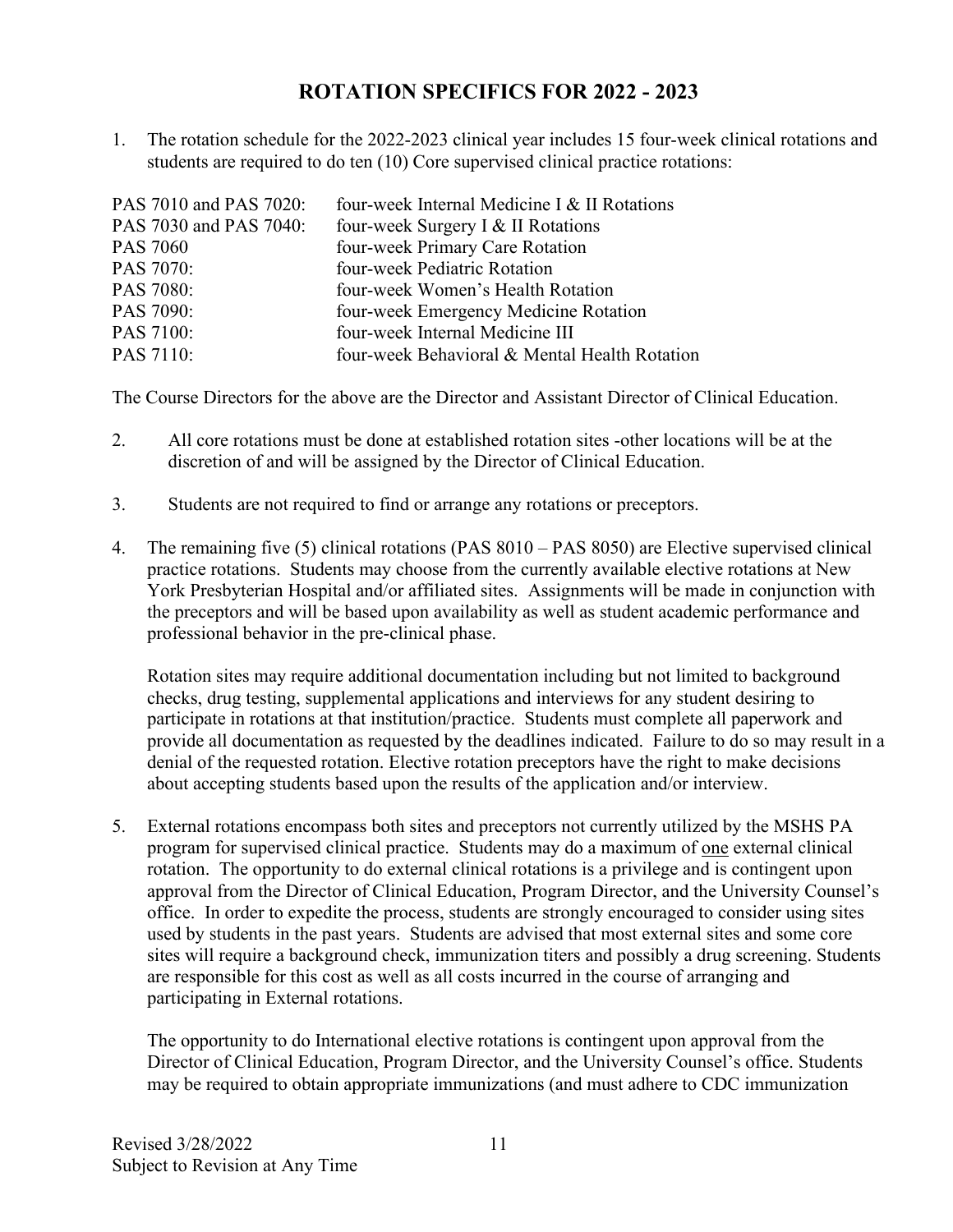recommendations for international travel), submit additional paperwork and proof of separate travel insurance prior to the start of such rotations. Students are responsible for all costs incurred Rotation Specifics Continued:

in the course of arranging and participating in International rotations. The MSHS PA Program reserves the right to mandate that a student return from an international site at any time during the rotation.

 The opportunity to do external or international rotations is a privilege and as such warrant's exemplary professionalism, attitude and academic performance. Therefore, only students who are in good academic standing and have demonstrated exemplary professionalism, attitude and academic performance will be permitted to do external or international rotations. Prior to pursuing an external elective rotation, a student must complete the *Student Request to Pursue an External Elective Rotation* form, which will be reviewed by the Program Director for appropriateness, and to determine if the student is in good academic standing and exhibits the characteristics outlined above. Once approved, the student may proceed with the process.

Students wishing to do an external elective clinical rotation or an international elective rotation must obtain the application package online in the learning management system. Students are responsible for following all directions and ensuring all documents are completed and returned to the Program office by the indicated deadlines.

Applications for external rotations will be reviewed for approval once all components of the application are submitted. All requests and necessary paperwork for external rotations must be submitted to the Director of Clinical Education **no less than six months prior to the start of the requested rotation date.**

All elective rotations must be completely established and confirmed **no less than 10 business days** prior to the start of the rotation. In the event confirmation cannot be obtained, the student will be re-assigned to another clinical rotation and site.

The Program Director or the Director of Clinical Education have the right to re-assign students to another clinical rotation site or location if necessary.

- 6. Physician Assistant students are responsible for their own transportation costs to and from all clinical rotation sites including core, elective, external and international rotations. See Appendix B for specific transportation reimbursement request guidelines and procedure. The final determination of eligibility for reimbursement for transportation costs is at the sole discretion of the Director of Clinical Education and the Program Director.
- 7. Students must comply with all health requirements of each clinical site including drug screening where required. Students must be prepared to provide evidence of such compliance directly to the clinical site if requested. Students are advised to work with the Office of Student Health as the PA Program does not have access to student medical records. Students are required to update all health information with Student Health Services prior to the start of the clinical year.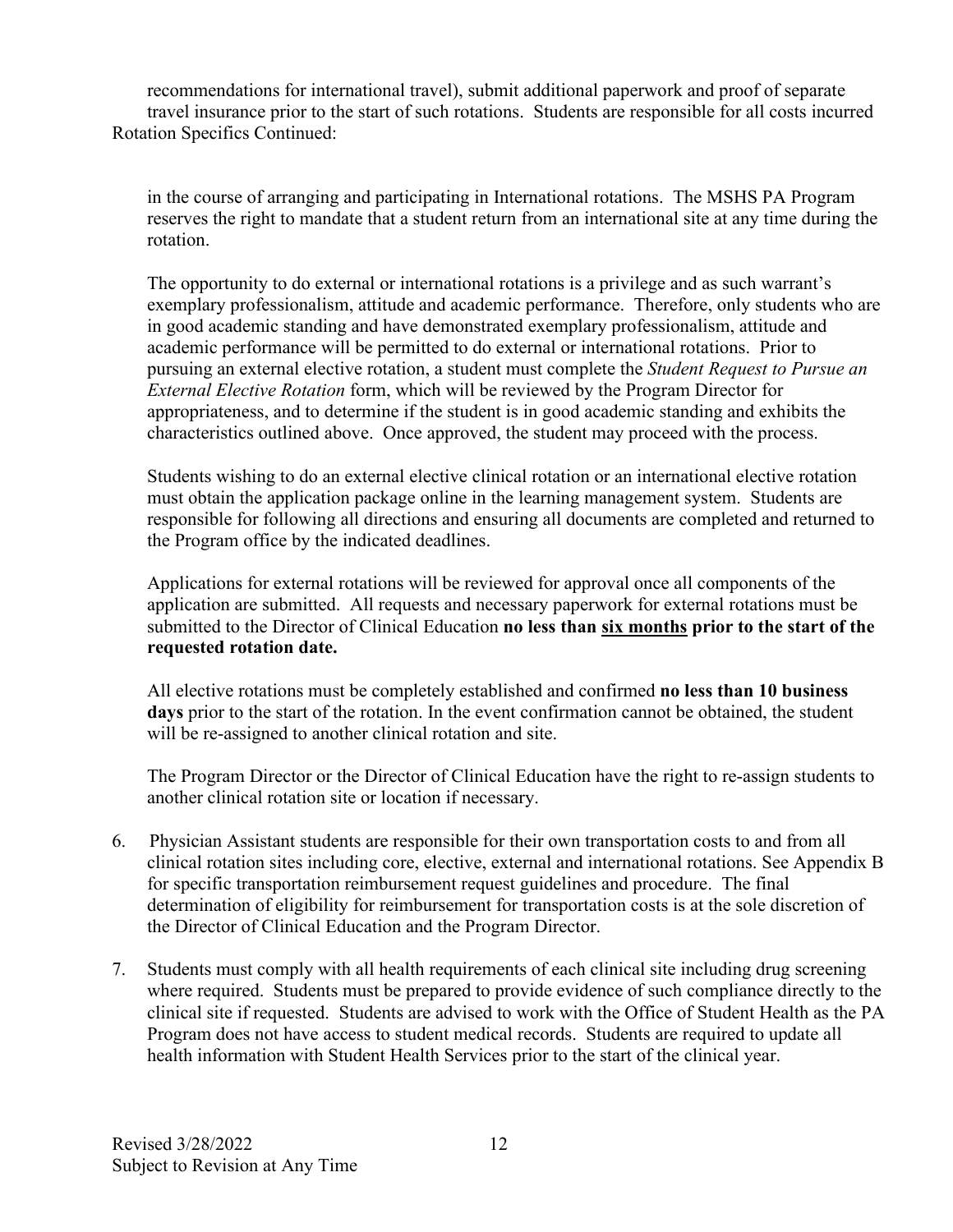8. Students must participate in all HIPAA training required by both Weill Cornell Medical College and Graduate School and each clinical site. Students are expected to comply with all HIPAA guidelines. Failure to comply with HIPAA guidelines may result in dismissal from the Program.

Rotation Specifics Continued:

- 9. Students are not permitted to take photos/videos of patients. Students may not use their personal cell phones or cameras for this purpose. In the event that a student has taken a photo as directed by the attending physician, these photos may only be shared with the members of the team. No photo may ever be posted or disseminated via a social network, website, e-mail or used in a publication.
- 10. Students are reminded that all patient information is protected under HIPAA. Violation of this policy may result in the imposition of fines and sanctions and/or dismissal from the Program.
	- 11. Students are advised to minimize the use of cell phones on rotations. Students should not use their cell phones in patient care areas (including nurses' stations).
- 12. Students must participate in BLS, ACLS, Infection Control, Child Abuse Reporting; Cornell required patient safety classes, evaluative examinations, EXXAT evaluations, on-line learning modules and discussion groups and other in-service training or course specific activities as directed by the Program.

Students must participate in additional training classes at as required by Weill Cornell Medical College and Graduate School and each clinical site. Students must comply with these requests. Failure to do so will result in removal from the rotation and necessitate the student repeat the rotation at the conclusion of the clinical year.

13. Cornell University provides general liability insurance for all students while they are acting with the scope of their duties in an academic program of approved medical instruction.

Coverage afforded by the University's professional liability policy covers students for approved on-site and off-site locations. Off-site (external) locations must be approved by the Director of Clinical Education in conjunction with the University Counsel's office prior to the commencement of the rotation.

Any incident, either actual or alleged should be reported immediately to the PA Program office.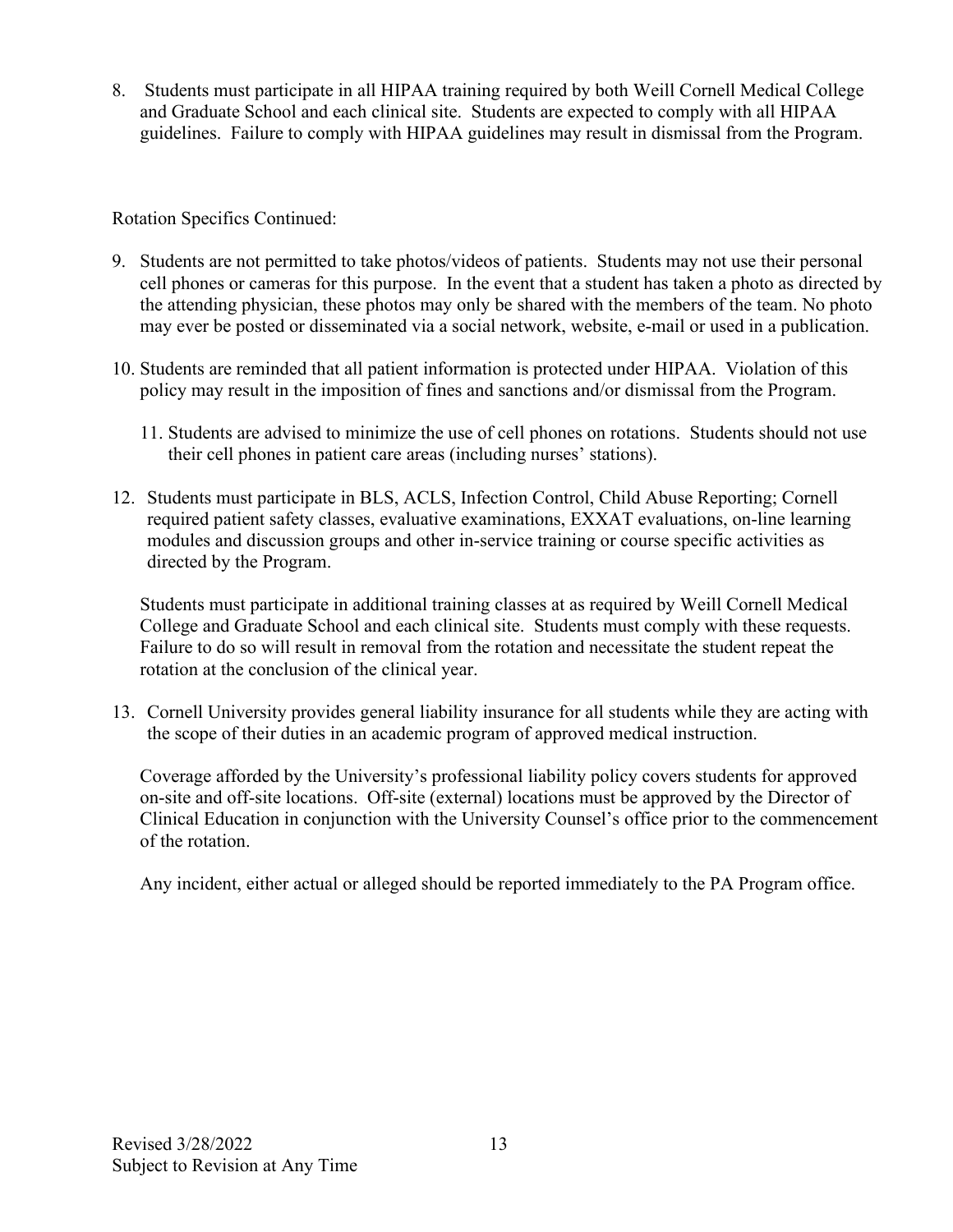### **STUDENT HOLIDAY CALENDAR 2022-2023**

President's Day Holiday Feb 21, 2022 Memorial Day Holiday/ Summer Recess May 23-30, 2022 Independence Day Holiday July 4, 2022 Labor Day Holiday Sept 4, 2022 Fall Recess Sept  $19 - 23$ , 2022 Thanksgiving Holiday Nov 24 & 25, 2022 Winter Recess Dec 19, 2022 – Jan 2, 2023 Martin Luther King, Day Jan 16, 2023 President's Day Holiday Feb 20, 2023

**Students are not permitted to miss the day prior to a scheduled holiday or vacation or the day following a holiday or vacation.** Students are expected to be at their rotations until released by the preceptor. Students should not assume that a Holiday will include a concurrent weekend and must discuss the expectations with the preceptor prior to making any travel arrangements.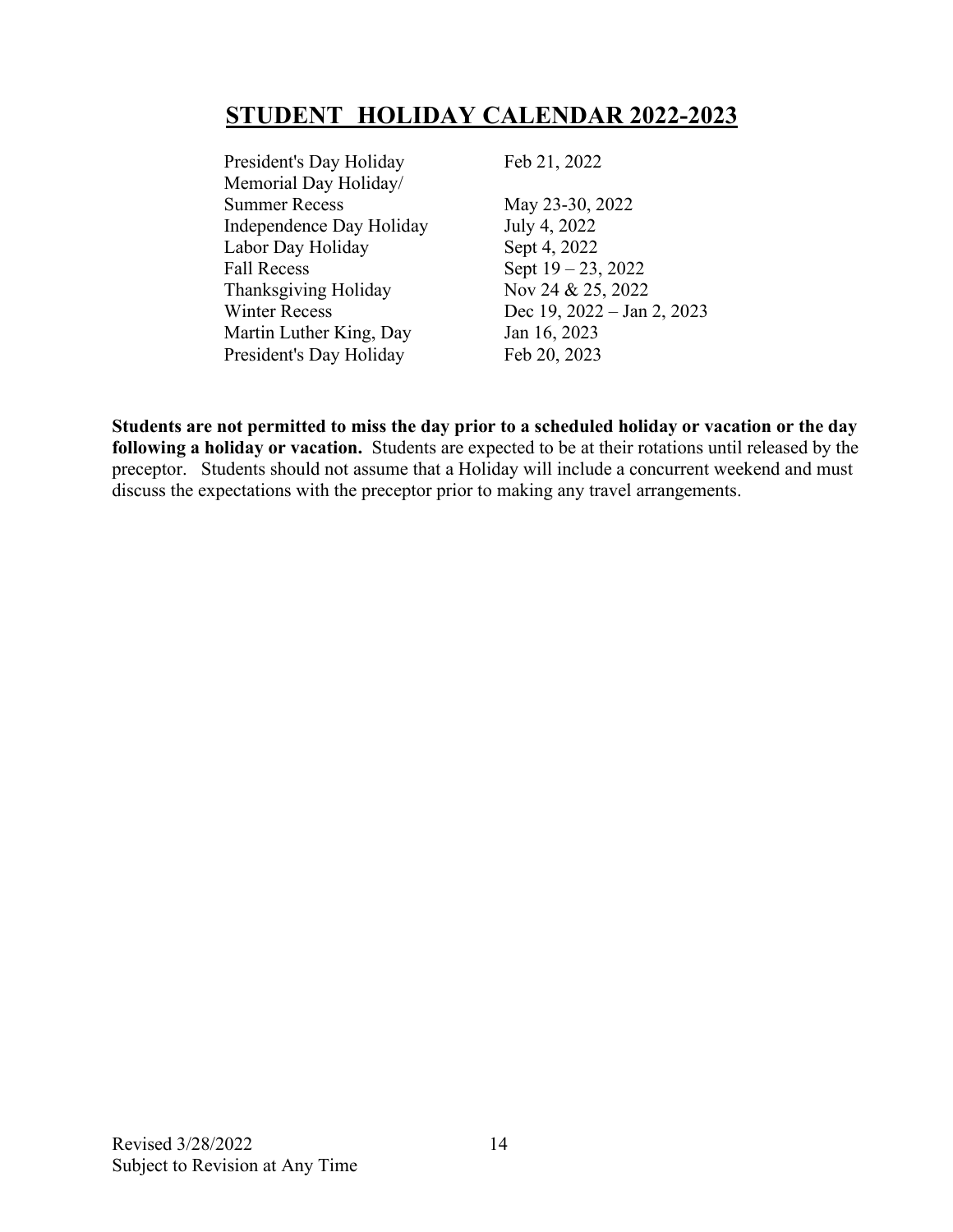#### CLINICAL SCHEDULE CLASS OF 2023

#### **\*\*The last day of each rotation is routinely a mandatory "Call-back" day for the students. \*\*\*Additional call-back days may be scheduled as needed throughout the Clinical Year**

#### **Clinical Orientation**: Jan 10 - 28, 2022

| Rotation #1  | January 31, 2022 – February 25, 2022              |
|--------------|---------------------------------------------------|
| Rotation #2  | February 28, 2022 – March 25, 2022                |
| Rotation #3  | March 28, 2022 - April 22, 2022                   |
| Rotation #4  | April 25, 2022 – May 20, 2022                     |
|              | <b>Summer Break: May 23 - 27, 2022</b>            |
| Rotation #5  | May 31, 2022 – June 24, 2022                      |
| Rotation #6  | June 27, 2022 – July 22, 2022                     |
| Rotation #7  | July 25, 2022 – August 19, 2022                   |
| Rotation #8  | August 22, 2022 – September 16, 2022              |
|              | Fall Break: September 19 - 23, 2022               |
| Rotation #9  | September 26, 2022 – October 21, 2022             |
| Rotation #10 | October 24, 2022 – November 18, 2022              |
| Rotation #11 | November 21, 2022 – December 16, 2022             |
|              | Winter Break: December 19, 2022 - January 2, 2023 |
| Rotation #12 | January 3, 2023 – January 27, 2023                |
| Rotation #13 | January 30, 2023 – February 24, 2023              |
| Rotation #14 | February 27, 2023 – March 24, 2023                |
| Rotation #15 | March 27, 2023 – April 21, 2023                   |

#### **Board Review & Final Clinical Activities**: April 24 – May 12, 2023

#### **GRADUATION: THURSDAY MAY 18, 2023**

| Revised 3/28/2022               |  |
|---------------------------------|--|
| Subject to Revision at Any Time |  |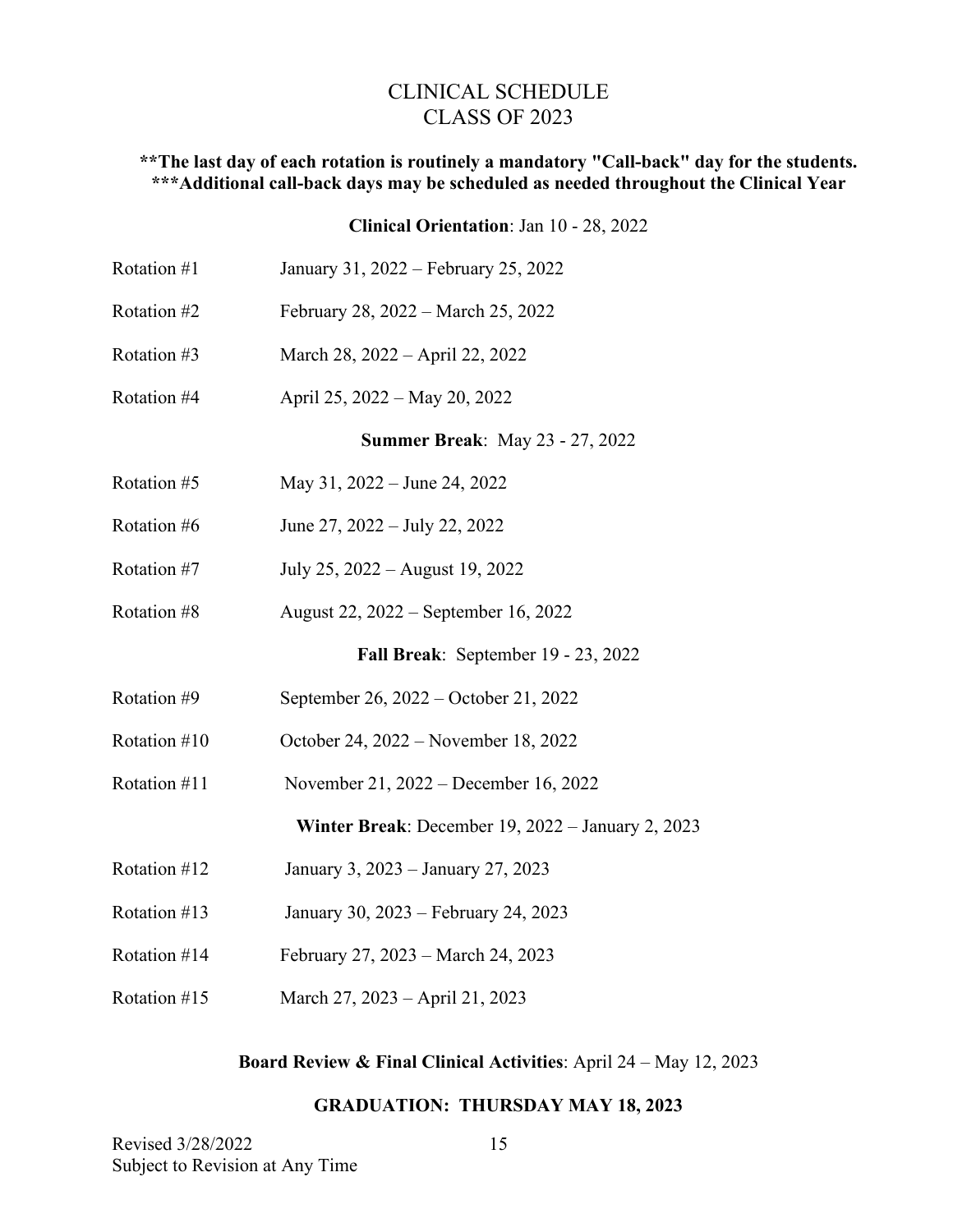### **GRADING**

The grading for all clinical rotations will be as follows:

- 1. During the clinical phase of the MSHS PA Program, a student must pass all components of each rotation and all additional clinical-year coursework and requirements.
- 2. Successful completion of ALL rotations is necessary for graduation from the MSHS Physician Assistant Program. A failing grade in a rotation will require that the student successfully repeat ALL components of that rotation. A student may not fail and repeat more than a total of two rotations during the clinical phase. A failure of a repeated rotation will be considered unsatisfactory performance and is grounds for dismissal from the MSHS PA Program. Failure of a third rotation will be considered unsatisfactory overall performance and is grounds for dismissal from the MSHS PA Program. A student who has been dismissed from the Program is not permitted to participate in any clinical year activities.
- 3. Successful completion of EACH clinical rotation is contingent upon achieving an overall passing grade of 70 and successful completion of each of the individual components of the rotation as outlined below. Should a student receive a failing grade for a given rotation, he/she must successfully repeat ALL components of that rotation after the completion of the clinical year. Students receiving a failing grade will be notified in writing and be asked to speak with the Director of Clinical Education. All cases of rotation failure will be brought before the Program Director and the Committee on Promotion and Graduation per the *Student Handbook.*
- 4. The preceptor evaluation will account for 45% of the overall grade for the clinical rotation.
	- Preceptors will be provided with evaluations to complete for each student.
	- At the discretion of the Administrative Preceptor, students may ask that an evaluation also be sent to the preceptor with whom they spent the most time. The assigned preceptor must then be indicated on the Evaluation Form. In the event that an evaluation is submitted by another preceptor, this evaluation will be accepted however, the final grade will remain incomplete until the original evaluation is received from the Administrative Preceptor (unless the administrative preceptor has reviewed the second submission and agrees with the evaluation).
	- Completed evaluations may either be submitted electronically or printed and given to the students and returned to the Director of Clinical Education. Printed evaluations must be in a sealed and signed (by the preceptor) envelope at the end of the rotation meeting. Evaluations that are not submitted by the student in this manner will not be accepted.
	- Preceptor Evaluations must be received by the PA Program office no later than 6 weeks after the completion of a given rotation (with the exceptions of the evaluations for Rotations #14 and #15, which must be received at least 2 days prior to the Commencement Ceremony).
	- It is the students' responsibility to follow up with a preceptor who has not submitted the evaluation in a timely manner. In addition, students may request help from the Program office in obtaining the evaluation if their initial efforts are unsuccessful.
	- Students are not to request copies of their completed evaluations from their preceptor.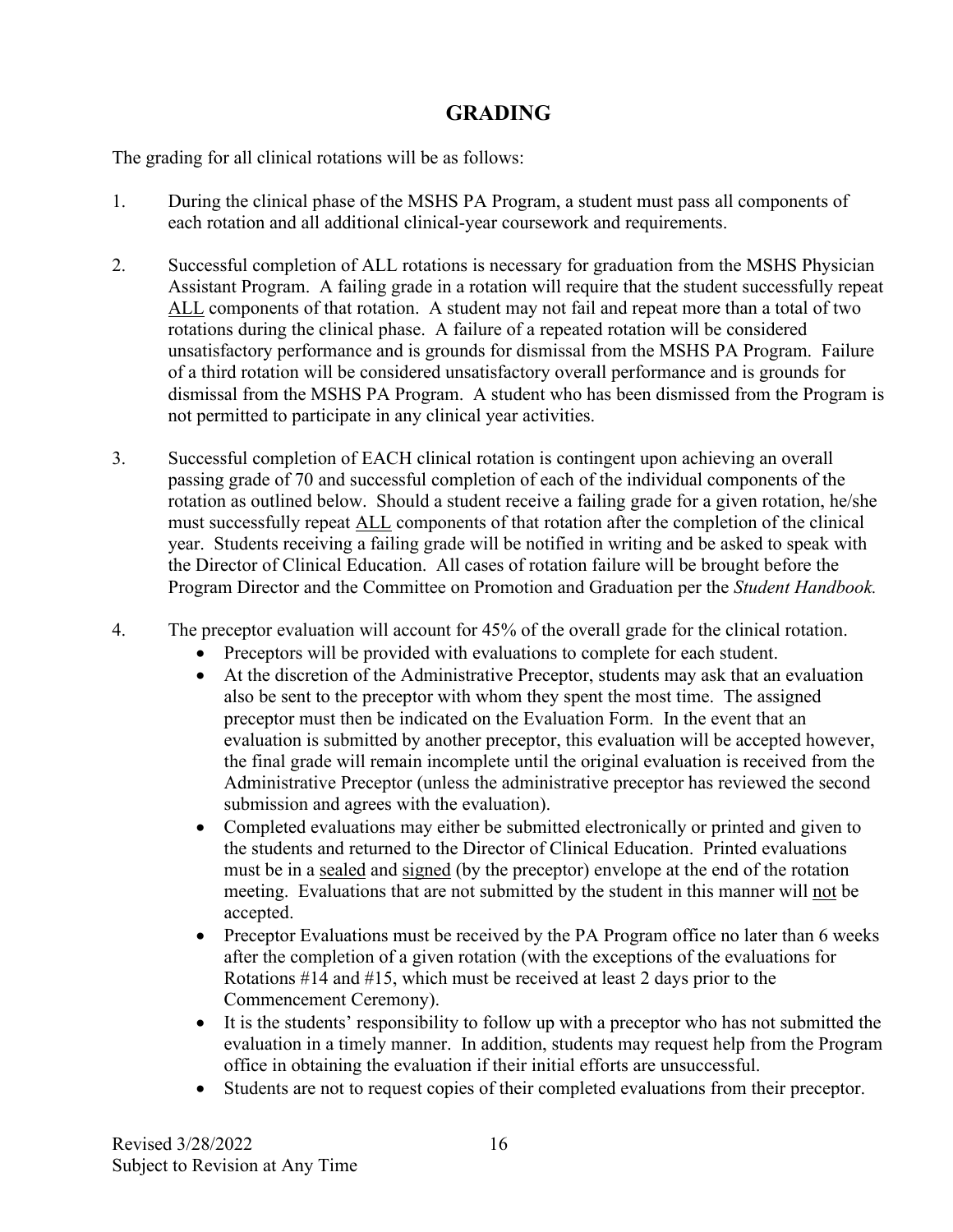- In the event that more than one preceptor evaluation is submitted per a given rotation, the scores will be averaged together.
- 5. Submission of the Mid-Rotation Feedback Form by the  $1<sup>st</sup>$  Day of the  $3<sup>rd</sup>$  week of the rotation will account for 5% of the overall grade for the clinical rotation. Content will not be graded.
	- In the event that a student disputes the grade on a preceptor evaluation, the student must first inform the Director of Clinical Education who will then investigate the situation. Under no circumstances should a student approach the preceptor directly.
	- Students must obtain a passing score of 70 on the preceptor evaluation in order to pass the rotation.
	- Students who are permanently dismissed from a rotation will receive a grade of zero (0) for the preceptor evaluation.
	- Failure to achieve a passing score on the preceptor evaluation will result in a failing grade for the rotation and will necessitate that the student repeats the entire rotation after the completion of the clinical year.
- 6. Rotation specific exams / clinical topic papers will account for 35% of the overall grade for the clinical rotation.
	- All exams are competency-based and follow the provided objectives.
	- There is a mandatory pass rate of 70%.
	- Failure to achieve a passing score will necessitate that the student remediates the failed exam material and achieve a passing score in order to pass the rotation. Failure to successfully remediate the examination will result in a failing grade for the rotation and will necessitate that the student repeats the entire rotation after the completion of the clinical year.
	- Remediation of a failed exam must be completed within one calendar week of the failed exam. Instructions for remediation will be given at the time a student is notified of the failing grade.
	- The format of the remediation will be such that a student's area(s) of weakness will be identified and addressed to allow for targeted opportunities to improve knowledge and demonstrate application of such knowledge.
	- Successful remediation of a failed examination will result in a grade of 70 for the examination and an overall grade of PASS for that given clinical rotation provided the student has successfully completed the remaining requirements for the rotation.
	- Persistent poor performance on the rotation examinations will be tracked by the Clinical Coordinators and students will be advised as to how they might improve their clinical performance. Students who continue to demonstrate poor performance may be required to participate in a supplemental enrichment program as determined by the Program.
	- Students who fail three rotation examinations will be required to participate in a supplemental enrichment program as determined by the Program and/or be placed in mandatory tutoring.
- 7. In the event that a clinical topic paper is indicated in place of the end of rotation examination, it will account for 35% of the overall clinical rotation grade.
	- The specific guidelines for the clinical topic papers are outlined below.
	- Papers are to be submitted by 9:00 am the day the EOR examinations are given.
	- Late papers will result in a loss of 5 points from the final grade of the paper for each day late.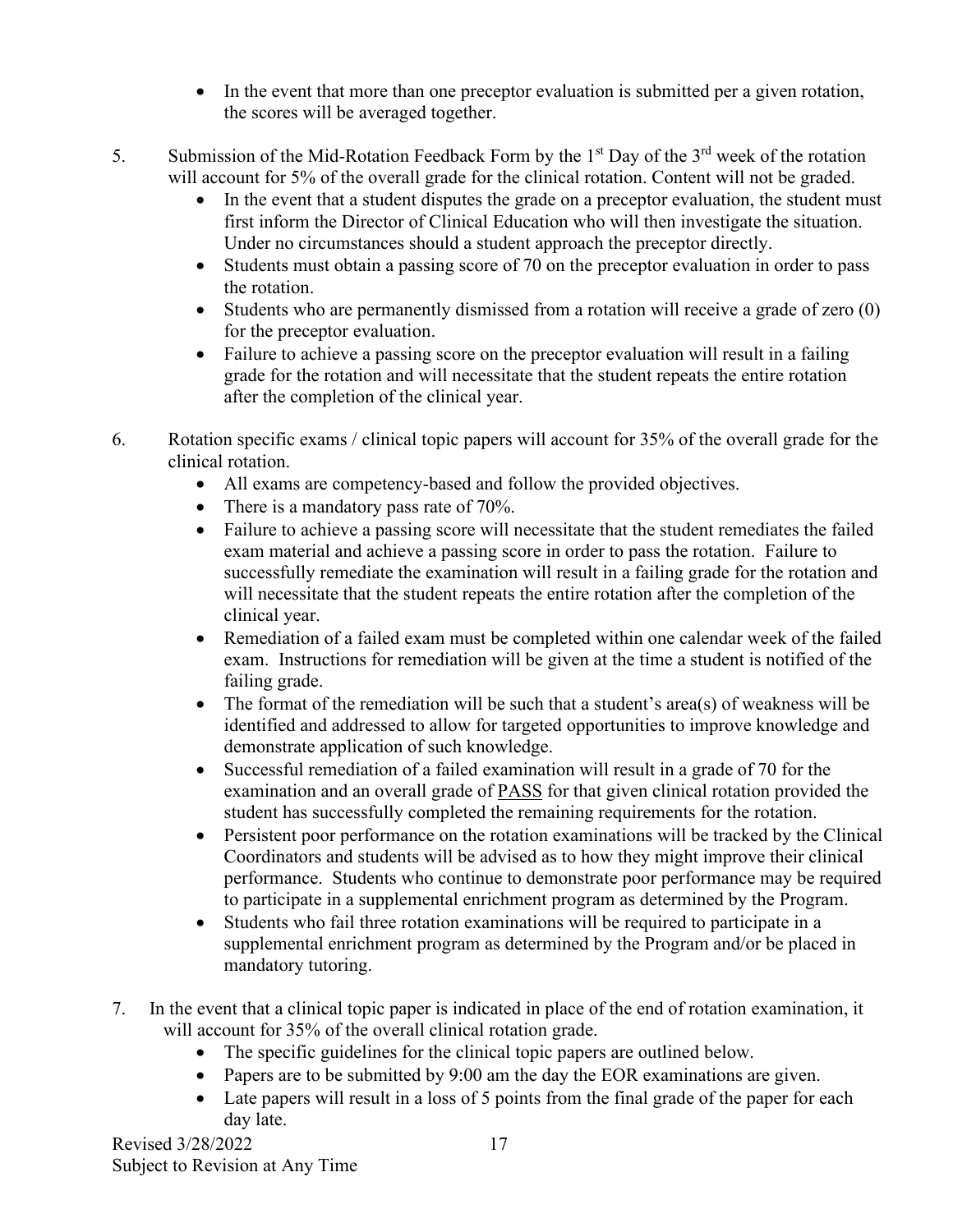• Any student who fails to achieve a score of 70% or above on the clinical topic paper will be required to submit a revised paper. Failure to achieve a score of 70% or above on the revised clinical topic paper will result in a failing grade for the rotation and will

Grading continued:

necessitate that the student repeats the entire rotation after the completion of the clinical year.

- Successful revision of a failing paper will result in a grade of 70 for the paper and an overall grade of PASS for that given clinical rotation provided the student has successfully completed the remaining requirements for the rotation.
- 8. Submission of one H & P and 2 SOAP notes, or other equivalent assignment as directed by the Director of Clinical Education, will account for 10% of the overall grade for the clinical rotations and must be submitted prior to the start of the EOR meeting.
	- The specific guidelines for the H  $&$  Ps are outlined below.
	- No H & Ps with the patient ID or identifying data intact will be accepted.
	- Failure to turn in the H  $&$  P at the end of rotation meeting will result in a grade of zero.
	- No credit will be given for late H & Ps and SOAP notes or H & Ps or SOAP notes with patient information; the grade for that rotation will remain as "Incomplete" until the H & P and SOAP notes have been submitted.
	- A student who does not exhibit a satisfactory level of effort on this assignment will not receive full credit.
	- 9. At the discretion of the Director of Clinical Education, the submission of one case presentation will account for 10% of the overall grade for the elective clinical rotations and must be submitted prior to the start of the EOR meeting in lieu of H&P and SOAP notes for specific Elective Rotations only.
		- The specific guidelines for the case presentations are outlined below.
		- Failure to submit the case presentation prior to the end of rotation meeting will result in a grade of zero (0).
		- Case presentations with patient identifying information will not be accepted.
		- No credit will be given for late case presentation submission; the grade for that rotation will remain as "Incomplete" until the case presentation is properly posted.
		- A student who does not exhibit a satisfactory level of effort on this assignment will not receive full credit.
	- 10. Proper documentation of patient encounters and procedures via the EXXAT™ PA Student Tracking system will account for 5% of the overall grade for all clinical rotations and must be submitted prior to the start of the EOR meeting.
		- a. The specific guidelines for reporting standards for each rotation are outlined below.
		- Failure to log their patient encounters by the time of the end of rotation meeting will result in a grade of zero (0).
		- No credit will be given for late submission; however, the grade for that rotation will remain as "Incomplete" until the information is properly submitted.

Revised 3/28/2022 Subject to Revision at Any Time 18 11. All "Incomplete" grades in a given rotation must be satisfied before a student will be given an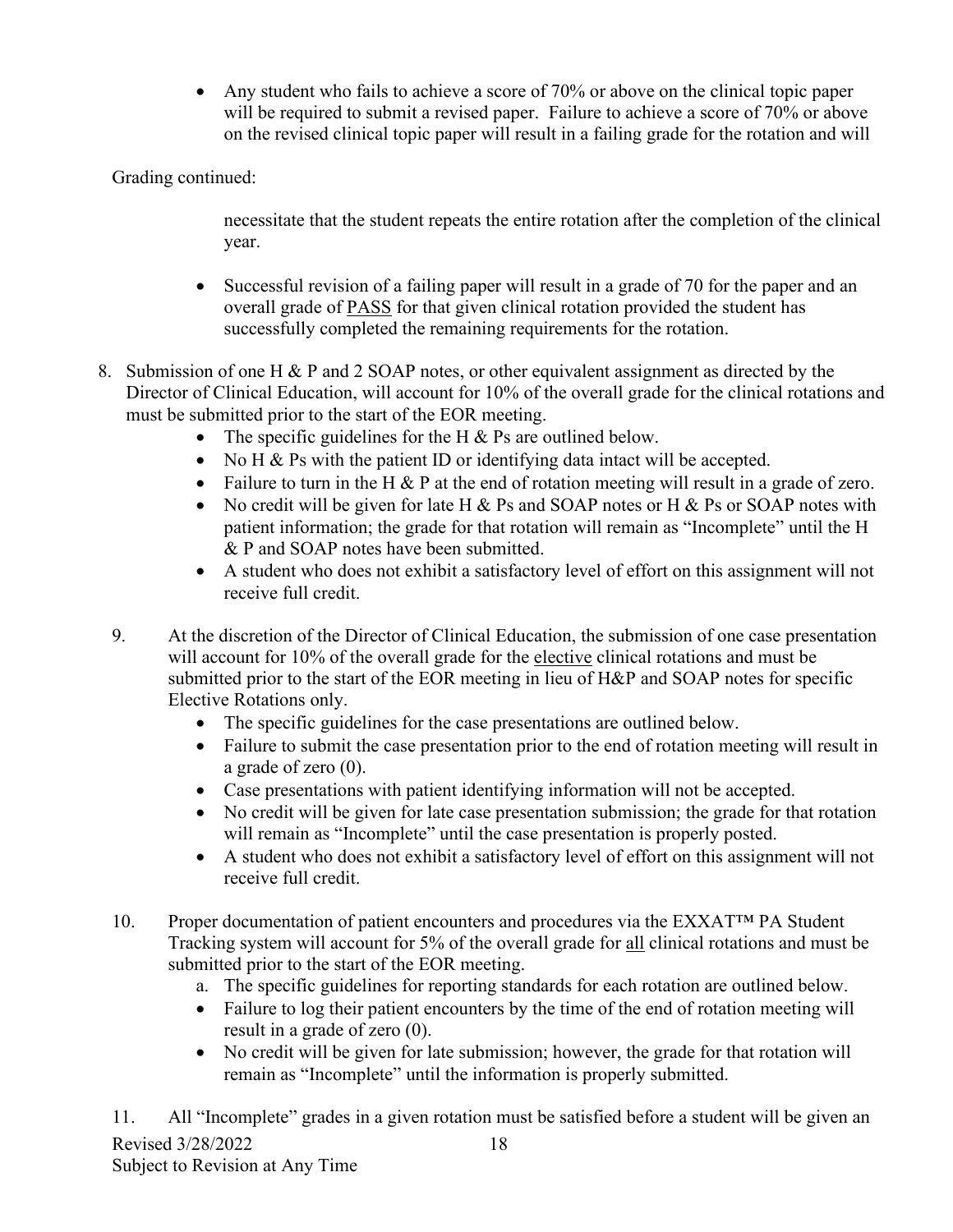overall final grade for that rotation. Satisfactory completion of all "Incomplete" grades is necessary for graduation from the MSHS Physician Assistant Program.

12. In the event that a student is assigned a Grand Rounds presentation, the grade for the

Grading continued:

presentation will replace the grade for the H&P and SOAP notes and will account for 10% of the overall grade for the core rotation during which the topic is presented.

- 13. Site visits will take place throughout the clinical year.
	- The specific guidelines for the site visits are outlined below.
	- The Director of Clinical Education or designated faculty may make site visits during each rotation.
	- Students on rotations at remote or elective sites may receive a phone call from the Director of Clinical Education during the rotation in lieu of an on-site meeting.
	- In the event that no site visit takes place, the student may be asked to present the required information to the Director of Clinical Education at the end of rotation meeting.
	- Failure to be prepared for the site visit per the guidelines below or to participate at the site visit when assigned will result in the loss of five (5) points from the overall grade of the clinical rotation.
- 14. Any student who loses points during a clinical rotation or rotation meeting due to unexcused absences, missed or incomplete assignments or dress code violations, which results in a subsequent grade of less than seventy (70), will fail the rotation. This failure to achieve a passing score will result in a failing grade for the rotation and will necessitate that the student repeats the entire rotation after the completion of the clinical year.
- 15. In addition to periodic formative faculty advisory / student self-evaluations, an End of Program Summative Evaluation will be required to assess the student's competencies in the areas of medical knowledge, interpersonal and communication skills, patient care, professionalism, practice-based learning and improvement and systems-based practice.

Components of this evaluation include, but are not limited to:

A review of end-of-rotation examination performance:

• The content of the exams will reflect the objectives of the core rotations as well as the basic medical sciences.

A review of the formative PACKRAT examination performance:

• Formative feedback based on the clinical knowledge and basic medical sciences.

A practical examination:

• One of the two practical OSCE examination experiences outlined below will be included as a portion of the summative evaluation.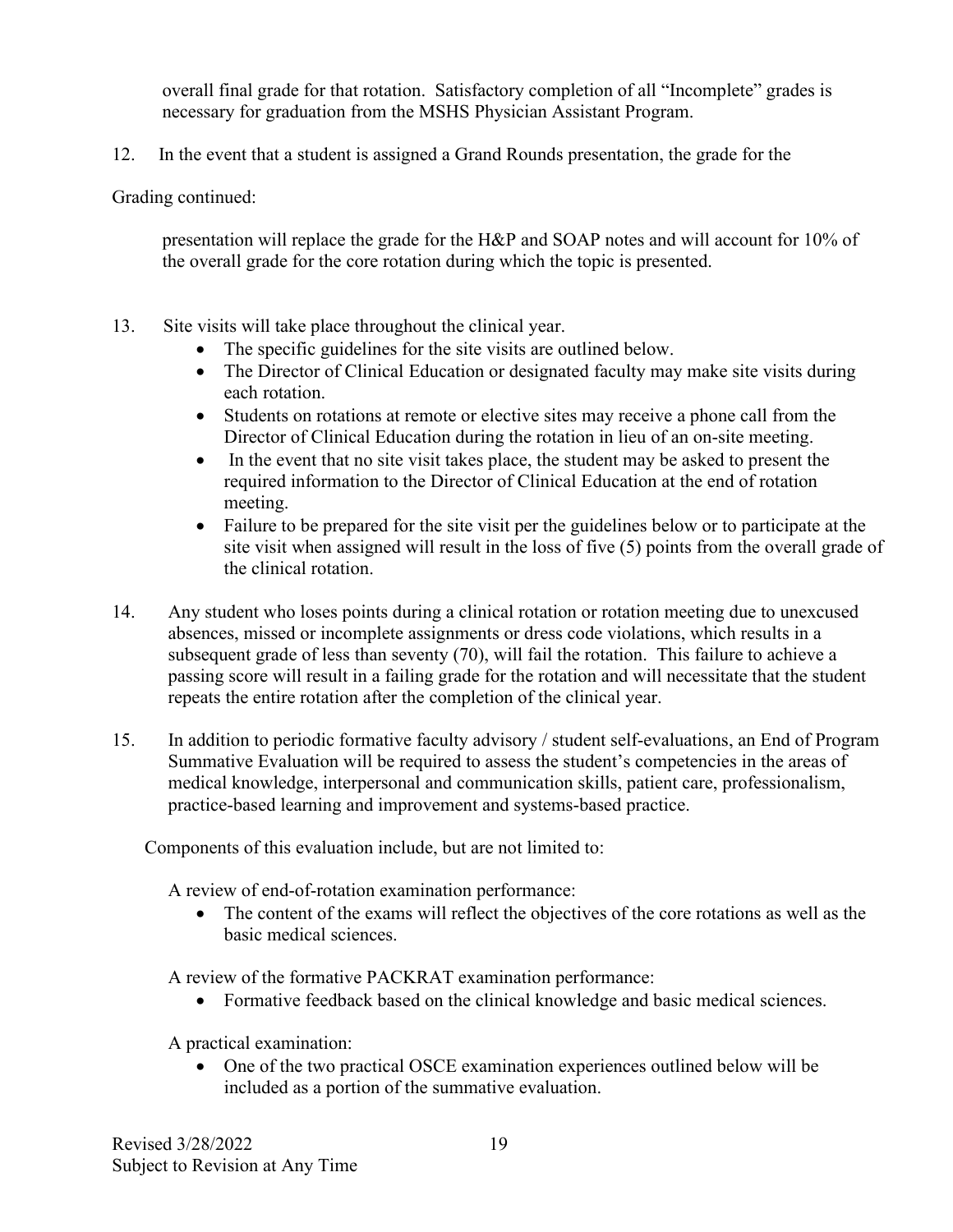A professional behavior review:

• This review will be conducted utilizing tools that may include, but are not limited to: a preceptor evaluation, a standardized patient evaluation, a faculty evaluation of the student's performance during the practical examination, an evaluation of professionalism and a student self-assessment.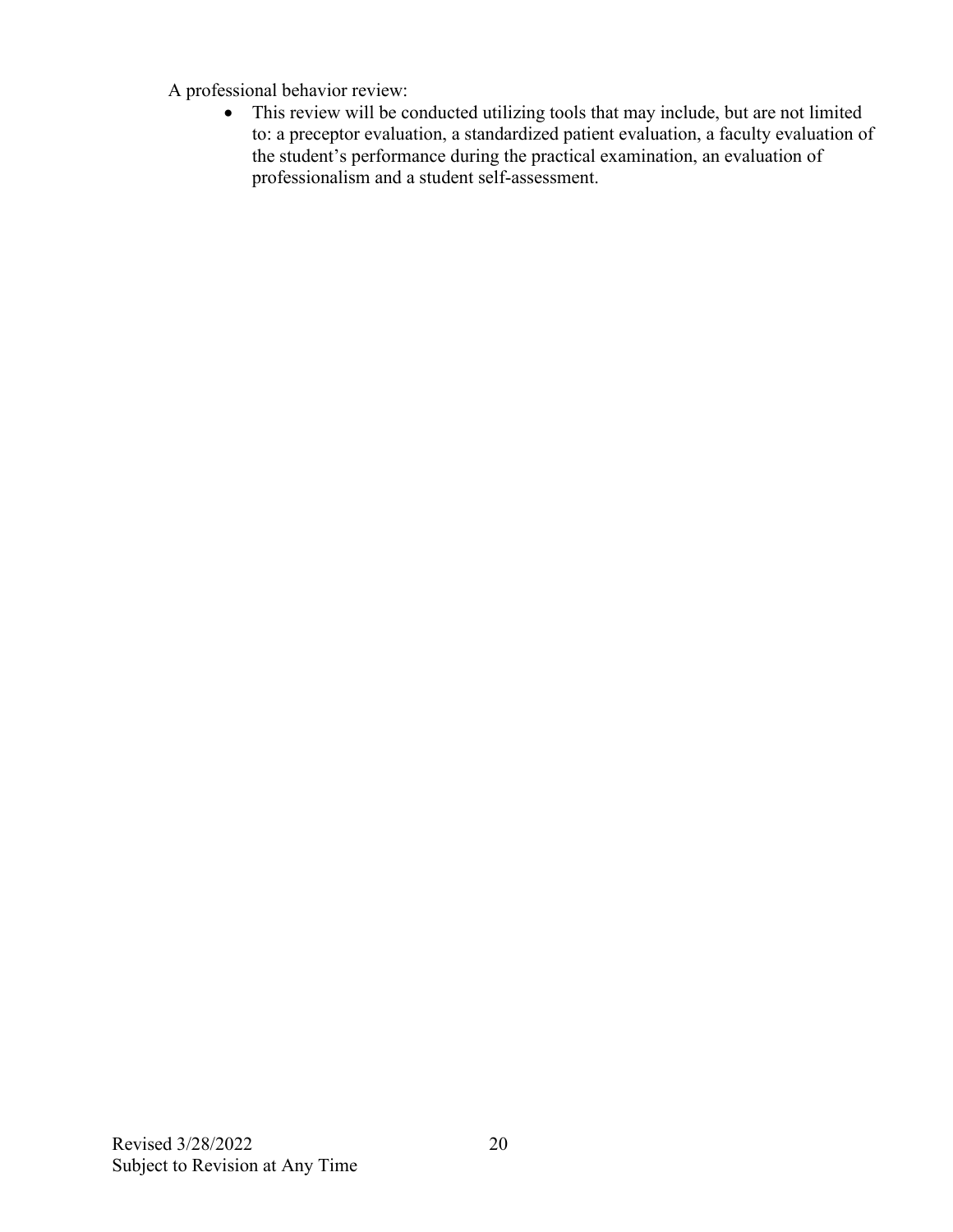### **MID ROTATION SITE VISITS**

The Director & Assistant Director of Clinical Education will be in communication throughout the clinical year with students via e-mail and/or telephone and/or text messages to monitor their progress and clinical experiences. The Directors of Clinical Education will also use these methods of communication to identify and address any issues that may arise.

In addition to the above methods of communication, the Directors of Clinical Education or designated faculty will make site visits as needed throughout the clinical year**. Physical site visits may be scheduled or unannounced.** In the event that the student cannot be located, he/she will be considered absent and in violation of the Attendance Policy (see above). At the site visit the student must be prepared to:

- 1. Present a full patient case of an actual patient seen during the rotation including history, physical, assessment, work-up, plan and hospital course to date. All aspects of the history must be included: cc, HPI, PMH, allergies, FH, SOC HX, and ROS.
	- A complete physical exam should also be included. Pertinent positive and negative findings are expected. Physical signs relating to the illness should be included.
	- A complete differential diagnosis is expected. There should be least three different possibilities discussed. The student must be able to explain how each relates to the particular case.
	- Discuss what lab tests were ordered on the patient. Each student must be able to explain why each test was ordered and be able to interpret all test results.
	- The student must explain the final diagnosis that was given to the patient and why.
	- What is the treatment? Students must give alternative treatments when applicable. Students must be prepared to discuss the pros and cons of the treatments and possible side effects.
	- What is the patient's prognosis?
	- The student is expected to discuss the patient and entertain questions from the site visitor and the other students present at the meeting.
	- Follow all HIPPA guidelines during the discussion.
- 2. Discuss the procedures he or she has done in detail.
- 3. Demonstrate a working knowledge of all the patients on the service as well as an in-depth knowledge of the patients assigned directly to them.
- 4. If requested, provide the site visitor with a copy of the completed mid-rotation evaluation.
- 5. Additional topics may be assigned at the beginning of each rotation for discussion.
- 6. Site visitors may elect to do a chart review with the student.
- 7. Site visitors may elect to observe the student performing a history and physical on a patient.

In the event that no physical site visit takes place, students may be asked to present this information to the Director of Clinical Education at the end of rotation meeting.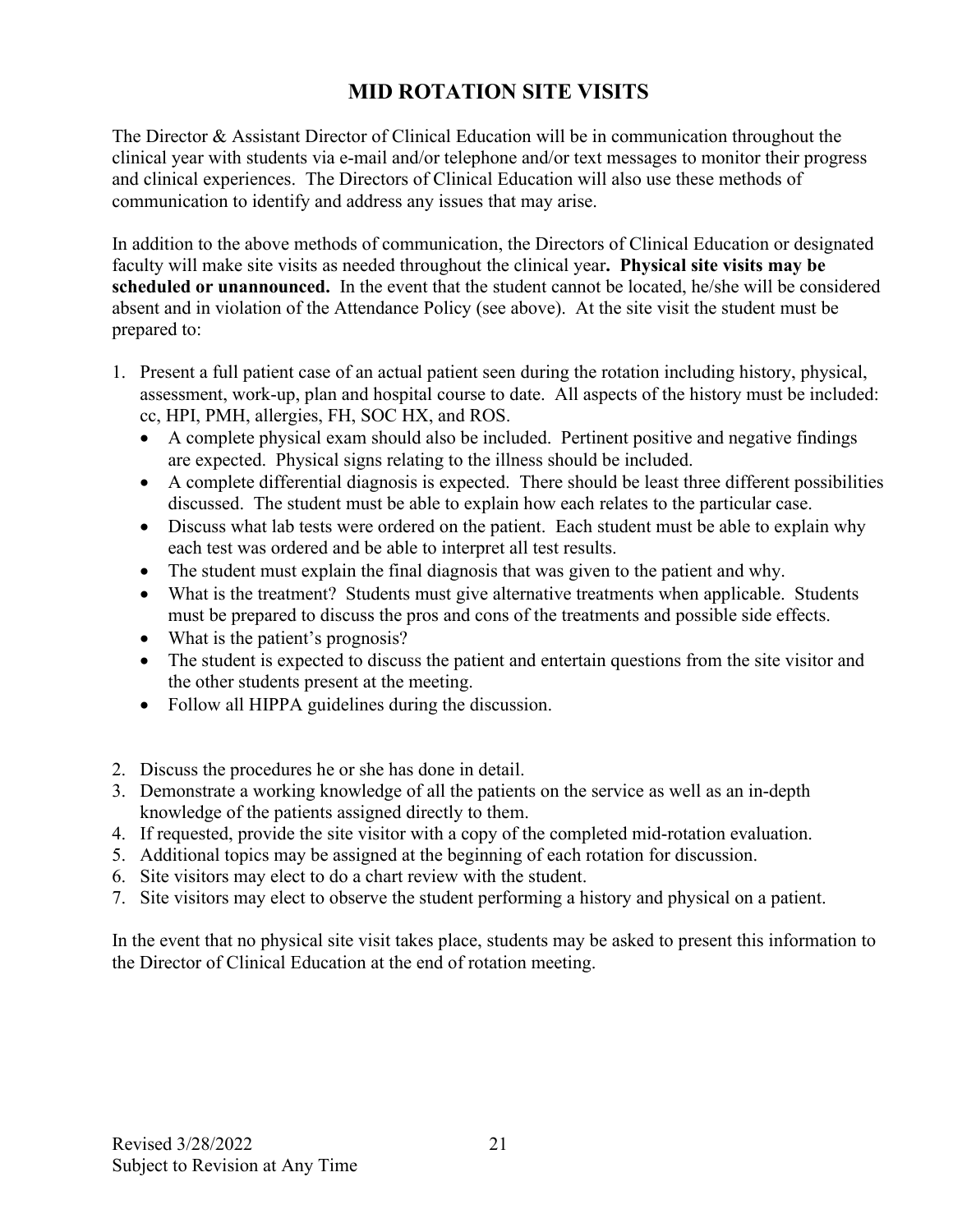Mid Rotation Site Visits continued:

Mid-rotation evaluation forms are available on-line in the learning management system (Exxat) for all students. Students **Must** print the mid-rotation evaluation and meet with their designated preceptor mid-way through the rotation to discuss their performance so that if any problems exist, they may be identified and rectified. **These completed forms must be forwarded to the Assistant Director of Clinical Education by the 1st day of the 3rd week of the rotation for review**. In the event that a student is noted to have difficulty during the clinical year, the Director of Clinical Education may REQUIRE submission of weekly mid-rotation evaluations to the Program.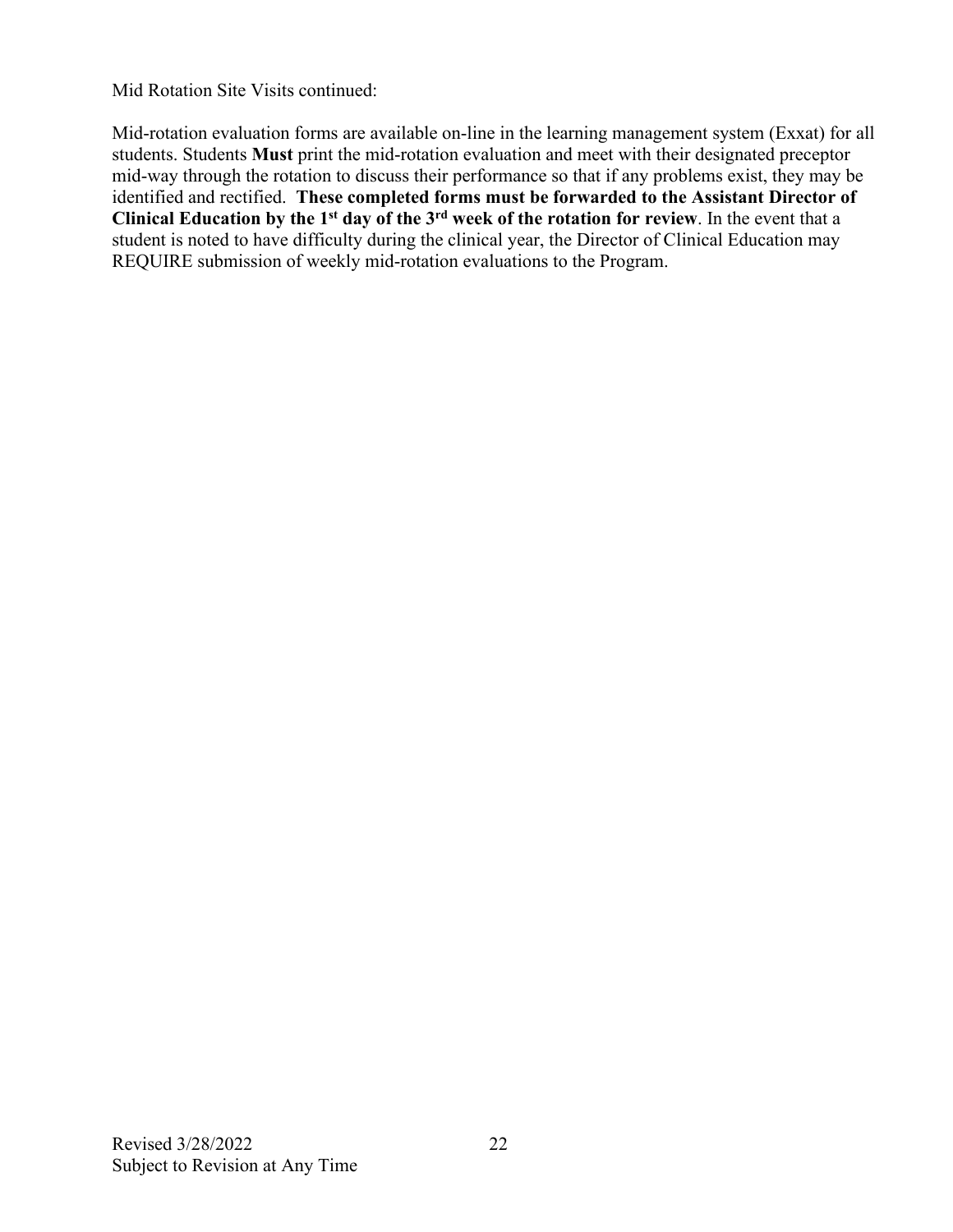#### **MID ROTATION FEEDBACK FORM**

| NAME:                 |  |
|-----------------------|--|
| PRECEPTOR:            |  |
| <b>ROTATION SITE:</b> |  |
| DATE DISCUSSED:       |  |

Using the scale below, please evaluate the student in each category. Please feel free to discuss this form with the student and make suggestions.



#### COMMENTS:

Evaluations will be sent to the Administrative preceptor prior to the start of each rotation. The following represents the areas in which the student will be evaluated. If necessary, students will be notified by the Director of Clinical Education concerning their evaluations. Any deficiencies will be brought to the attention of the student in an effort to improve the effectiveness of the student's performance. Students will have ample opportunity to review all preceptor evaluation forms following review by the Director of Clinical Education.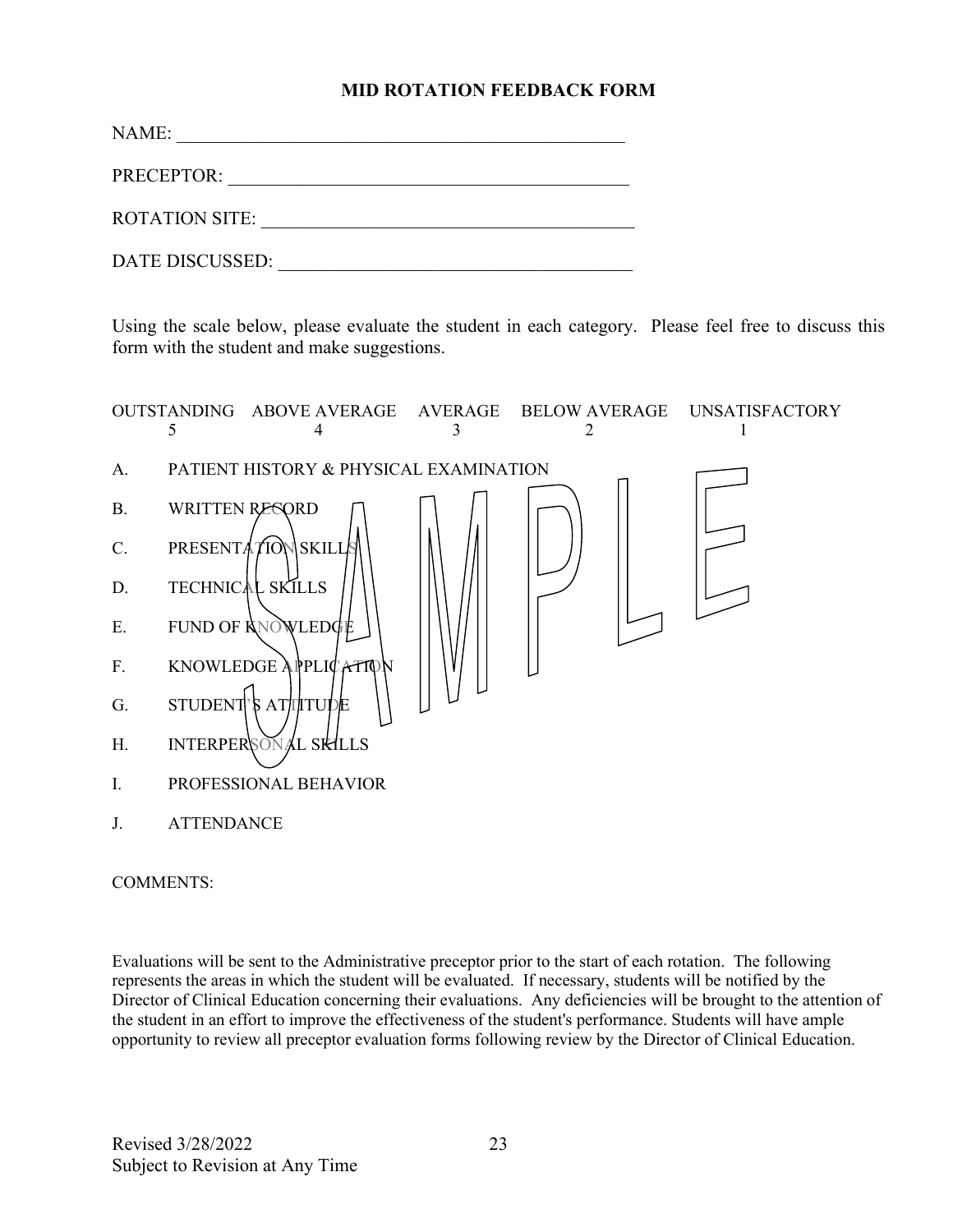### **PRECEPTOR EVALUATION FORM**

#### PLEASE EVALUATE THIS STUDENT BY CHECKING THE APPROPRIATE OBSERVATIONS:

|                                                   | <b>OUTSTANDING</b> | <b>ABOVE</b><br><b>AVERAGE</b> | <b>AVERAGE</b> | <b>BELOW</b><br><b>AVERAGE</b> | <b>UNSATISFACTORY</b> |
|---------------------------------------------------|--------------------|--------------------------------|----------------|--------------------------------|-----------------------|
| <b>CLINICAL SKILLS:</b>                           |                    |                                |                |                                |                       |
| A. Patient History                                |                    |                                |                |                                |                       |
| <b>B.</b> Physical Examination                    |                    |                                |                |                                |                       |
| C. Written Record (orders, progress               |                    |                                |                |                                |                       |
| notes, discharge summaries, etc.)                 |                    |                                |                |                                |                       |
| D. Oral Presentation/discussion                   |                    |                                |                |                                |                       |
| E. Technical Skills                               |                    |                                |                |                                |                       |
|                                                   |                    |                                |                |                                |                       |
| <b>COGNITIVE SKILLS:</b>                          |                    |                                |                |                                |                       |
| A. Fund of Knowledge                              |                    |                                |                |                                |                       |
| <b>B.</b> Knowledge Application                   |                    |                                |                |                                |                       |
| C. Laboratory/Test Information and                |                    |                                |                |                                |                       |
| Analysis<br>D. Patient Management/Treatment       |                    |                                |                |                                |                       |
| Plans                                             |                    |                                |                |                                |                       |
| E. Patient Education                              |                    |                                |                |                                |                       |
|                                                   |                    |                                |                |                                |                       |
| STUDENT'S ATTITUDE/                               |                    |                                |                |                                |                       |
| PROFESSIONAL SKILLS:                              |                    |                                |                |                                |                       |
| A. Attitude Towards Learning                      |                    |                                |                |                                |                       |
| B. Organizational/Time                            |                    |                                |                |                                |                       |
| Management Skills<br>C. Interpersonal/Team Skills |                    |                                |                |                                |                       |
| D. Accepts Constructive Criticism                 |                    |                                |                |                                |                       |
| E. Punctuality/Availability                       |                    |                                |                |                                |                       |
|                                                   |                    |                                |                |                                |                       |
| <b>COMMENTS:</b>                                  |                    |                                |                |                                |                       |
|                                                   |                    |                                |                |                                |                       |
| Days Late / Absent:                               |                    |                                |                |                                |                       |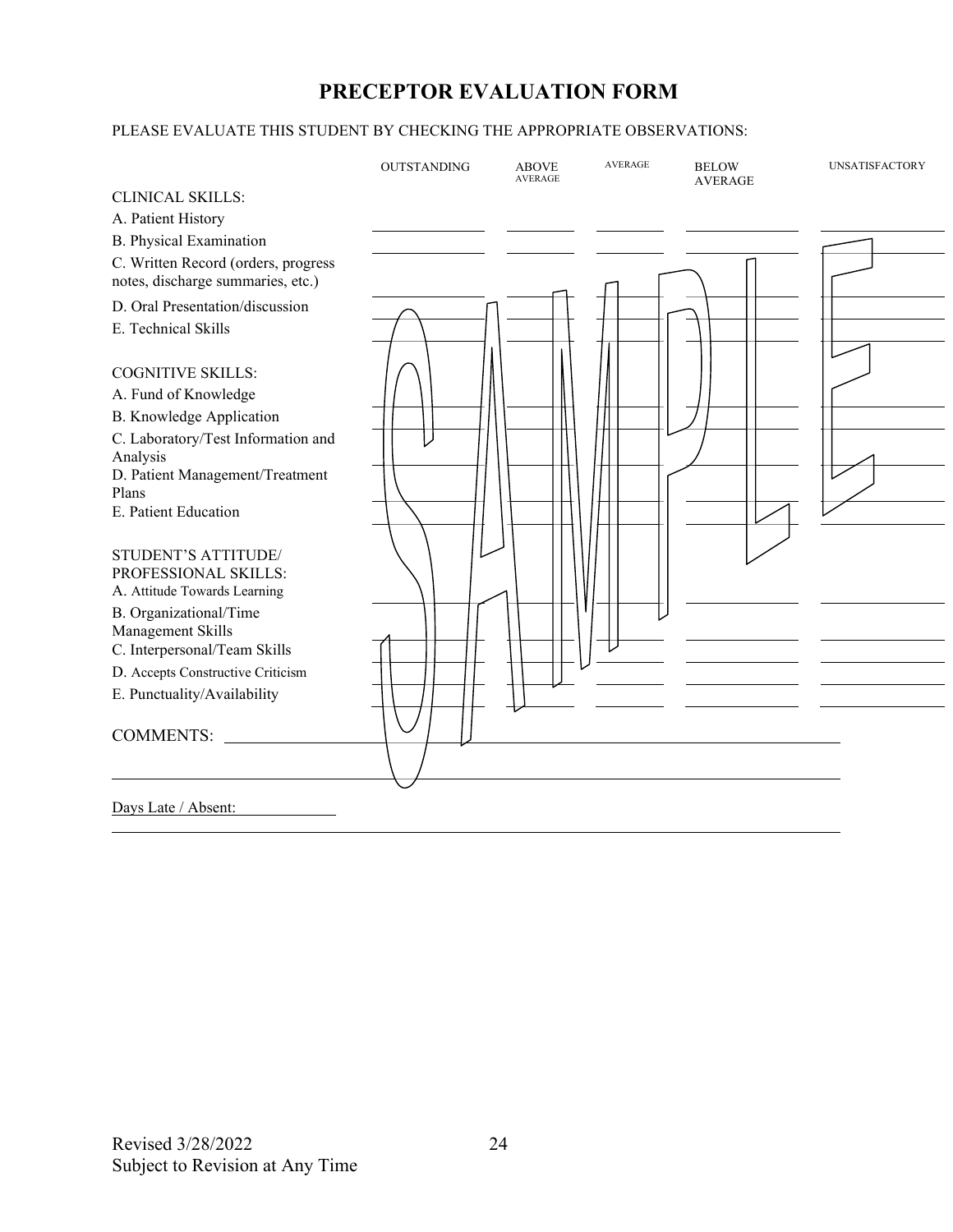The following represent the **AVERAGE** levels of performance that each student is expected to achieve during the clinical rotations. Specific student performance requirements / benchmarks may be required for individual rotations. Students will be made aware of these requirements via the learning management system prior to the start of each rotation where indicated. Preceptors will be evaluating students based upon these criteria.

| <b>CLINICAL</b><br><b>SKILLS</b>    | Outstanding                                                                                                                                                                                   | Above Average                                                                                                                                                                                    | Average                                                                                                                                                          | <b>Below Average</b>                                                                                                                                           | Unsatisfactory                                                                                                                                                                                    |
|-------------------------------------|-----------------------------------------------------------------------------------------------------------------------------------------------------------------------------------------------|--------------------------------------------------------------------------------------------------------------------------------------------------------------------------------------------------|------------------------------------------------------------------------------------------------------------------------------------------------------------------|----------------------------------------------------------------------------------------------------------------------------------------------------------------|---------------------------------------------------------------------------------------------------------------------------------------------------------------------------------------------------|
| <b>Patient History</b>              | Always very<br>thorough and<br>complete, efficient;<br>consistently<br>excellent in<br>organization,<br>respectful of<br>patient during<br>interview                                          | Always very<br>thorough and<br>complete;<br>elicits important<br>data                                                                                                                            | <b>History is generally</b><br>complete; interview<br>technique is good;<br>symptoms are<br>generally all<br>elicited;<br>organization is<br>usually logical     | Deficiencies in<br>elicitation of<br>symptoms are<br>evident; important<br>information is<br>often not included<br>or irrelevant<br>information is<br>included | Generally<br>incomplete;<br>frequently<br>disorganized;<br>does not focus on<br>patient's problems<br>at all; information<br>is usually missing                                                   |
| Physical<br>Examination             | Always complete;<br>consistently<br>accurate; all<br>findings including<br>subtle ones are<br>elicited:<br>appropriately<br>sequenced                                                         | Complete,<br>accurate; all<br>findings elicited<br>including most<br>subtle ones                                                                                                                 | <b>Generally thorough</b><br>examinations<br>performed; minor<br>omissions; all major<br>findings elicited;<br>patient's comfort<br>and modesty is<br>maintained | Tendency to do<br>superficial exams;<br>lapses in<br>sequence are<br>frequent; some<br>major findings<br>missed                                                | Usually<br>incomplete;<br>superficial;<br>cursory or<br>inaccurate; major<br>findings are<br>frequently missed                                                                                    |
| Written Record                      | Outstanding in<br>every respect;<br>always clear,<br>superior logic in<br>organization                                                                                                        | Very thorough;<br>usually clear                                                                                                                                                                  | Thorough, neatly<br>presented; usually<br>well organized                                                                                                         | Generally<br>thorough but<br>some pertinent<br>points are often<br>omitted;<br>excessive use of<br>abbreviations                                               | Generally<br>incomplete,<br>sloppy<br>presentation,<br>major omissions<br>are frequent;<br>disorganized                                                                                           |
| Oral<br>presentation/<br>discussion | Outstanding;<br>always clear,<br>concise and<br>precise; superior<br>organization; all<br>pertinent facts and<br>relevant negatives<br>included; shortens<br>presentation when<br>appropriate | Usually very<br>clear; well<br>organized<br>presentations;<br>most pertinent<br>facts usually<br>presented; well<br>constructed<br>differential and<br>evaluation plan<br>are always<br>included | <b>Presentations are</b><br>clear and complete;<br>usually includes a<br>clear differential<br>diagnosis and<br>evaluation plan                                  | Organization is<br>sometimes poor;<br>some key facts<br>are often omitted;<br>incomplete<br>differential<br>diagnosis and/or<br>plan; verbose                  | Generally poorly<br>organized;<br>multiple key facts<br>omitted;<br>consistent<br>inattention to<br>detail; completely<br>unable to express<br>thoughts clearly;<br>unable to answer<br>questions |
| Technical<br><b>Skills</b>          | Superb technical<br>skills; outstanding<br>technical ability;<br>organized before<br>beginning<br>procedure                                                                                   | Very good<br>technical skills;<br>always pays<br>attention to<br>patient comfort                                                                                                                 | Proficient; exhibits<br>appropriate care;<br>minimizes patient<br>discomfort                                                                                     | Minor<br>deficiencies in<br>technical skills<br>noted:<br>occasionally<br>disorganized                                                                         | Generally<br>careless; frequent<br>disregard for<br>patient comfort;<br>disorganized                                                                                                              |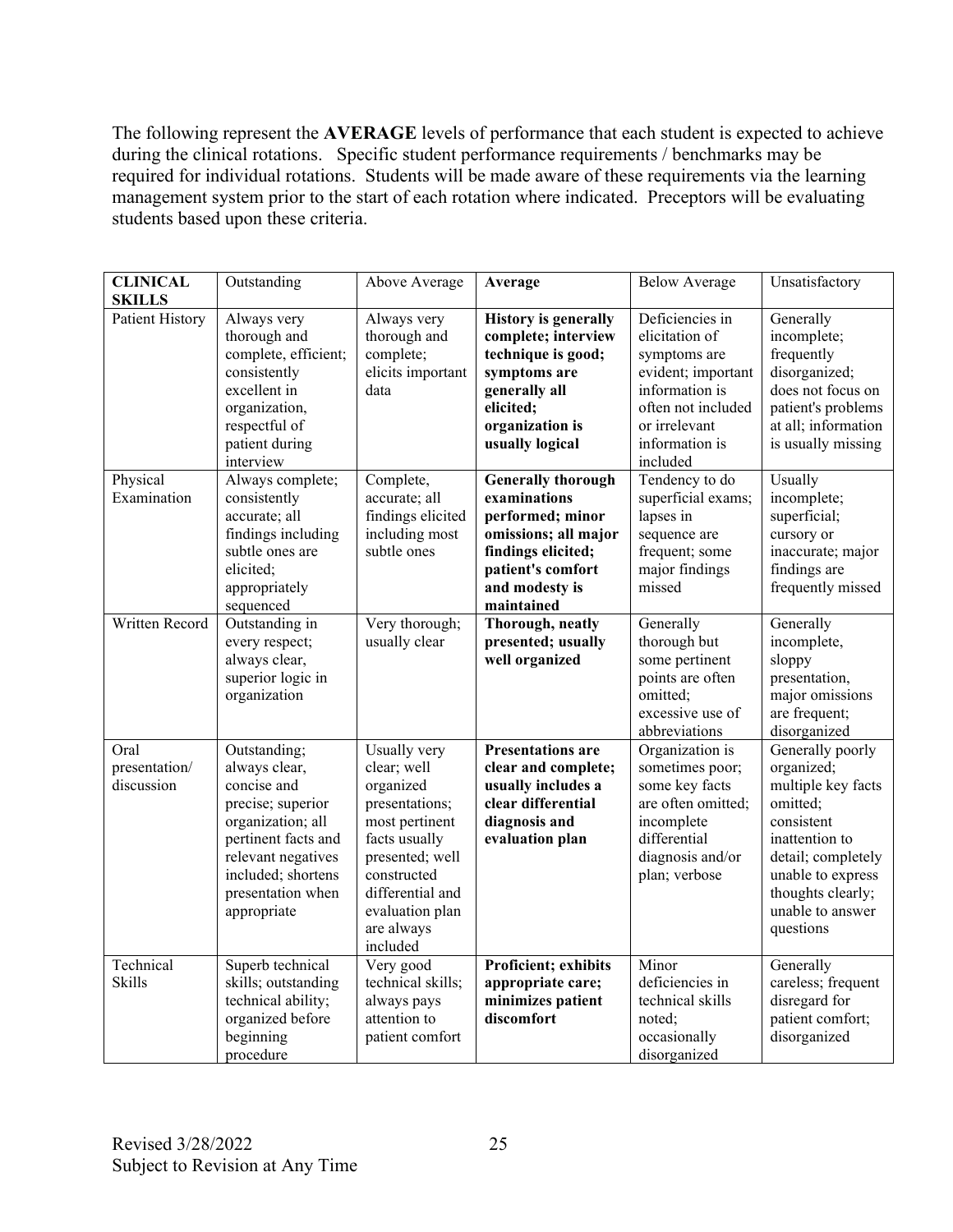| <b>COGNITIVE</b>    | <b>OUTSTANDING</b>                         | <b>ABOVE</b>                | <b>AVERAGE</b>                             | <b>BELOW</b>                       | UNSATISFACTORY                       |
|---------------------|--------------------------------------------|-----------------------------|--------------------------------------------|------------------------------------|--------------------------------------|
| <b>SKILLS</b>       |                                            | <b>AVERAGE</b>              |                                            | <b>AVERAGE</b>                     |                                      |
| Fund of             | Outstanding                                | Displays above              | Solid fund of                              | Displays a                         | Generally                            |
| Knowledge           | knowledge of                               | average                     | knowledge;                                 | minimal level of                   | inaccurate;                          |
|                     | disease;                                   | knowledge,                  | generally, shows                           | knowledge;                         | knowledge of                         |
|                     | pathophysiology,                           | very good grasp             | expected knowledge                         | inaccuracies in                    | disease,                             |
|                     | diagnosis and                              | of the discipline           | base; equal to the                         | knowledge base                     | pathophysiology,                     |
|                     | treatment; always                          |                             | "average" PA                               | are evident;                       | diagnosis and                        |
|                     | accurate,                                  |                             | student                                    |                                    | treatment is very                    |
|                     | exceptional                                |                             |                                            |                                    | limited; serious                     |
|                     | understanding;                             |                             |                                            |                                    | knowledge gaps                       |
|                     | very current                               |                             |                                            |                                    | are evident                          |
| Knowledge           | Integration of                             | Integration                 | <b>History</b> and                         | Some difficulty in                 | Consistently                         |
| Application         | clinical                                   | abilities are               | physical                                   | developing                         | unable to develop                    |
|                     | presentation with                          | very good,                  | examination are                            | differential                       | a differential                       |
|                     | understanding of                           | usually able to             | integrated with                            | diagnosis and                      | diagnosis or plan;                   |
|                     | disease is always                          | utilize new                 | medical knowledge                          | plan                               | little                               |
|                     | reliable;                                  | information                 | to arrive at a                             |                                    | improvement in                       |
|                     | always easily able                         |                             | satisfactory                               |                                    | integration skills                   |
|                     | to utilize new                             |                             | differential                               |                                    | during rotation                      |
|                     | information                                |                             | diagnosis and plan                         |                                    |                                      |
| Laboratory/<br>Test | Good knowledge<br>of routine and           | Adequate                    | <b>Adequate</b>                            | Marginal                           | Clearly lacks                        |
| Information         |                                            | knowledge of<br>routine and | knowledge of                               | knowledge of<br>routine tests, has | knowledge of lab<br>values or        |
|                     | special diagnostic<br>tests; tests ordered | special tests;              | routine tests, tests<br>ordered clinically | trouble                            |                                      |
| and Analysis        | clinically                                 | tests ordered               | appropriate; usually                       |                                    | relationship of<br>tests to clinical |
|                     |                                            | clinically                  | interprets results                         | interpreting<br>results            | picture; orders                      |
|                     | appropriate and<br>interpreted             | appropriate;                | correctly                                  |                                    | without regard to                    |
|                     | correctly                                  | results                     |                                            |                                    | cost or yield                        |
|                     |                                            | interpreted                 |                                            |                                    |                                      |
|                     |                                            | correctly                   |                                            |                                    |                                      |
| Patient             | For routine cases,                         | Treatment plans             | Treatment plans are                        | Plans often                        | Has not mastered                     |
| Treatment /         | treatment plans are                        | are generally               | acceptable in most                         | inadequate or                      | concept of                           |
| Management          | comprehensive; no                          | well done;                  | cases; may require                         | inappropriate;                     | treatment plans;                     |
| Plans               | changes needed;                            | require only                | some revisions; able                       | require major                      | does not                             |
|                     | can suggest                                | minor revisions;            | to implement plan;                         | revisions; erratic                 | implement plans                      |
|                     | alternatives;                              | implements in               | regular follow up                          | follow up                          | with out direct                      |
|                     | implements plan                            | an organized                |                                            |                                    | guidance and                         |
|                     | promptly and                               | manner                      |                                            |                                    | never follows up                     |
|                     | efficiently                                |                             |                                            |                                    |                                      |
| Patient             | Communicates                               | Communicates                | Often communicates                         | Sometimes                          | Rarely                               |
| Education           | well with patient                          | with patient                | with patient about                         | communicates                       | communicates                         |
|                     | about disease and                          | about disease               | disease and                                | with patient about                 | with patient about                   |
|                     | treatment; able to                         | and treatment,              | treatment; usually                         | disease and                        | disease or                           |
|                     | adjust to                                  | usually adjusts             | checks to see if                           | treatment, does                    | treatment; does                      |
|                     | educational/social                         | to social /                 | patient understands                        | not adjust to                      | not adjust to                        |
|                     | level of the patient                       | educational                 |                                            | patient's social                   | educational/social                   |
|                     | and checks for                             | level of patient;           |                                            | /educational level;                | level of patient;                    |
|                     | patient                                    | checks for                  |                                            | does not check for                 | never checks for                     |
|                     | understanding                              | understanding               |                                            | understanding                      | understanding                        |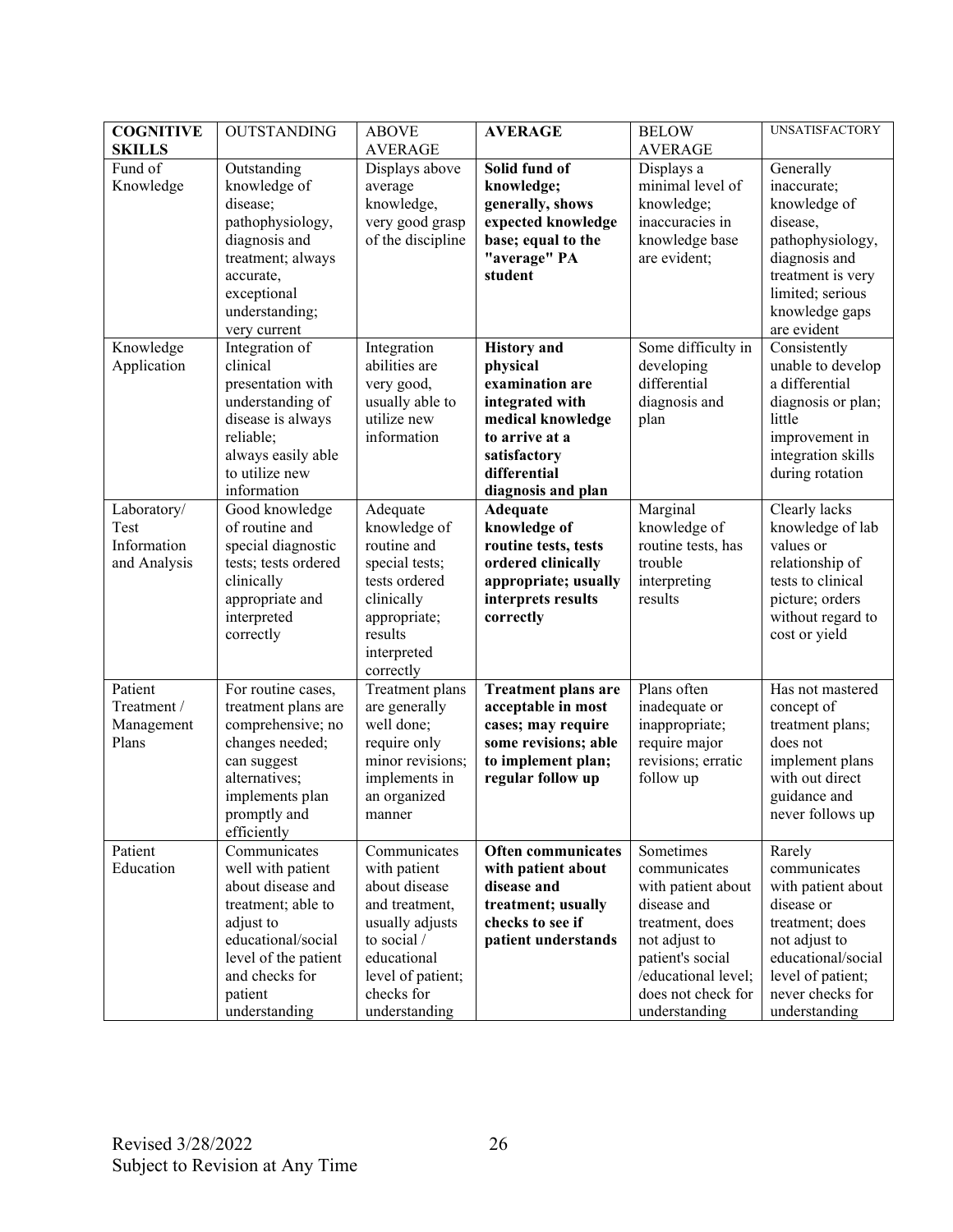| <b>ATTITUDE /</b><br><b>PROFESSION</b><br><b>AL SKILLS</b> | <b>OUTSTANDING</b>                                                                                                                              | <b>ABOVE</b><br><b>AVERAGE</b>                                                                                                            | <b>AVERAGE</b>                                                                                                                                                | <b>BELOW</b><br><b>AVERAGE</b>                                                                                                                                                                       | <b>UNSATISFACTORY</b>                                                                                                                                         |
|------------------------------------------------------------|-------------------------------------------------------------------------------------------------------------------------------------------------|-------------------------------------------------------------------------------------------------------------------------------------------|---------------------------------------------------------------------------------------------------------------------------------------------------------------|------------------------------------------------------------------------------------------------------------------------------------------------------------------------------------------------------|---------------------------------------------------------------------------------------------------------------------------------------------------------------|
| Attitude<br>towards<br>Learning                            | Demonstrates<br>independent<br>learning, excellent<br>insightful<br>questions, pursues<br>work productively<br>and assertively;<br>enthusiastic | Shows initiative<br>and takes<br>responsibility<br>for extra work;<br>asks many good<br>questions; some<br>independent<br>learning        | Cooperative, strives<br>to maintain<br>responsibility and<br>workload<br>appropriate for<br>ability;<br>demonstrates<br>reading based on<br>assigned patients | Generally passive<br>or indifferent,<br>must be<br>reminded, is<br>inefficient, does<br>outside reading if<br>prompted                                                                               | Apathetic,<br>actively exhibits<br>disinterest or<br>denies<br>responsibility;<br>shows no<br>evidence of<br>outside reading<br>during rotation               |
| Organizational<br><b>Skills</b>                            | Functions<br>efficiently with<br>minimal direction                                                                                              | Functions<br>efficiently;<br>promptly<br>performs duties                                                                                  | <b>Strives to function</b><br>efficiently; responds<br>well to direction and<br>advice on<br>organizing work;<br>productive                                   | Occasionally<br>inefficient use of<br>time; occasionally<br>needs directions                                                                                                                         | Ineffective use of<br>time; has trouble<br>meeting<br>commitments;<br>constantly in need<br>of direction                                                      |
| Interpersonal /<br>Team Skills                             | Works well with<br>others, respects<br>others' opinions,<br>consistently<br>exhibits<br>outstanding rapport<br>with patients and<br>families    | Sensitive to<br>concerns of<br>other health<br>care<br>professionals,<br>consistently and<br>easily<br>establishes trust<br>with patients | Gets along well with<br>most people;<br>demonstrates<br>appropriate<br>interaction with<br>patients                                                           | Does not always<br>work well with<br>team,<br>communication<br>with patients is<br>not always<br>smooth,<br>sometimes has<br>difficulty<br>establishing<br>effective<br>relationship with<br>patient | Often creates<br>friction;<br>disrespectful;<br>unprofessional;<br>consistently fails<br>to communicate<br>with patients                                      |
| Accepts<br>Constructive<br>Criticism                       | Seeks input on<br>performance;<br>respectful of other's<br>criticism and<br>responds to<br>improve self;<br>consistently knows<br>limits        | Knows limits<br>and seeks<br>guidance before<br>proceeding;<br>responds to<br>criticism<br>positively                                     | <b>Knows limits; seeks</b><br>guidance before<br>proceeding;<br>responds to<br>criticism; may need<br>occasionally<br>guidance                                | Occasionally fails<br>to recognize<br>limits;<br>occasionally<br>defensive when<br>criticized                                                                                                        | Consistently fails<br>to recognize<br>limitations;<br>overestimates<br>abilities and does<br>not seek guidance<br>or cooperate;<br>defiant when<br>criticized |
| Punctuality/<br>Availability                               | Always responsible<br>and reliable;<br>consistently seeks<br>more work and<br>often stays to help<br>team until<br>complete                     | Responsible<br>and reliable;<br>stays late when<br>appropriate;<br>seeks additional<br>work                                               | Punctual,<br>dependable;<br>completes assigned<br>tasks and stays until<br>work is complete                                                                   | Sometimes late;<br>may need to be<br>reminded to<br>complete work<br>prior to leaving                                                                                                                | Frequently late,<br>unreliable; leaves<br>without<br>completing<br>assigned tasks                                                                             |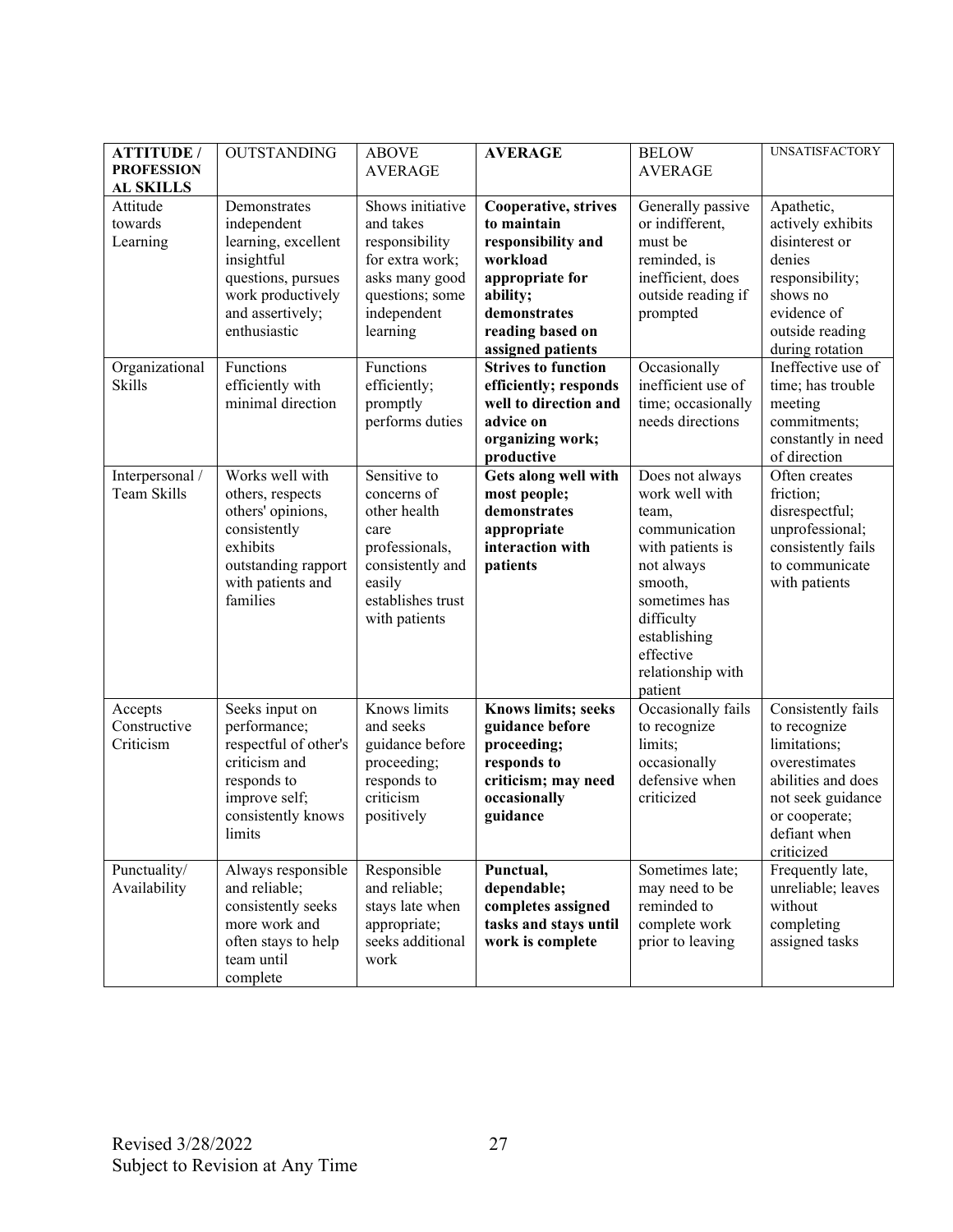### **END OF ROTATION MEETINGS**

Students will return to the Program Office or be present via Zoom for rotation meetings on the last day of every clinical rotation unless otherwise specified in the Clinical Schedule or by the Director of Clinical Education. Additional required callback days may be scheduled throughout the clinical year. **Students are expected to remain at the Program or available for the entire day and no travel plans should be made prior to 7:00 pm on those days.** 

#### 1. Rotation Specific Exams

- End of rotation examinations will be administered on-line via ExamSoft. Students are required to bring an ITS-tagged computer or I-pad to all end-of-rotation meetings.
- Students will take a rotation specific exam with 50 multiple choice questions at the end of rotation meeting that accounts for 35% of the overall rotation grade.
- Examinations are based on the clinical rotation objectives provided. While it is assumed that most if not all, material in the learning objectives will be seen by the student during the rotation, this cannot be guaranteed, and students are responsible for all learning objectives.
- All core and some elective rotations will culminate in a written exam. Doing a second rotation in an elective area or a third rotation in Internal Medicine or General Surgery will culminate in a clinical topic paper, which will be due upon completion of the rotation. At the discretion of the Director of Clinical Education, a student may be required to write a clinical topic paper during specialized elective rotations. Information about the requirements of each elective rotation is available online in the learning management system.
- Any student who fails to achieve a score of 70 or above on the end of rotation exam will be required to remediate the exam per the grading guidelines outlined above.
- Students are expected to adhere to the Examination Policy per the MSHS PA Program Handbook; the examination policy is available on the learning management system.

#### 2. Clinical Topic Papers

- Students participating in elective rotations per the above guidelines will submit to the Director of Clinical Education a clinical topic paper based on a topic pertinent to the elective clinical rotation at the end of rotation meeting. Submission of the paper will be made through www.turnitin.com.
- Topics must be discussed with and approved by the Director of Clinical Education midway through the rotation and should include a case or patient discussion as part of the paper.
- The requirements are as follows:
	- a. Papers must be typed, double-spaced with references and citations per the AMA format.
	- b. The minimum length is five, double spaced pages with one-inch margins and a 12-point font. The bibliography must include a minimum of six current reference sources.
	- c. Papers will be graded on the basis of content, clarity and the proper use of basic grammar, syntax and spelling skills. Equal emphasis will be placed on the utilization of appropriate research sources as well as the incorporation of the topic's relevance to the elective rotation experience.
	- d. Clinical topic paper letter grades will be determined by letter grading system as per student handbook.
- Clinical topic papers will account for 35% of the overall grade for the rotation. Late papers will result in a loss of 5 points from the final grade of the paper for each day late.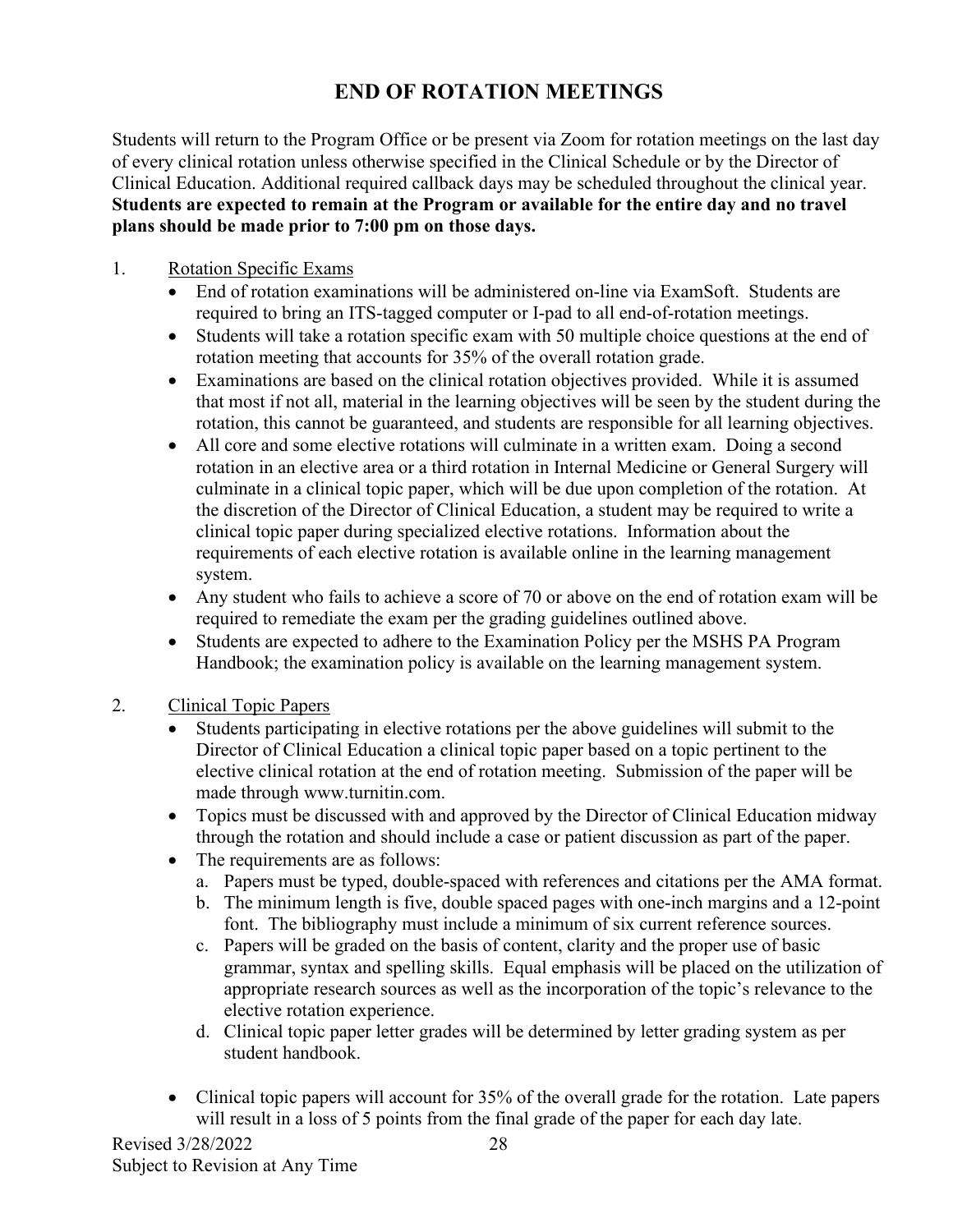End of Rotation meetings continued:

- Any student who fails to achieve a score of 70 or above on the research paper will be required to submit a revised paper per the grading guidelines outlined above.
- 3. History & Physical Case Write ups
	- The student must submit a copy of a complete History and Physical including Assessment and Plan done by the student during each clinical rotations to the Director of Clinical Education at the end of rotation meeting.
	- No pre-printed forms or check-off sheets will be accepted. DO NOT copy and paste from EMR systems (lab results are fine to be copy and pasted).
	- Outpatient and Emergency Medicine settings will require an appropriate chart note. Brief operative notes are not acceptable.
	- **All patient names must be removed from the note prior to submission to ensure confidentiality**. No credit will be given for any H & P that contains confidential patient information.
	- The H & P write up will constitute 5% of the overall grade for the core clinical rotations.
	- At the discretion of the Clinical Coordinators, the H&P write ups may be adjusted to address deficiencies noted in student performance.
- 4. Case Presentations (Assigned at the discretion of the Director of Clinical Education in lieu of H&P/SOAP note submissions for Elective Rotations). If not specifically directed to do a case presentation, an H&P and 2 SOAP notes are expected to be turned in for every rotation.
	- During elective rotations students may be required to submit to the Director of Clinical Education one patient case encountered during the rotation by the end of the rotation.
	- The chief complaint, HPI, pertinent PMH, ROS, and physical examination findings are to be included as well as the initial assessment and plan. However, all patient identifying information must be removed.
	- Students are to include the hospital course when applicable as well as describe the management of the patient.
	- Students are to include a minimum of two (2) teaching points.
	- Students are to include a minimum of one (1) evidence-based medicine (EBM) source that corroborates the workup, diagnosis or management of the patient along with a brief summary of how EBM was utilized in the care of the patient.
	- Examples will be made available online in the learning management system.
	- Guidelines for class review and interaction will be provided in the learning management system.
	- Case presentations will constitute 10% of the overall grade for the elective clinical rotations.
- 5. EXXAT™ PA Student Tracking of Patient Encounters and Procedures
	- Documentation of patient encounters and procedures is mandatory and must be submitted via the EXXAT™ PA Student Tracking system during each clinical rotation.
	- Students will be instructed on the proper logging of information prior to the start of the clinical rotations during orientation to clinical year.
	- Submissions must be completed by the end of each rotation meeting.

Revised 3/28/2022 Subject to Revision at Any Time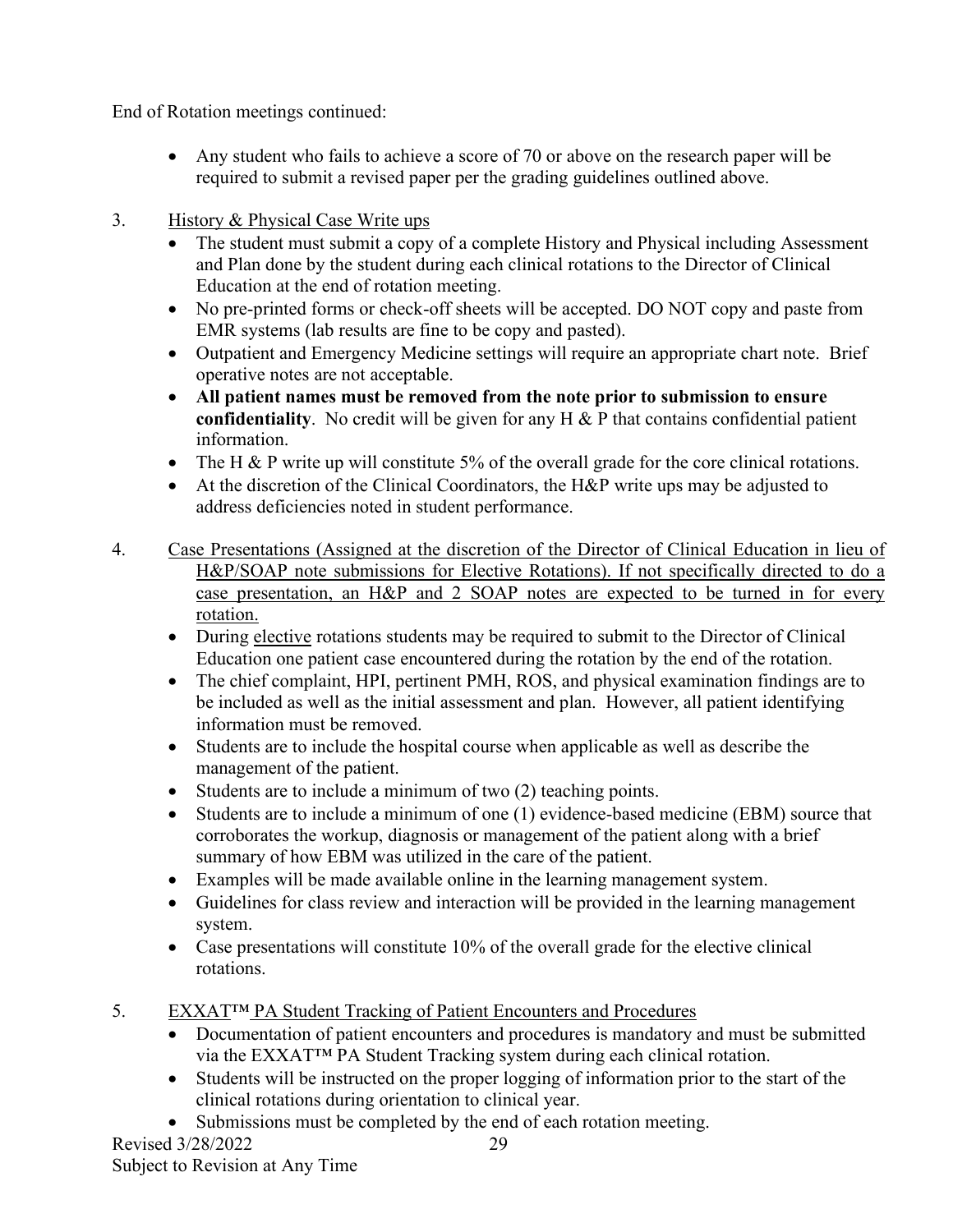• The EXXAT Patient Encounters will constitute 5% of the overall grade for all clinical rotations.

End of Rotation meetings continued:

- 6. iHuman Assignments
	- All iHuman cases that are assigned need to be completed by the end of each rotation for which they are assigned.
- 7. Grand Rounds Presentations
	- Students will work in groups of three to prepare one Grand Rounds presentation for an EOR meeting as instructed by the Director of Clinical Education.
	- Assignments will be done at the beginning of the clinical year and presentations will take place during core clinical rotations. Topics must be selected from the list provided by the Director of Clinical Education.
	- Topic presentations will account for 10% of the overall grade of the clinical rotation during which the topic was presented (this grade replaces the drug card and H&P grade). Grand Rounds presentations should be one hour in length (with a maximum of 100 slides).
	- Students will present topics for presentation and discussion to the entire class per the list available from the Director of Clinical Education. Topics will reflect the NCCPA blueprint topics for the PANCE available at www.nccpa.net.
	- Students must include the following information during the presentation: brief clinical case, clinical features, epidemiology and risk factors, differential diagnosis, work-up and specific medical and surgical treatment options.
	- Students are required to prepare course objectives, syllabus, content, an evaluation tool and pre- and post-presentation questions, all of which must be submitted to the Clinical Coordinator.
	- Additional information regarding Grand Rounds presentations, as well as the grading rubric, will be available on-line in the learning management system
	- Students should prepare the Grand Rounds as a PowerPoint presentation with input from the Clinical Coordinators.
	- Final topic and outline submission of the presentation must be submitted to the Director of Clinical Education/Clinical Coordinators at the end of rotation meeting two months prior to the date of the presentation.
	- Rough draft submission of the presentation must be submitted to the Clinical Coordinators at the end of rotation meeting one month prior to the date of presentation. The final presentation must be submitted to the Director of Clinical Education two weeks prior to the date of presentation otherwise points may be deducted from the overall topic presentation grade.
- 8. PAS 8000 Research Methodology and Application Course
	- As part of the Master of Science in Health Sciences for Physician Assistant Degree, students will participate in PAS 8000 Research Methodology and Application. This course will take place throughout the clinical year. Students are required to complete all components of PAS 8000 as indicated by the Course Syllabus in order to be eligible for the certificate of completion and the MSHS degree.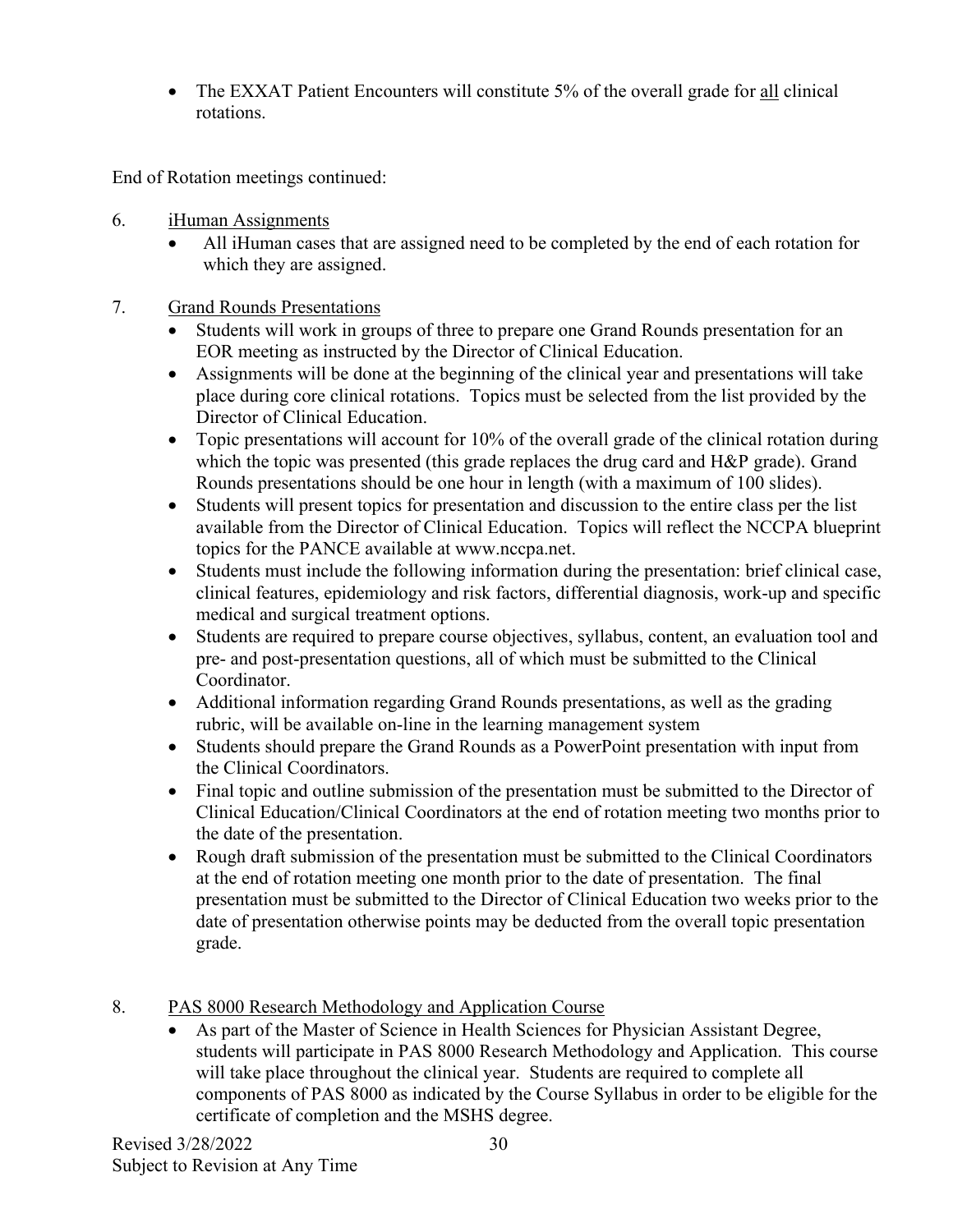- Mandatory course lectures will take place during the end of rotation meetings.
- Per the Research Methodology and Application Course, deadlines have been established for each assignment. Failure to adhere to the required deadlines may result in an "In House" suspension at the subsequent EOR meeting.

End of Rotation meetings continued:

- A student who has not met the PAS 8000 deadline may not be able to participate in activities scheduled during the EOR meeting. The student will instead be required to meet with the Senior Research Coordinator or designee during that time to complete the assignment.
- As a consequence, the student will then miss the Rotation Meeting, for which the above attendance guidelines will be in effect and the student will lose five (5) points from the overall grade from the rotation.
- Students who do not complete the Research Assignment during the EOR meeting may not be allowed to start the next rotation until the assignment has been completed. Forfeited time on rotations MUST be made up and documented per the above attendance guidelines.

#### 9. OSCE Practical Experiences:

- Each student will be required to participate in two (2) directed OSCE practical experiences throughout the clinical year. Assignments will be made during the clinical year. The OSCEs will take place at the Clinical Skills Center of the Weill Cornell Medical College and utilized standardized patients. Additional information regarding the OSCEs will be available on-line in the learning management system.
- **The first OSCE will take place during the first five clinical rotations and constitute a formative evaluation.**
	- Each student must come prepared to do a complete history and physical on a standardized patient.
	- Part One:
		- The student will be given a case presentation and must obtain the proper history and physical examination from the standardized patient. The student is expected to summarize his/her findings and thoughts for the standardized patient.
	- Part Two:
		- The student will present the patient to the faculty proctor and include a differential diagnosis of at least three possibilities, work up and management plan.
	- Part Three:
		- The Proctor will then give immediate feedback to the student regarding the overall performance.
	- The practical will be graded Pass/Fail. In the event of a Failure, the student will repeat all or part of a different practical scenario at a later date to address areas of deficiency. An action plan for improvement in these areas will be outlined and monitored during the subsequent rotations.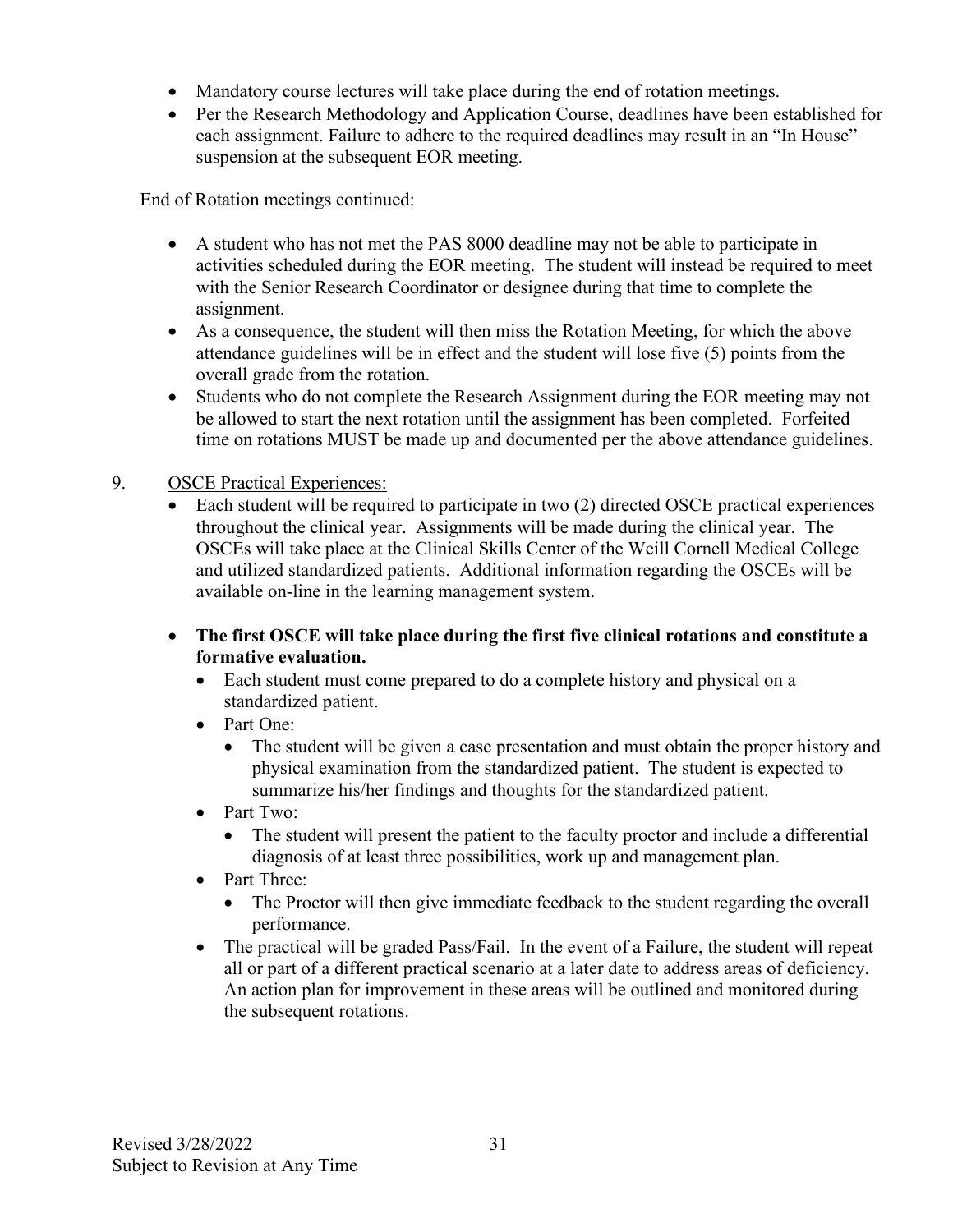End of Rotation meetings continued:

- **The second OSCE will take place during the final five clinical rotations and will constitute a portion of the summative evaluation.**
	- The above steps will remain the same with the following changes/additions:
	- The OSCE will involve a more involved patient presentation and will include two patient interactions.
	- Student will not present the patient to the faculty proctor; instead they will write full summary notes on each patient including a formal assessment and management plan.
	- The standardized patients will be asked to assess the examinees' skills in terms of behavioral and professional attributes that include but are not limited to: interpersonal skills, communication skills, respect and professionalism.
	- The practical will be graded Pass/Fail. In the event of a Failure, the student will repeat a different practical scenario at a later date. The student must obtain a passing grade on the make-up practical in order to be eligible to receive a certificate of completion and the degree. Identification of the nature and cause of the student's failing performance will be used to develop an action plan to address deficiencies. Student performance will be monitored closely during subsequent rotations to ensure compliance with the competencies outlined in the Student Handbook.

10. At the completion of each rotation, students are given the opportunity to evaluate the rotation. All comments and suggestions are taken seriously. Students are expected to submit evaluations on-line via EXXAT as directed by the Director of Clinical Education. Although the responses will remain anonymous, completion of evaluations will be tracked.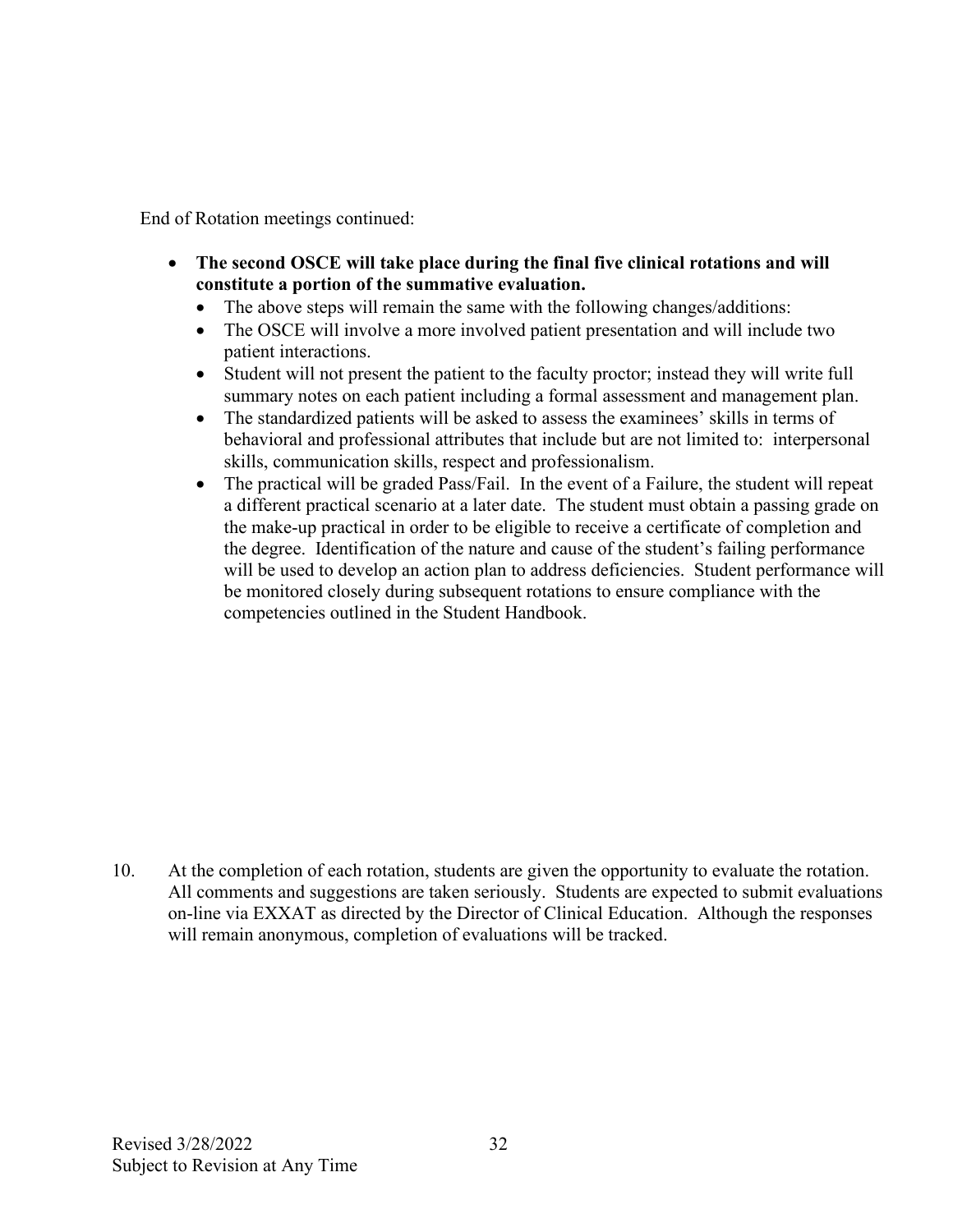#### **STUDENT EVALUATION OF ROTATION FORM**

Please rate your experiences during this rotation in the following areas:

|                                                                    | <b>EXCELLENT</b> | <b>ABOVE</b>   | <b>AVERAGE</b> | <b>BELOW</b>   | <b>POOR</b> |
|--------------------------------------------------------------------|------------------|----------------|----------------|----------------|-------------|
|                                                                    |                  | <b>AVERAGE</b> |                | <b>AVERAGE</b> |             |
| <b>EDUCATIONAL VALUE</b>                                           |                  |                |                |                |             |
| Overall level of teaching                                          |                  |                |                |                |             |
| Correlation of objectives                                          |                  |                |                |                |             |
| Variety of patient conditions                                      |                  |                |                |                |             |
| Case presentations                                                 |                  |                |                |                |             |
| Access to conferences                                              |                  |                |                |                |             |
| Access to medical literature                                       |                  |                |                |                |             |
|                                                                    |                  |                |                |                |             |
| <b>CLINICAL VALUE</b>                                              |                  |                |                |                |             |
| Hands-on patient care                                              |                  |                |                |                |             |
| Availability of procedures                                         |                  |                |                |                |             |
| Ability to write notes/orders                                      |                  |                |                |                |             |
| Level of responsibility                                            |                  |                |                |                |             |
|                                                                    |                  |                |                |                |             |
| PRECEPTOR/STAFF                                                    |                  |                |                |                |             |
| Acceptance as member of the "team"                                 |                  |                |                |                |             |
| Relationships with                                                 |                  |                |                |                |             |
| preceptors/supervisors                                             |                  |                |                |                |             |
| Relationships with team members                                    |                  |                |                |                |             |
| Relationships with support staff                                   |                  |                |                |                |             |
| Professional identity as a PA student                              |                  |                |                |                |             |
| Preceptor supervision                                              |                  |                |                |                |             |
|                                                                    |                  |                |                |                |             |
| <b>OTHER</b>                                                       |                  |                |                |                |             |
| <b>Orientation Procedure</b>                                       |                  |                |                |                |             |
| Met your expected needs                                            |                  |                |                |                |             |
| Overall Rating for the Rotation                                    |                  |                |                |                |             |
| Please use this space for additional comments about this rotation: |                  |                |                |                |             |

l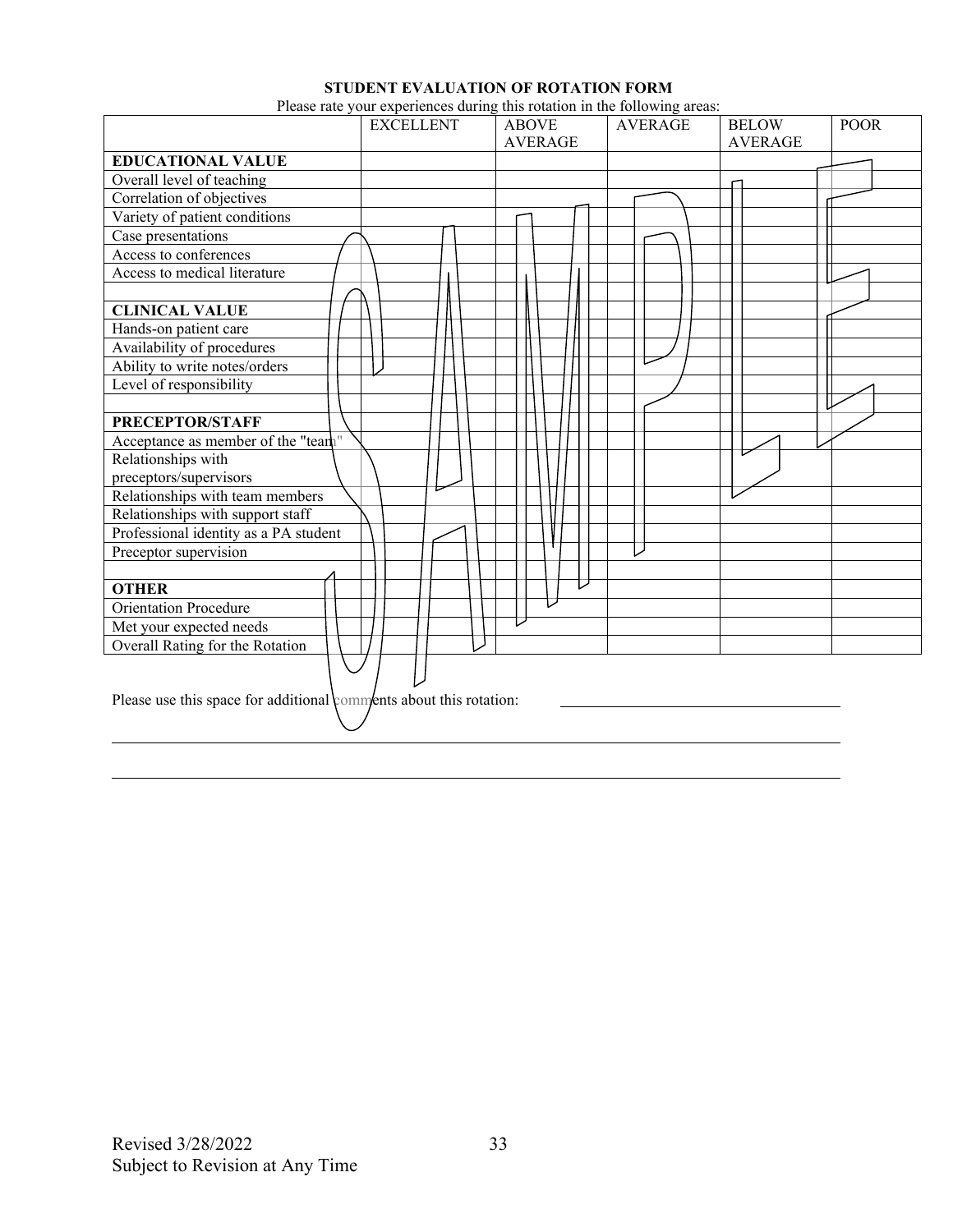#### GENERAL GOALS AND OBJECTIVES FOR CLINICAL ROTATIONS

Each student is expected to participate in ten core clinical rotations and five elective rotations as outlined in the *Clinical Year Guidelines and Syllabus*. The general purpose of the clinical rotations is to provide the physician assistant student with practical clinical exposure to patients and the healthcare environment. These rotations allow the PA student to augment, strengthen and refine the knowledge and skills acquired during the pre-clinical phase of the MSHS PA Program. The student will participate as a member of the healthcare team and function under the direct supervision of attending physicians, house staff and physician assistants.

The specific objectives set forth for each core clinical rotation are available on-line in the learning management system. While it is assumed that most, if not all material in the objectives will be seen by the student during the rotation, this cannot be guaranteed and students are responsible for all material in the learning objectives. Students should refer to the *Clinical Year Guidelines and Syllabus*  for guidelines regarding the specific clinical rotation requirements and grading policies.

The ten core rotations are as follows: two clinical rotations in General Surgery, two clinical rotations in Internal Medicine, one clinical rotation in Primary Care, one clinical rotation in Pediatrics, one clinical rotation in Obstetrics and Gynecology, one clinical rotation in Emergency Medicine, one clinical rotation in Psychiatry and one clinical rotation in Geriatrics.

Elective rotations may be done in a variety of surgical and medical subspecialties or in any of the core rotations. Objectives for elective rotations are available on-line in the learning management system. It is expected that the student's knowledge will increase in core areas while on elective rotations and the end of rotation examinations will reflect this expected increase (i.e. the Cardiothoracic Surgery EOR exam will contain basic Cardiology questions). Students are advised to speak to the Senior Clinical Coordinator if they have questions regarding the objectives.

While on clinical rotations, students are expected to participate fully as a member of the team, as such they will see patients and perform procedures. The Program utilizes the web-based EXXAT™ PA Student Tracking (PAST) System to monitor student experiences. The following reflects the minimum patient encounters students are expected to log during each rotation and the minimum number of procedures students are expected to log during the entire clinical year. Students are reminded that these are the minimum numbers of patient encounters and procedures that should be performed by a PA student prior to beginning professional practice to ensure a minimum level of competency. Additional patient encounters and procedures will only enhance the student's competency and level of confidence and opportunities to gain these experiences should be sought. Students are advised to not limit themselves to the minimum numbers shown on the next page.

**The Program reserves the right to update the objectives as needed.** Students will be notified of all changes and will be given updated objectives when appropriate.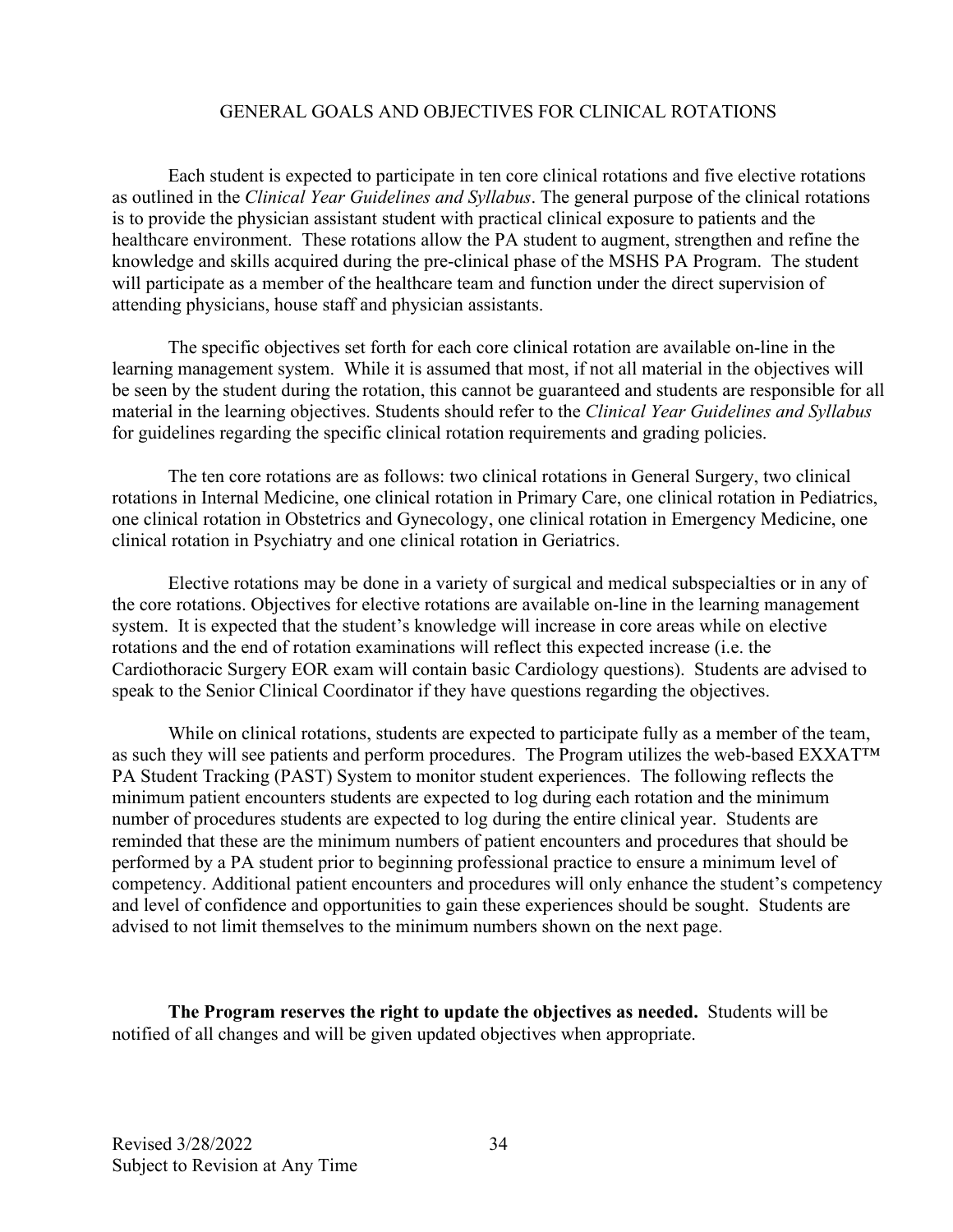#### MINIMUM EXXAT LOGGING REQUIREMENTS

| Patient Encounters (per rotation type) |
|----------------------------------------|
| 45                                     |
| 45                                     |
| 45                                     |
| 45                                     |
| 45                                     |
| 45                                     |
| 45                                     |
| 20 for each rotation                   |
|                                        |

Patient Encounters (per rotation type)

These numbers represent the *minimum* expectations; however, students are expected to log all patient encounters.

Procedures (per clinical year) to be logged under Competencies

Phlebotomy: 50 IV Access: 25 Wound Care: 10 Suture Placement: 25 Arterial Blood Gas: 5 Splinting Upper Extremity: 5 Splinting Lower Extremity: 5 Injection: Intramuscular: 10 Injection: Intradermal: 5 Injection: Subcutaneous: 5 Staple Placement: 25 Suture/Staple Removal: 25 Electrocardiogram: 10 Nasogastric Intubation: 3 Urethral Catheterization: Male: 5 Urethral Catheterization: Female: 5 Pelvic Examination: 10 Normal Vaginal Delivery: 2 Assist in Cesarean Section: 2 Obtain Culture Specimen: Urine: 5 Obtain Culture Specimen: Blood: 10 Obtain Culture Specimen: Wound: 10 Obtain Culture Specimen: Throat: 5 Cardiopulmonary Resuscitation: observation and/or participation: 1-2 Endotracheal Intubation: observation and/or participation: 1-2 Paracentesis: observation and/or participation: 1-2 Thoracentesis: observation and/or participation: 1-2 Tube Thoracostomy: observation and/or participation: 1-2 Central Venous Catheterization: observation and/or participation: 1-2 Lumbar Puncture: observation and/or participation: 1-2

Revised 3/28/2022 Subject to Revision at Any Time 35 Students are strongly encouraged to log all surgical procedures that they participate in and may do so under the CPT codes section if not listed in the competency list.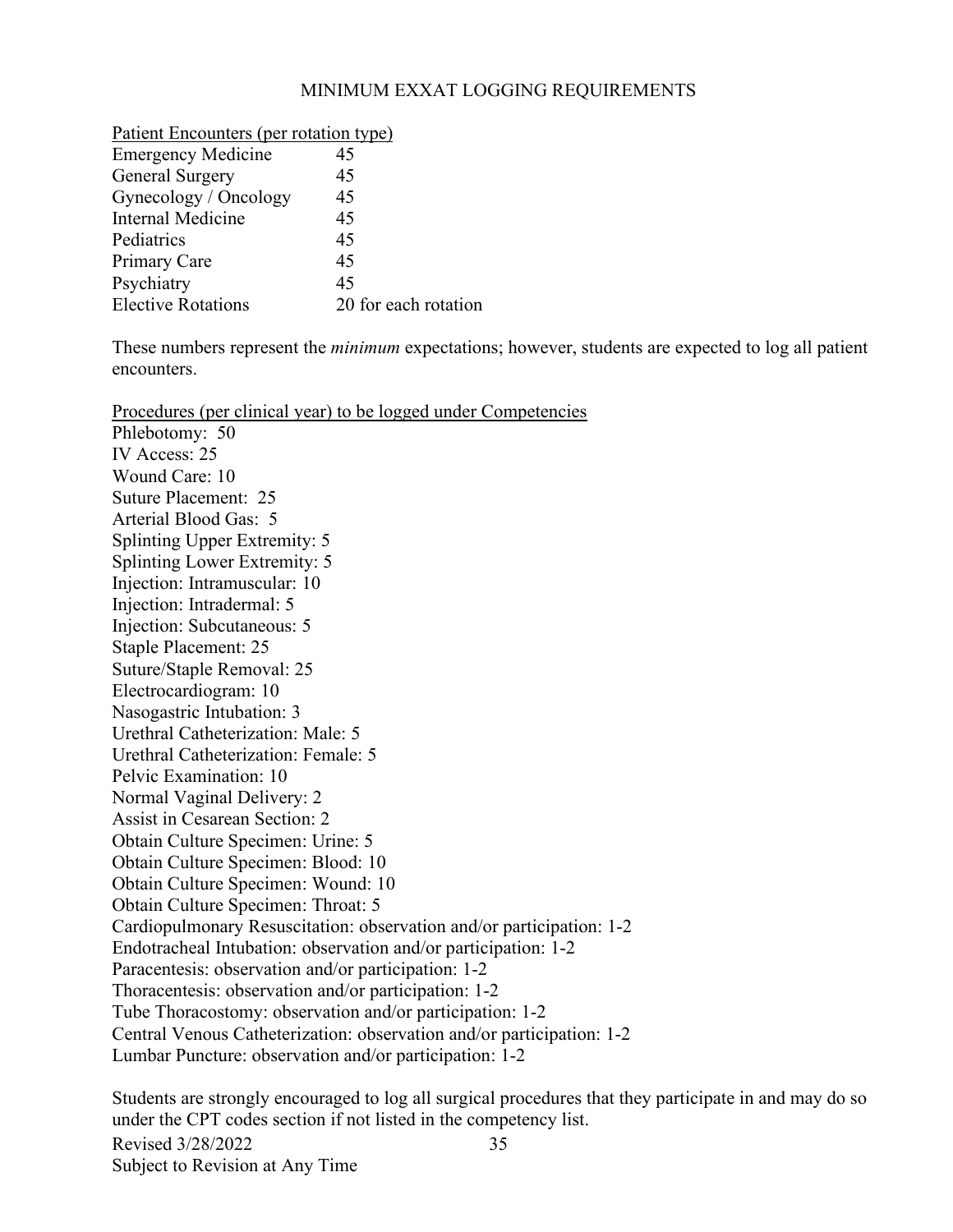RECEIPT FOR PROGRAM FILES cl2023

(Must be submitted prior to starting clinical rotations)

### **I have received and take responsibility for reading the document entitled:**

### **WEILL CORNELL GRADUATE SCHOOL OF MEDICAL SCIENCES**

### **PHYSICIAN ASSISTANT PROGRAM** *A SURGICAL FOCUS*

Master of Science in Health Sciences for Physician Assistants

### **CLINICAL YEAR GUIDELINES & SYLLABUS**

### **2022 – 2023**

 **/ PRINT NAME SIGNATURE** 

**DATE**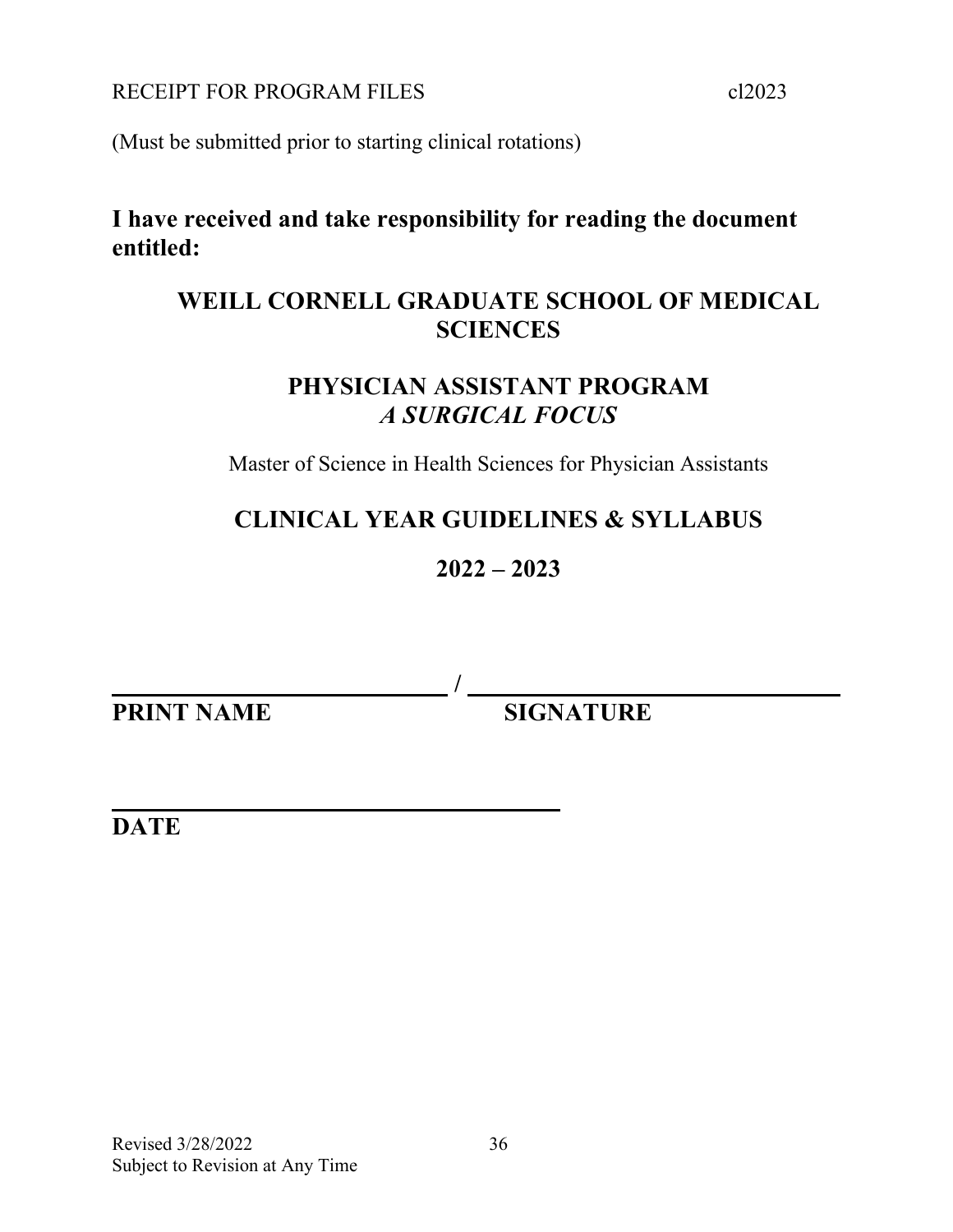#### **APPENDIX A: The Weill Cornell Medical College Disability Services**

**Disability** *is defined by the Americans with Disabilities Act of 1990 as "a physical or mental impairment that substantially limits one or more major life activities." An individual may also qualify as disabled if he/she has had an impairment in the past or is seen as disabled based on a personal or group standard or norm. Such impairments may include physical, sensory, and cognitive or intellectual impairments. Mental disorders (also known as psychiatric or psychosocial disability) and various types of chronic disease may also be considered qualifying disabilities. A disability may occur during a person's lifetime or may be present from birth.*

The Weill Cornell Medical College's (which includes the Medical College and Graduate School of Medical Sciences) Disability Services are dedicated to providing equal educational opportunities for students with disabilities. Federal law states that no qualified student will be excluded, denied participation or subjected to discrimination from any program or activity. The Associate Dean for Student Affairs, manages all curricular, academic and student affairs-related aspects of the student's needs by working with faculty and administrators to provide services to students with disabilities in addition to assisting the school in meeting its compliance obligations.

#### **Accommodation Requests and Review Process Guidelines**

• A student must submit a written request describing the disability and/or condition and the type of accommodations being requested. The school's obligation to provide accommodations is not triggered until the disabled individual makes his or her needs known.

• A student must provide disability documentation supporting his/her need for accommodations that meets Cornell guidelines from a certified medical practitioner. Documentation must be sufficient to establish that the requested accommodation is appropriate for the student's condition. Documentation is not accepted from family members.

• A student must submit information from previously attended post-secondary institutions describing accommodations approved and used.

• A student must submit letters of approval of accommodations from testing agencies.

• The Associate Dean for Student Affairs, in conjunction with an advisory group from the school, has responsibility for determining the acceptability of documentation and reserves the right to require additional information. The school maintains the right to deny documentation that does not verify a student's disability or justify the need for reasonable accommodations. The school also maintains the option of seeking a second, professional opinion regarding documentation presented to verify disabilities. Students may appeal accommodations decisions.

• The school may request additional documentation from the student upon finding that the student's original documentation is insufficient and may choose to provide temporary accommodations while the student gathers the requested documentation.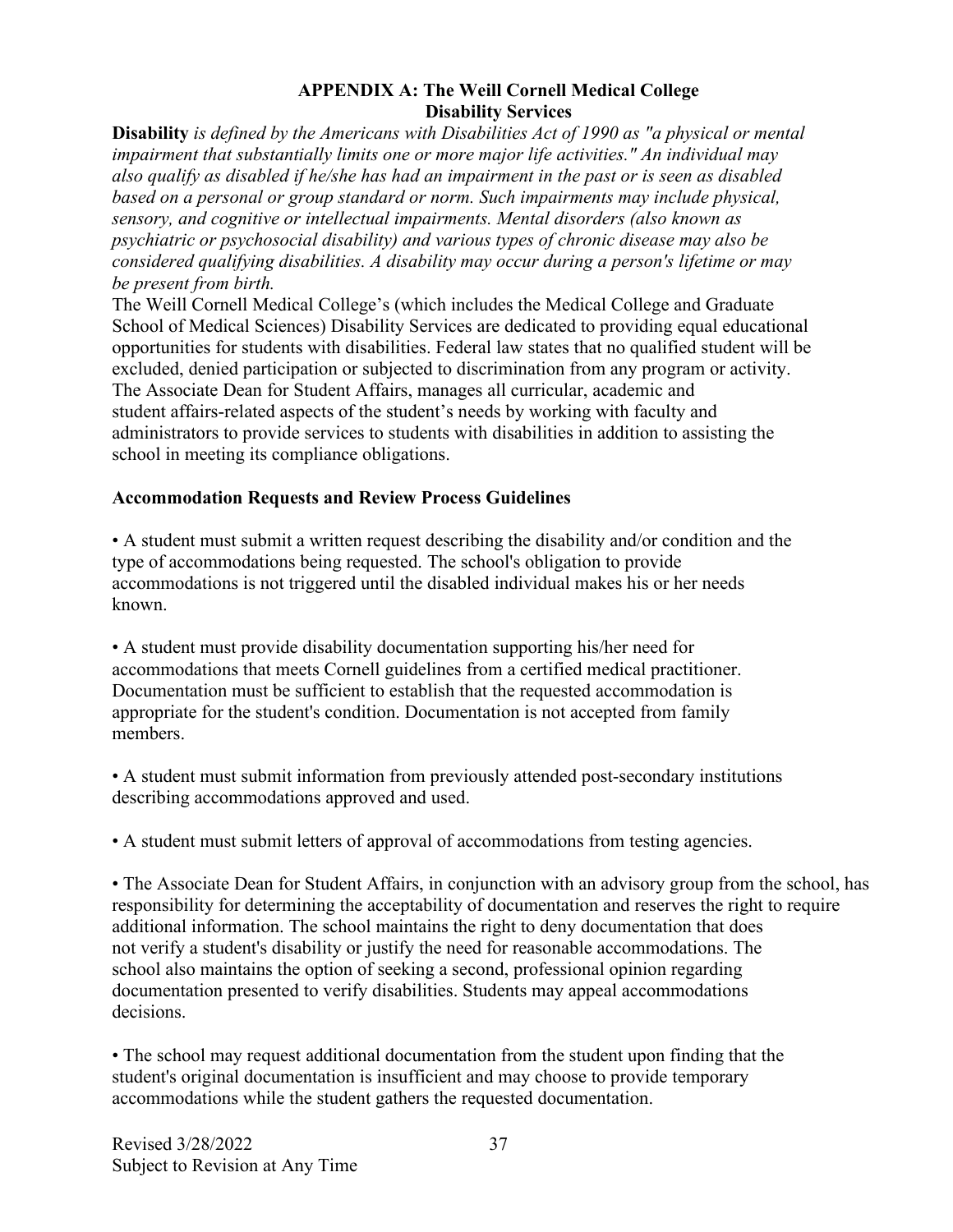• Once the requests have been reviewed and approved by the Associate Dean for Student Affairs and the Disability Services Advisory Committee, the Associate Dean for Student Affairs will then work with faculty and administrators to determine what accommodations are necessary.

• Documentation accepted by the Associate Dean for Student Affairs is valid as long as a student is continuously enrolled at the school. However, if there is a break in the student's enrollment, s/he may need to present updated documentation in order to receive disability services. If additional accommodations are requested, additional documentation may be needed.

• All documentation of disabilities is received and held solely by Associate Dean for Student Affairs is treated as confidential. Generally, no documentation is released to anyone outside of Associate Dean for Student Affair's office without the student's informed and written consent. Documentation is destroyed six years after the last semester the student is enrolled.

#### **STUDENT RESPONSIBILITIES**

1. A student is responsible for requesting disability special accommodations and providing supporting documentation to Associate Dean for Student Affairs at the beginning of the academic year.

2. A student is responsible for completing and submitting the Request for Accommodations form to the Associate Dean for Student Affairs with the supporting documentation.

#### 3. The supporting documentation should

- a. be current (within the past 3 years)
- b. be in the form of a letter from a physician and/or school
- c. meet guidelines for disability (www.sds.cornell.edu/guidelines)
- d. includes medical information that describes the limitations of the disability
- e. includes evaluation/diagnostic test results used to make the diagnosis
- f. indicates the accommodation with an explanation of its relevance to the disability

4. A student is responsible for any costs or fees associated with obtaining the necessary documentation to support his/her claim.

5. Once a student has provided appropriate documentation and met with the Associate Dean for Student Affairs to discuss accommodations, he/she must schedule a time to meet with instructors to deliver an accommodation letter and discuss granted accommodations. These meetings also provide students the opportunity to introduce him/herself and discuss specific needs with the course/clerkship director and/or instructor. Meetings with instructors must take place two (2) weeks in advance of needed accommodations.

6. A student is responsible for notifying the Associate Dean for Student Affairs immediately if there are any problems receiving accommodations, or if a student feels he/she have been discriminated against or treated differently in any way.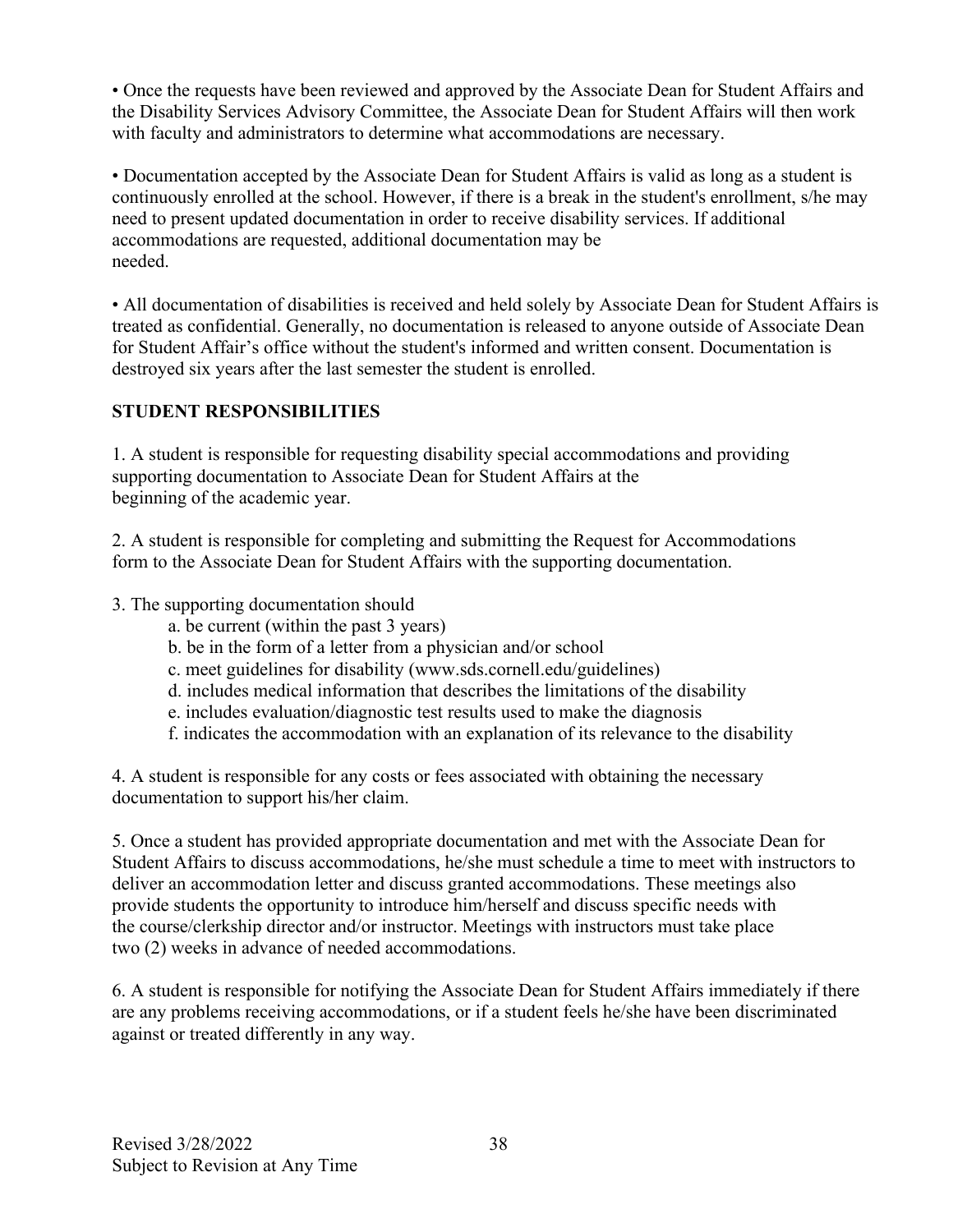#### **APPENDIX B: Transportation & Travel Reimbursement Guidelines and Policies**

Weill Cornell will provide limited transportation services for students commuting to affiliated hospitals. Any deviation from this policy requires special approval from the P.A. Program Director.

For transportation from off-campus housing (including Roosevelt Island housing) to the primary clinical site at WCM/NYP Hospital (including MSKCC & HSS), for travel between the hours of 11:59 pm and 4:59 am (meaning you are dismissed from rotation at 12 midnight or expected to be on-site at 5:00 am or earlier) the program will reimburse reasonable expenses for travel arrangements by taxicab, uber, lyft or similar services. Please attempt to carpool with other students, and if uncertain what constitutes a reasonable expense please get pre-approval before incurring the cost. Receipts as well as Proof-of-Payment and an itemized Request for Travel Reimbursement Form will need to be submitted.

In regard to students that are not in Cornell Housing in Manhattan; The above policy and travel time restrictions will apply to travel to/from the main campus facilities including NYP/WCM, MSKCC and HSS. During times outside of the sited 11:59 pm to 4:59 am, travel will *not* be reimbursed.

For students travelling to the primary clinical site from off-campus housing outside of the hours of 11:59 pm to 4:59 am, reimbursement will only be paid for the cost of a standard metrocard-based public transportation trip, on a trip-by-trip basis. All such requests for reimbursement must be itemized on the request for reimbursement with the required proof of payment and receipt, as per above.

#### *Office Preceptorships*

The P.A. Program continually assesses and explores options that ensure students have safe, adequate access to public transportation. There is an expectation that students utilize the abundant public transportation options in NYC. For students assigned to a site within NYC that requires travel, reimbursement will be made for the cost of metro card charges – receipts are required and should be submitted with the appropriate information to the P.A. Program administration.

#### *Clinical Experiences at Affiliates in the Greater NYC Area*

It is expected that students will be present for all scheduled educational experiences during the rotations. Unless specifically outlined below, students should utilize the vast network of public transportation options available through NYC MTA.

#### *New York-Presbyterian/Queens*

Shuttle-Travel by Superior: A single, WCMC provided shuttle is provided leaving WCMC at 5:30 am. This shuttle is meant to service the students in the Surgery and Ob/Gyn rotations; other students may ride this shuttle only if space permits.

For students unable to secure space on one of the provided shuttles, students have two options:

- 1. Use public transportation students will be reimbursed for the cost of a metro card.
- 2. Carpool with other students using Uber students will be reimbursed for the cost of the taxi/car ride.

\*Receipts are required for reimbursements.

#### *New York-Presbyterian/Brooklyn Methodist Hospital*

Students will be reimbursed for the cost of a metro card. \* Receipts are required for reimbursements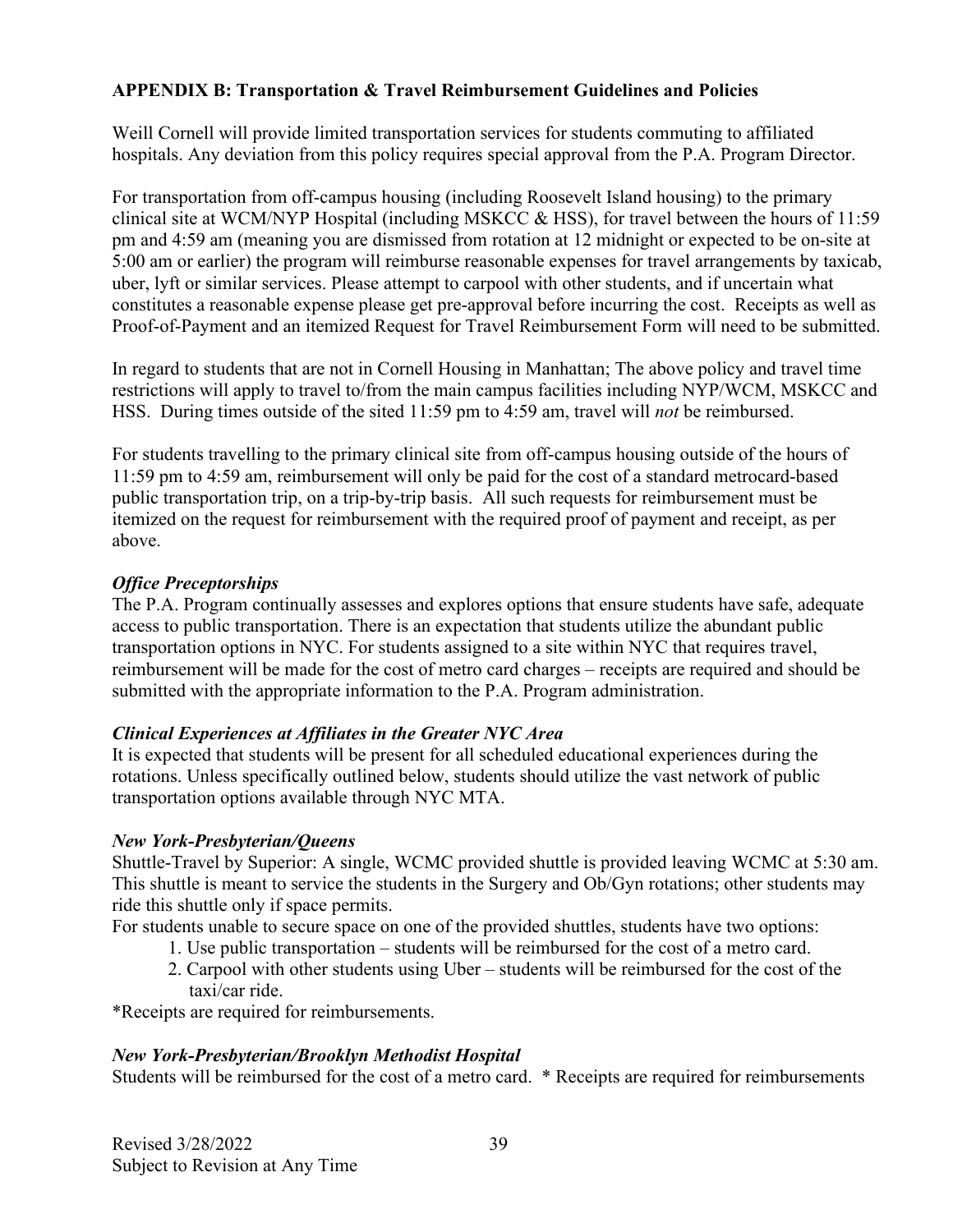#### *New York-Presbyterian/Lower Manhattan Hospital*

Students will be reimbursed for the cost of a metro card. \*Receipts are required for reimbursements. Transportation & Travel Reimbursement Guidelines and Policies Continued:

#### *New York Presbyterian – Westchester Division*

Shuttle-Travel by Superior: A WCMC provided shuttle is provided leaving WCMC at 7:30 am. A return shuttle will depart Westchester at 5:00 pm

#### *Extended/Weekend Clerkship Hours at Affiliates in the Greater NYC Area*

We recognize that in many instances students are afforded important educational opportunities outside of normal clerkship hours (ie. Call, special educational discussions, clinical opportunities) and/or outside the hours when shuttle service is available. In order to accommodate these educational needs, WCMC will reimburse for a taxi/Uber back from the affiliate. Students will need documentation from their supervising preceptor that they did participate in the activity. Receipts are required for reimbursements and students should always try to share a taxi/Uber when possible.

#### • *Metro-Card Reimbursement*

Reimbursement for metro-car charges will only be paid for 2 trips per day maximum (round-trip) for each day of the rotation for the assigned four weeks. Receipt for funds applied to a metro-card *and* a credit card statement reflecting said charges must be submitted in order to be reimbursed.

Reimbursement is limited to the actual amount of funds spent on travel. For example: For a 5-day per week rotation for 4 weeks (minus one day for EOR) the maximum reimbursable would be 19 days =  $38$ trips total (at current rate of \$2.75 per trip) the maximum reimbursement would be \$104.50.

- Reimbursement for rental vehicles are not routinely approved, and not for rotations in New York. Any external rotations requiring the renting of a vehicle to facilitate transportation to and from a clinical rotation site will require pre-approval by PA Program Administration and will be considered on a caseby-case basis".
- For All Reimbursement Requests, the Following Procedure Must be Followed in Order to be Reimbursed:
	- o Reimbursement must be summitted BY ROTATION, within *30 days* of the completion of the rotation.
	- o The *Student Request for Reimbursement Form* (Available on Exxat) must be completed electronically and submitted to the Director of Clinical Education electronically via email. NO paper copies, scans or faxes will be accepted; must be electronic file.
	- o Copies of supporting documents (credit-card statements and receipts) must be submitted to the administrative staff within the 30 days of completion of the rotation.
	- o When the reimbursement is ready to be picked up, the administrative staff will notify the student, who will then have to take the authorization form to the cashier at NYP/WCM for payment. Please do not ask about status of reimbursement; you will be notified when it is ready.